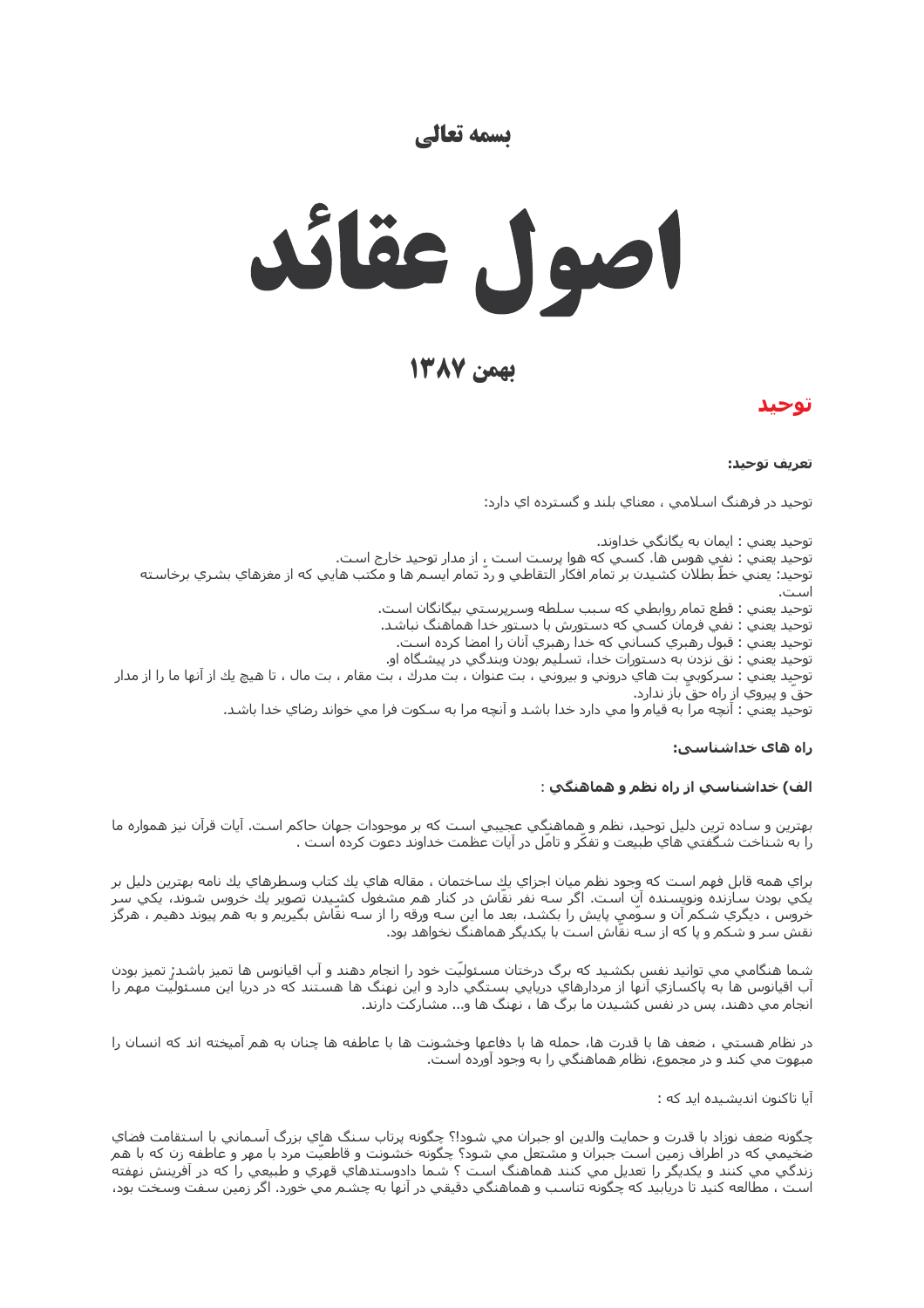براي کشاورزي وحفر چاه وساختمان سازي و براي دفن اموات ومواد زايد چه مي کرديم ؟ اگر سست وشل بود، چه مي كرديم !؟

پس وقتي ما ارتباط بين اجزا هسـتي را مي بينيم ودرك مي كنيم پي به خالق آن مي بريم.

### ب ) خداشناسی از راه نشانه ها:

قرآن در آيات بسـياري عبارت ((و من آياته )) را تكرار مي كند. تا بدين وسـيله به ما اعلام نمايد كه اين همه نظم و هماهنگي ، هرگز نمي تواند تصادفي به وجود آيد.

اکنون به ذکر برخي از نشانه هاي الهي در طبيعت و در وجود خود مي پردازيم. بديهي است که اين نشانه ها ما را به وجود خداوند متعال رهنمون مي گردد. (سـنريهم اياتنا في الافاق و في انفسـهم حتى يتبين لهم انّه الحقّ) (فصلت/۵۳)

#### ۱- نشانه هاي خدا در طبيعت:

آيا هيچ گاه در مورد کوه ها فکر کرده ايم ؟ کوه ها، آب برف و باران را در خود ذخيره مي کنند، زلزله را مهار مي نمايند، طوفان هاي تند را مهار مي كنند. كوه در لطافت هوا نقش دارد، سنگش براي ساختمان و معادنش براي رفع نيازهاي بشـر اسـتفاده مي شود. خورشيد به زمين نور مي ٍرساند و اقيانوس بخار آب را به بالامي فرستد، سپس جاذبه زمين آن را پائين مي كشد و بآران مَي بارَد. ريشه درختان ، موادّ غذايي را جذب نموده ، به برگ ها مي رساند، برگ نيز نور خورشـيد را جذب نموده ، به ريشه مي رساند. آيا اين هماهنگي ها دليلي بر حكومت يك قدرت بي نهايت و مدبّر نيست ؟

#### ٢- نشانه هاي خدا در آفرينش حيوانات:

بين كف پاي شتر و صحراهاي پر از ريگ و خار كه شتر در ان جا زندگي مي كند، تناسب وجود دارد. از انجا كه شتر حيوان باربري است ، داراي گردني بلند و قوي است که همانند يك اهرم عمل مي کند. اردك نيز چون مي خواهد در آب شنا کند، پر و بالش چرب است تا آب به پوست بدنش نرسد.

#### ٣- نشانه هاي خدا در وجود انسان :

درخصوص( چشـم ) قرآن مي فرمايد: (الم نجعل له عينين ) (بلد/٨) آيا ما دو چشـم به انسـان نداديم ؟ اگر در سـاختمان چشـم خود دقّت كنيد، به اين نتيجه مي رسـيد كه حتّي پيشـرفته ترين دوربين ها با آن قابل مقايسـه نيسـت . دوربين هاي پيشـرفته سنگین هستند و چشم بسیار سبك . دوربین ها مرتّب باید فیلمشان تعویض شود و چشم نیازي به تعویض فیلم ندارد. دوربين ها بايد تنظيم شوند و چشم به صورت خودكار تنظيم مي گردد. خداوند براي چشم شش نوع وسيله حفاظت قرار داده است ، محافظي در داخل چشم به نام اشك ، از آنجا كه چشم از پيه ، ساخته شده و نگهداري پيه با آب شور ممكن است ، اشك چشم نیز شور است . محافظ دیگر مژه است ، محافظ سوم پلك ها هستند. محافظ چهارم ابروها و محافظ پنجم خطوط پيشاني است كه از ورود عرق به چشـم جلوگيري مي كند. آخرين محافظ، بيني و استخوان هاي اطراف چشـم هستند كه چشم را در درون خود چون صدفي قرار داده ، از آن حفاظت مي كنند. چگونه ساختمان دستگاه عكس برداري چشم با نور هماهنگ است و عدسـي چشـم در برابر نور بيشـتر به طور خودکار، تنگ و در نور کمتر باز مي شـود و پلك ها و ابروهاي سياه و زيبا نور را تعديل مي كند و به دستگاه مي رساند؟ چگونه چشـم با آب شـور و دهان با آب شـيرين مخلوط و مزه آب ها با ساختمان دهان و چشـم تطبيق مي كند. زبان . عضو كوچكي كه وظايف بزرگي به عهده دارد. هم در چشـيدن مزه و طعم غذا و هم در بلعيدن آن ، انسان را كمك مي كند و بالاتر از همه نقش آن در سخن گفتن است كه با گردش دقيق خود، حروف و صداهاي مختلف را ايجاد كرده و با سـرعت مناسـب ، كلمات و جملات را ادا مي كند. لب ها. قرآن مي فرمايد: اي انسـان ! ما به تو يك جفت لب داديم . بين دو لب ، دهان قرار دارد و ما انسـان ها از طريق دهان مي مكيم ، مي آشـاميم و مي خوريم . نفس مي كشـيم ، گازگربنيك خارج مي كنيم و حرف مي زنيم . راسـتي اگر طرّاحي اين همه كار با كارشـناسـان ما بود چه مي کردند!؟ شايد سـر ما را پر از سـوراخ و دودکش مي کردند تا بتوانيم کارهاي مذکور را انجام دهيم ! بيني . بيني در يك نفس كشيدن سه كار مي كند; غبار هوا را مي گيرد، هواي سرد را گرم هواي خشك را مرطوب مي كند، در غير اين صورت ريه آزرده مي گرديد. گوش . هماهنگي موجود بين گوش و امواج نشانگر آن است كه خالق گوش و امواج يكي است . چينّ وچُروكَ گَوش ما را در شـناخت جـهت صدا ياري مي دهد. شـير مادر. خالق كودك و خالق شـير در سـينه مادر يكي اسـت ، چون به تناسب پیدا شدن نوزاد شیر هم در پستان مادر به وجود می آید. جایگاه و منبع شیر، روي سپنه مادر و زیر دو چشم مادر قرار دارد. نوزاد با دو دست مادر، حمایت می شود، کودك بر روي قلب مادر قرار می گیرد و با آهنگ قلب مادر که مدتی نیز در رحم او با آن مانوس بوده ، شـیر مـي مكد. شـیر مادر از تولید به مصرف اسـت ، بدون هیچ گونه سـر شـیشـه و قیف و صافي ، اسـتفاده مي شـود، به گرم كردن و سـرد كردن نياز ندارد و تمام ويتامين هاي مورد نياز كودك در آن ذخيره شـده اسـت. و بالاخره ، چنانچه در بدن انسان فقط استخوان رشد مي كرد، ولي عضلات رشد نمي كردند، چه پيش مي آمد. اگر سر انسان بزرگ مي شد ولي گردن او رشد نمي كرد چه مي شد!؟ اگر چانه ثابت بود و سر متحرك ، آيا غذا خوردن و صحبت کردن براحتي الان ميسّر بود؟ اگر آب دهان زياد توليد مي شد، مرتّب چکّه مي کرد و اگر توليد آن کم ِمي شد، به تامين آب دهان نياز داشتيم. آري ، هستي و نظم حاكم بر آن نشانه روشني بر وجود خدا و يكتايي اوست . البتّه همان گونه كه تفكَر در هستي و عجايب خلقت خويش ، هر انسان با انصافي را به وجود خدا رهنمون مي گردد، ذكر و ياد نعمت هاي بي شمار الهي نيز انسان را عاشق خدا مي كند و اين سخن خداست به حضرت موسـي (ع) كه فرمود: مردم را عاشق من كن ، موسـي (ع) پرسـيد: چگونه ؟ فرمود: نعمت هاي مرا براي آنها بازگو کن. گاهـي نبودن برخـي نعمت ها نعمتـي به حسـاب مي آيد، مثلا اگر نوزاد از نعمت عقل برخوردار بود، هنگامي كه مادر براي نظافت او قنداقه اش را باز مي كرد، نوزاد خجالت مي كشيد. گاهي تلخي ها عامل رشد وهوشياري است ، بعضي اوقات ، داغشدن زيرپاي انسان موجب مي گردد كه او حركت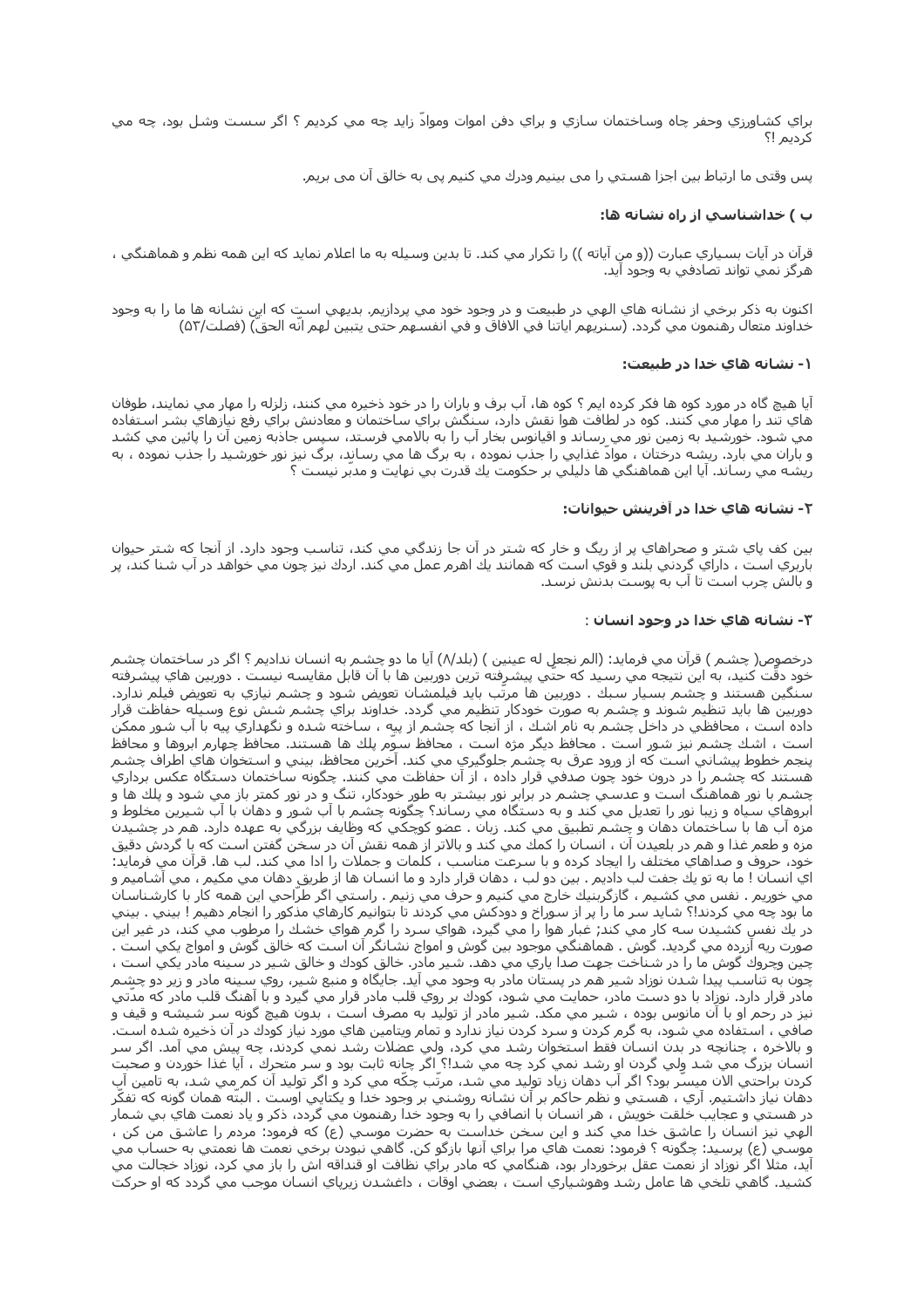كند و الا سر جاي خود مي ماند. البته علم ما نسبت به جهل ما همچون قطره اي در درياست ، زيرا در جهان ميليون ها اسرار شگفت وجود دارد که هنوز علم انسان به آنها نرسیده و حقایق آن راکشف نکرده است. روزي جواني که با خواندن چند كلمه درس مغرور شده بود، به من گفت : چرا نماز صبح دو ركعت است ؟ گفتم : نمي دانم ، حتما دليلي دارد ولي لازم نيست دليل تمام دستورات خدا براي ما آن هم همين امروز روشن باشد. اساسا گاهي دستور فقط جنبه تعُبّدي و اطّاعت ً دارد و براي اين است كه ما تسـليم حقّ باشـيم . مثلا قرآن مي فرمايد: ماموران جهنّم نوزده نفرند، سپس مي فرمايد: انتخاب اين عدد تنها براي آن است كه ببينيم چه كسپ اعتراض مي كند كه چرا لااقل بيست نفر نيستند. (مدثر/۳۰) يا در جاي ديگر قرآن مي خوانيم : قبله مسـلمانان عوض شـد تا ببينيم ٍچه افرادي در جابهٍ جا شـدن قبلِه دنبالِه رو پيامبرند و چه كسـاني بهانه جويي مي كنند و نق مي زنند. (و ما جعلنا القبلة الَّتي كنت عليها الاَّ لنعلم من يتَّبع الرَّسول ممن ينقلب علي عقبيه ) (بقره/۱۴۲)

مگر در قرآن نيامده كه فرمان ذبح اسـماعيل به پدرش حضرت ابراهيم ٍداده شـد،تا ببينيم كه در راه ما چقدر فداكاري مِي کند؟(صافات/١٠۵) سپس به آن جوان گفتم: همان گونه که در عالم مادَه يك سـري فورمول هايي اسـت که اگر در آنها دقَت نشود، نتيجه مطلوب گرفته نمي شود، در عالم معنويات نيز ممكن است براي رشد وسعادت ابدي ما فرمول هايي وجود داشته باشد که اگر آنها را مراعات نکنیم به نتیجه نمي رسـیم. اگر به شـما گفتند: در فاصله صد قدمي گنج اسـت ، شـما اگر صد وده قدم برويد، هر چه هم زمين را بشكافيد چيزي پيدا نمي كنيد، بايد مراعات همان مقدار بشود كه به ما دستور داده شده است. در شماره گیري تلفن ، اگر یك شماره كم و زیاد شود، با آن محلّ یا شـهري كه منظور شـماسـت تماس برقرار نمي شود. کليد در منزل ، يا سويچ ماشـين ، اگر يك دندانه آن کم و زياد يا ناقص باشـد، در باز نمي شـود و ماشـين روشـن نمي گردد. ما نيز جز از راه تسليم در برابر وحي ، نمي توانيم به همه كمالات برسيم.

## ج) جبران کمبودها در آفرینش:

يکي از راه هاي خداشناسـي، دقّت در اين مطلب اسـت که خداوند چگونه کمبودها را جبران مي کند. مثلا وقتي که بدن انسان زخم مي شود و خون از آن خارج مي گردد، خداوند بدن را به گونه اي آفريده كه با خوردن آب و غذا، خون سازي مي کند، استخوان شکسته را ترميم و بدن ضعيف شده در اثر بيماري را تقويت مي نمايد. باران آلودگي ها وگرد وغبارها را مي زدايد وهوا را با صفا ولطيف مي سـازد. آب هاي آلوده وكثيف به زمين فرو مي رود وخاك همانند اسـيدي كه پشـِم را مي سوزاند، ميكروب ها را از بين مي برد ومجدّدا از زمين آب زلال مي جوشد. برگ درختان ، اكسيژن مصرف شده توسّط انسان ها وحيوانات را جايگزين مي كند. ضعف كودك ، با حمايت و محبّت مادر جبران مي شـود. مصيبت ها با فراموشـي ، سـبك و قابل تحمّل مي شـود.

## د) حداشناسي از راه فرض حلاف :

يکي ديگر از راه هاي خداشـناسـي که در قرآن يافت مي شـود، فرض خلاف اسـت . بدين معنا که ما در اطراف خود با واقعيت هاي زيادي مواجه هستيم ، اكنون زمان و مكاني را تصور كنيم كه اين واقعيّت ها وجود نداشته باشد، در آن صورت چه چيزي اتفاق مي افتِد و ما بايد چه كنيم ؟ حركت زمين ، به گونه اي تنظيم شده است كه شب و روز را به وجود مي آورد، حال زماني را تصور كنيد كه هميشه شب باشد. در چنين وضعيتي ما چه مي كرديم ؟ (ان جعل اللّه عليكم الليل سرمدا) (قصص/٧١) هم اکنون زمين در زير پاي انسـان مانند گهواره اي آرام اسـت ، (والارض فرشـناها فنعم الماهدون ) (ذاريات/۴۹) فرض كنيد اگر با شدّت در حال حركت بود آيا افراد مي توانستند بر روي آن راه بروند وزندگي كنند؟ (لونشأ نخسف بهِم الارض ) (سَـبأ/٩) اكنون با حفر قَنات و چاه به آب گوارا مي رسـيم ، اگر آبَ ، به اعماقَ زمينَ فرو رود چه كسَـي براي ما آب فراهمَ خواهد ساخت ؟ (ان اصبح ماوکم غورا) (ملک/۳۰) اکنون آب شيرين در دسترس ماست ، اگر آبها تلخ و شور شود چه مي كنيم ؟ (لو نشا جعلناه اجاجا) (واقعه/٧٠) شما درختان را سبز و خرَم مي بينيد، اگر همه آنها هيزم خشك بودند چه مي شد. (لو نشا لجعلناه حطاما) (واقعه/۶۵) اگر ما حافظه خود را از دست بدهيم و حتي نشاني منزل خود را فراموش کنيم چه خواهيم كرد!؟

## ه) خداشناسپ از راه مقایسه:

خداوند در قرآن ، پس از بيان نمونه هايي از آفرينش الهي مي فرمايد:

اين آفريده خداست ، شـما هم به من نشـان دهيد كه غير خدا چه آفريده اند!؟ (قل من ينجّيكم من ظلمات البرّ و البحر) (انعام/٤٢) چه کسـي شـما را از تاريکي هاي خشـکي و دريا نجات مي دهد؟ (آمَن يجيب المضطرَ اذا دعاه و يکشـف السـوء) (نحل/۶۶) چه کسـي افراد گرفتار و درمانده را جواب مي دهد؟ (ّاله مع اللّه ...) آيا با خدا معبودي ديگر است ؟ (انتم تزرعونه ام نحن الزارعون ) (واقعه/۶۴) آيا شما دانه هاي بذر را كشت مي كنيد يا ما آن را كشت مي كنيم ؟ اي انسان ! تو از خاك چه چيزي مي تواني بيافريني و به وجود آوري !؟ تو مي تواني از خاك خشت ، آجر و يا سراميك بسازي ، امّا خداوند از خاك صدها نوع گل ، ميوه ، درخت و برگ و... خلق مي كند. و بالاتر از همه او از خاك انسان مي آفريند. (فتبارك اللّه احسن الخالقين ) (مومنون/١۴)

## سوال:

۱- راه هاک خداشناسبی چیست؟

۲- یکی از راه هاک خداشناسی را توضیح دهید.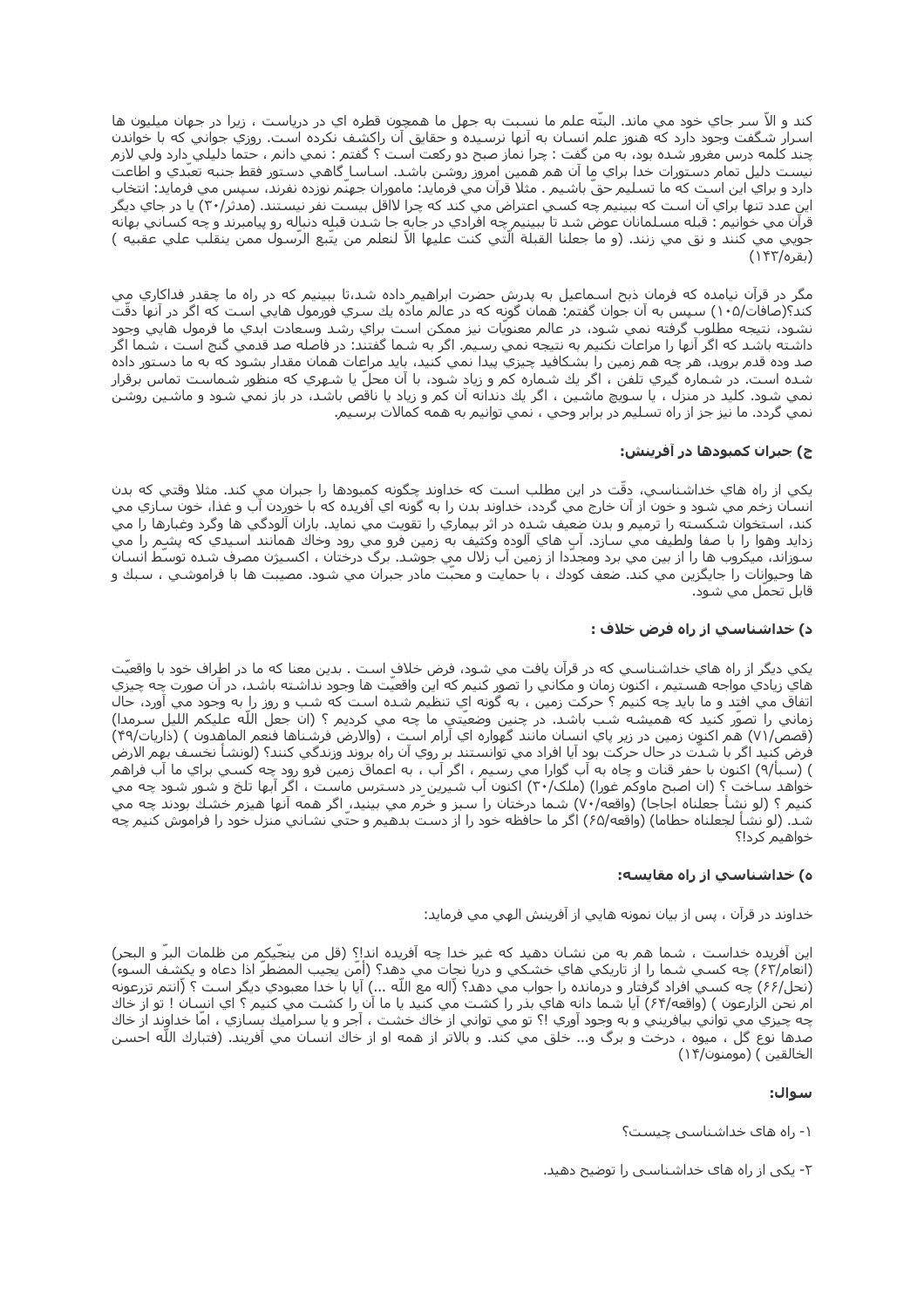# عدل

## چرا عدل از اصول است؟

با اینکه خدا صفات زیادی دارد - از قبیل رحمت، حکمت، قدرت، خالقیّت، علم و... - چرا تنها عدل از اصول دین شمرده شده است؟

پاسخ: این انتخاب، هم ریشه تاریخی دارد و همریشه سیاسی.

ریشه تاریخی آن به قرون اولیه اسلام بر میگردد. آن گاه که گروه کوچکی از مسلمانان - فرقه اشعری - عادل بودن خدا را لازم نمیدانستند و می&فتند: هر کارک که خدا خواست و انجام داد همان درست است، گرچه از نظر عقل از کارهایی باشد که مسـلَّماً قبيح و زشت و سـتم محسـوب شـود! مثلاً مي§غتند: اگر خداوند اميرمؤمنان علىعليه السـلام را به دوزخ و قاتل او - ابن ملجم - را به بهشت ببرد مانعی ندارد. ولی ما این منطق را نمیپذیریم و طبق منطق عقل و آیات قرآن میگوییم تمام کارهای خدا حکیمانه است و هرگز کاری که ظلم و قبیح باشد از او سر نمیزند. البتَه خدا بر هر کاری قدرت دارد، امّا کار خلاف حکمت نمیکند؛ چنانکه ما قدرت داریم چشم خود را کور کنیم ولی چنین نمیکنیم چون این عمل، حکیمانه نیست، پس استفاده از قدرت مربوط به آن است که عمل با عدل وحکمت و وعدههای قبلی هماهنگ باشد. خدایی که وعده داده است مؤمنان را به بهشت و فاسقان را به دوزخ ببرد اکنون اگر خلاف کند، خلف وعده میشود واین عمل، قبیح است و هرگز خداوند کار زشت نمیکند. ما که میگوییم: خدا ظلم نمیکند قدرت او را محدود نکردهایم بلکه این حکمت است که موجب ميشود قدرت در جاک مناسب به کار گرفته شود. و امّا ريشه سـياسـي آن به دوران بني|ميّه و بنيءـبّاس برميگردد، آنها براک آن که با اعتراضات و شورشهای مردمی مواجه نشوند، این گونه تبلیغ میکردند که همه چیز به خواست خداست و کُسَبِي حقَّ ندارد در برابر اراده خدا حرفيَ بزند. اگَر ما حاکم شدّهايمَ به خواستَ خدا بوده و کسـي حقّ اعتراض ندارد، زيراً آنچه بر جهان حاکم است جبر است و انسان هیچ اختیارک ندارد و این جبر مورد رضایت خداست و چون رضای خدا در آن است پس هرکارک که او انجام دهد عدل است. در واقع این نظریّه پشتوانه سیاسپی خوبی براک بنبیامیّه و استمرار حکومت و ریاستشان بود.

#### عدل و قسط

هرچند عدل وقسط معمولاً در کنار یکدیگر ویا به جای یکدیگر بکار می٫وند اماً تفاوتهایی نیز با هم دارند و موارد کاربرد متفاوتی پیدا میکنند. گاهی عدل در برابر ظلم به کار میرود و قسط در برابر تبعیض. گاهی قسط را در تقسیم عادلانه به کار میبرند، امّا عدل اعمّ از تقسیم عادلانه و هر کار عادلانه دیگر است. گاهی عدل در مورد حکومت وقضاوت به کار میرود و قسط در مقام تقسیم حقوق.

#### ریشەھاک ظلم

ما با نیروی عقل و اندیشهای که خدا به ما عنایت کرده، خوبیها و بدی ها را درك میکنیم و میفهمیم که ستم٬ بد و عدالت خوب است و معتقدیم خدا کار قبیح نمیکند و ظلم و ستم در او نیست زیرا تمام ظلم و ستمرهایی را که در انسان مشاهده میکنیم از یکی ازمنابع زیر سرچشمه میگیرد:

**۱- جهل:** گاهی جهل و نادانی ریشه ظلم است، مثلاً کسبی که نمیداند نژاد سفید و سپاه با هم فرقی ندارد، به خیال برتری، به سپاه پوست ظلم میکند، ریشه این ظلم، ناآگاهی یا خودخواهی است. بنابراین انسان ممکن است با گمانهای پوچ و کج فهمیها و نادانیها به کارهایی دست بزند که نتیجهاش جز ظلم نیست ولی از خدایی که جهل در او راه ندارد و علم او بینهایت است چگونه ممکن است ظلم سر زند؟

**۲- ترس:** گاهی انگیزه ظلم ترس است، مثل اینکه یك قدرتی از قدرت رقیب خود به وحشت می|فتد ومیترسدکه اگر حمله نکند به او حمله شود وبرای پیشگیری، به او ظلم میکند و یا طاغوتها برای تحکیم پایههای قدرت خود و تسلّط بر آزادیخواهان به زور و ظلم متوسل میشوند؛ اما مگر خدا رقیبی دارد یا به تحکیم قدرت نیاز دارد؟

۳- نیاز و کمبود: گاهی عامل ظلم، نیاز است، نیازهای مادّی یا روانی که ممکن است کسی را وادار کند که به عمل زشتی دست زند و بر دیگرک ستم کند.

**۴- خباثت درونی:** برخی ظلمها به خاطر خباثت درونی افراد است؛ بعضی سادیسم دارند و از رنج دادن دیگران یا رنج كشيدن آنان لذّت ميبرند.

**۵ – عقده:**گاهی فردی به اذیَت و آزار دیگران میپردازد چون عقده دارد. او بر اثر ظلم دیگران و یا شکستها و یا به دلیل برآورده نشدن انتظارات و توقّعاتش به دیگران ستم میکند وبدین وسیله میخواهد انتقام بگیرد وخود را آرامش دهد. اکنون که با ريشههای ظلم آشنا شِديد کداميك را در خدا مِييابيد تا کسـِی بتواند تصوّر کند انگيزه ظلم در خداوند وجود داشته باشد؟ در حالي كه خداوند ذرَّهاي ظلم نميكند، «انَّ اللَّه لايظلم النَّاس شـيئا» (نَساء/۴۰) به هيچ كس ظلم نميكند، «و لایظلم ربّك احدا» (کهف/۴۲) حتّی به اندازه رشته باریکی که در وسط هسته خرما قرار دارد ظلم نمیکند. «لا یظلمون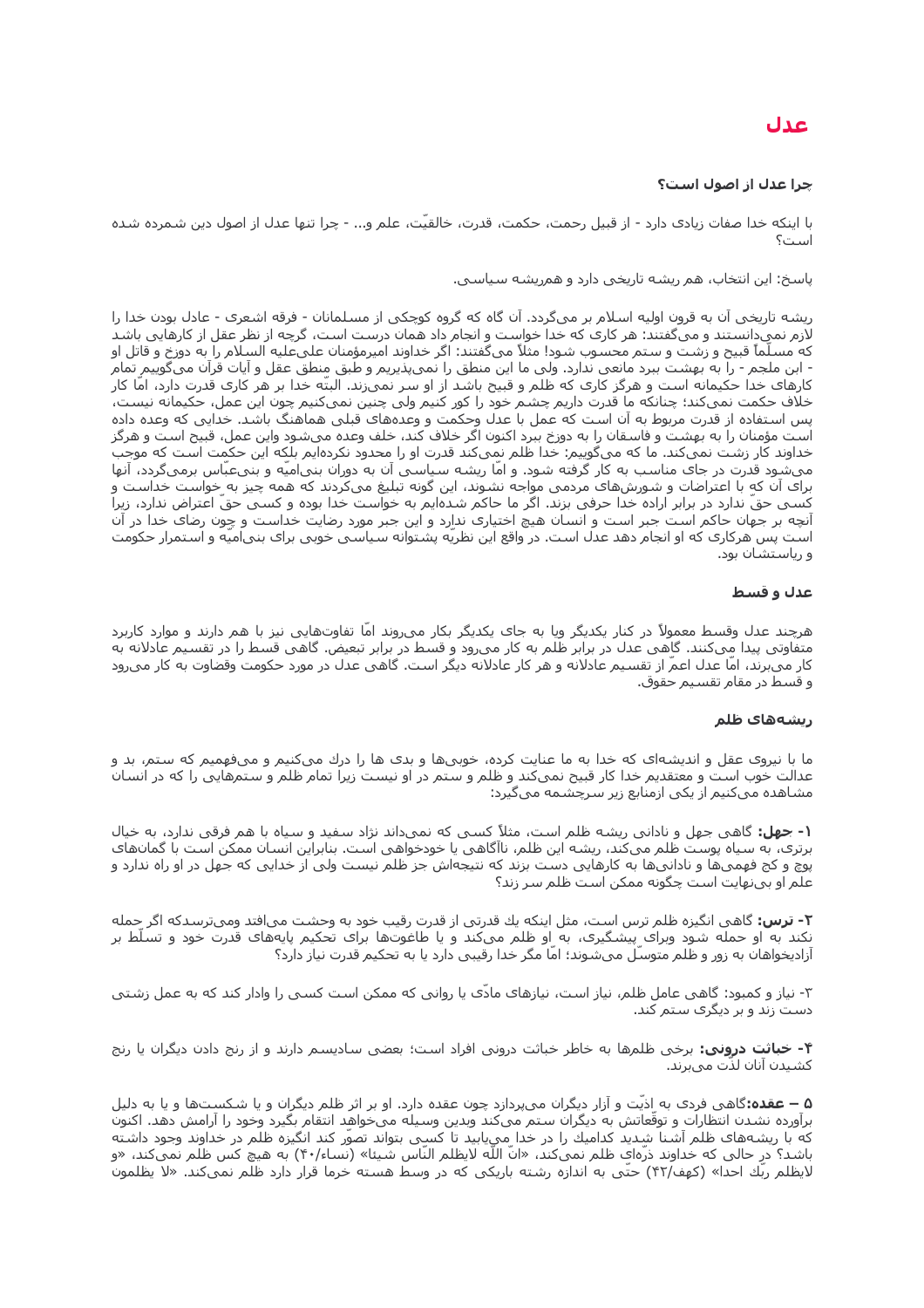فتیلا» (اسراء/٧١) خداوند نه تنها به احدی ظلم نمیکند، حتّی اراده ظلم نسبت به هیچ موجودی ندارد. «و ما اللّه پرید ظلماً للعالمين» (آل عمران/٨) خدايي كه به ما فرمان عدالت ميدهد، «ان الله يامر بالعدل و الاحسان» (نحل/٩٠) چگونه ممكن است خود ظلم كند؟ او كه علم مطلق، حكمت مطلق و لطف مطلق است، چگونه ممكن است به انسان ضعيف كه در طوفان غرائز سرکش به سر میبرد دستور دهد که دشمنی ها وناراحتیهایی که از قومیدارد موجب بی عدالتی او نشود، «و لایجرمنّکم شـنئان قوم علـی ألاّ تعدلوا» (مائده/٨) ولی خود با آن قدرت بی نهایت که تحت تأثیر هیچ غریزهای نیست ظلم

#### نکته اول: همیشه عدل به معنای مساوات نیست

توجّه به این نکته ضرورک است که عدل در همه جا و همیشه به معناک مساوات و برابرک نیست؛ اگر معلّم به همه شاگردان - بدون در نظر گرفتن مقدار استحقاق آنان - نمره مساوک دهد ظلم است. ظلم به دانش آموزانی که درس خواندهاند. اگر پزشك بدون در نظر گرفتن حال بیماران به همه آنان از یك دارو و به مقدار مساوک بدهد ظلم است. عدالت پزشك و معلّم دراين دو مثال، در آن است كه نمره و داروک متفاوت بدهند و اين تفاوتها غير از تبعيض است، اين تفاوتها بر اساس توصیه و سفارش و نور چشمربازی نیست، بلکه حکیمانه است. بنابراین هرگونه نابرابری و تفاوت تا از مدار حکمت بیرون نرود، ظلم نخواهد بود.

## نکته دوم: حقوق جامعه بر حقوق فرد اولويّت دارد

فرض کنید دولت اسٍلامی به خاطر نِیاز منطقه و رفاه عمومی، دستور احداث خیابانی را میدهد. وجود این خِیابان در ارتباط با نیازها و تراکم جمعیت و وسایل نقلیه ضرورت دارد ولی در احداث هر خیابانی خانه عدهاک خراب میشود و آنان تا پول خانه را از دولت بگیرند و خانه دیگرک تهیه کنند، باید زحماتی را متحمل شـوند. در اینجا به خاطر رنج چند نفر نباید اسـاس نیاز ملت و رفاه مردم را نادیده گرفت، در اسـلام با همه اهمیّتی که مالکیّت و حقوق فرد دارد، حقوق اجتماع بیشـتر مورد توجّه قرار گرفته است. اميرمؤمنان علىعليه السلام به مالك اشتر ميفرمايد: كساني كه اموال مورد نياز مردم را احتكار كردهاند احضار كن و پس از موعظه و نهی از منکر اگر به عمل خود ادامه دادند با آنها با شدت و خشونت رفتار کن. سپس میفرماید: عمل احتکار گرچه به نفع فرد است ولی برای اجتماع ضرر دارد. (نهج ابلاغه/نامه ۵۳) در جای دیگر میفرماید: در اداره حکومت، توجّه تو به رفاه و رضای عموم باشد گرچه به قیمت ناراحتی خواص تمام شـود.

## نکته سوم: علم و آگاهی ما محدود است

در بسپارک مواقع چیزهایی را شرّ میپنداریم که خیر ما در آنهاست و گاهی چیزک را خیر میدانیم که براک ما مایه شرّ است.

در ماجرای قارون آمده است: وقتی که مردم به زرق و برق و تشریفات و تجمّلات قارون نگاه میکردند، میگفتند: ای کاش آنچه قارون داشت ما هم میداشتیم! خوشا به حال او! عجب لذّتی میبرد! چندی بعد که سرنوشت تلخ او را دیدند گفتند: خوب شد که ما مثل قارون نبودیم. (قصص/٧٩-٨٢)

## نکته چهارم: قضاوتهای ما عجولانه است

قرآن در آیات متعدّد به ما هشدار میدهد که ای انسان! بسیاری از خیالها و گمانهای تو اساس درست و صحیحی ندارد، چه بسیار کارهایی که به نظر شما بد است و از آنها کراهت دارید ولی در واقع به نفع شماست، و چه بسا چیزهایی را که دوست دارید ولی در واقع برای شما شرّ است، چنانکه شما در تشخیص ابتدایی و سطحی خود، جهاد را بد میدانید ولی در واقع براک شما خوب است.

اگر ما کتابی را که مطالبی عالی و ارزنده دارد مطالعه کنیم و در هر چند سطر به کلمهای برسیم که معناک آن بر ما مجهول باشد نباید زود قضاوت کنیم و نسبت ناروا به نویسنده بدهیم، بلکه باید در فهم خود تجدیدنظر کنیم. شخصی در منزل سگی داشت، برای خرید از خانه بیرون رفت و کودك شـیرخوار خود را تنها گذاشت به امیّد اینکه زود برمیگردد، چون بازگشت، سگ با پوزه خونین به استقبالش آمد، با خود فکر کرد که حتماً سگ به کودكِ حمله کرده و او را دِریده است، در حالی که عصبانی بود با اسـلحه خود به سـگ شـلیك كرد و با شـتاب به درون خانه دوید، امّا با صحنهای كه تصوّرش را نمیكرد مواجه شـد. ماجرا از این قرار بود که گرگی به خانه آنان - که در خارج شـهر قرار داشـت - وارد شـده و به داخل اطاقها میآید و به کودك حمله میکند، سگ از کودك حمایت کرده با تلاش زیاد و با چنگ و دندان گرگ را به عقب می٫اند و خود، خون آلود میگردد، امّا قضاوت عجولانه صاحبخانه موجب شد که به جاک سپاسگزاری، سگ را بکشد! صاحبخانه از کار خود پشیمان شد و به سوی سگ آمد تا شاید او را از مرگ برهاند ولی کار از کار گذشته و سگ از بین رفته بود و پشیمانی سودی نداشت. میگوید: به چشمهای سگ که باز بود نگاه کردم و این فریاد را از چشمهای باز این سگ با گوش دل شنیدم که ای انسان! چقدر عجولی و چه زود قضاوت میکنی؟! چرا به درون خانه نرفته و خبر نگرفته مرا کشـتی؟! او پس از این جریان تأسّف آور مقالهای نوشت با عنوان «ای انسان چه زود قضاوت میکنی!»

#### نكته ينجم: قضاوت مقطعي ممنوع

قضاوت کردن ما نباید با توجه به یك زمان خاص صورت پذیرد، مثلاً جیغ و داد کودك در هنگام آمپول زدن نباید مبناک قضاوت ما باشد، بلکه ما باید دردکشیدنهای قبلی کودك و سلامتی بعدی او را در نظر داشته باشیم، آنگاه قضاوت کنیم و یا فقط درد و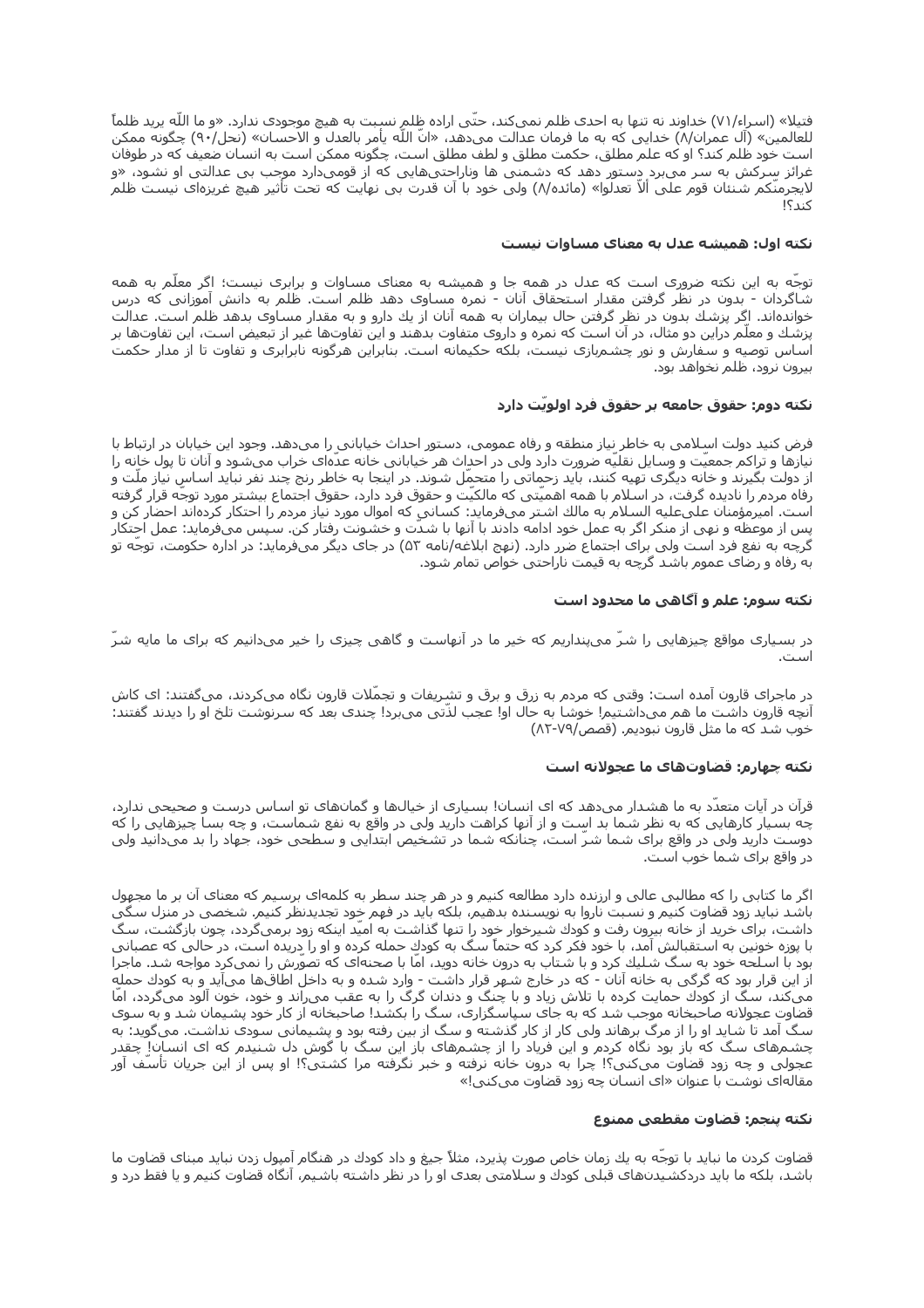رنج هنگام زایمان یك زن را در نظر نگیریم بلكه رنج بی٬چگی و لذت بچّهدار بودن و نتایج بعدک آن را در نظر بگیریم٬ آنگاه قضاوت کنیم. پس گذشته، حال و آینده را باید باهم دید، دنیا و آخرت را باید با هم دید، آنگاه قضاوت کرد. روایت داریم خداوند در روز قیامت به افرادی پاداش میدهد و میفرماید: این پاداش برای ان دعایی است که درخواست کردی ولی مستجاب نکُردم، زیرا در آن وقت، مصلحت تو نبود که دعایت مستجاب شود. آرک، گاهی کودکی گریه میکند و مرتّب اصرار میکند که پدر برای او اسباب بازی و خوراکی بخرد، اما پدر پاسخ مثبتی نمیدهد، بچه بسیار زجر میکشد و میگوید: تو بسیار بابای بدی هستی چون هرچه خواستم نخریدی! پس از گذشت چند سال پدر میگوید: فرزندم! به جای چیزهایی که از من درخواست نمودی، پس انداز نمودم و مثلاً یك قطعه زمین برایت خریدهام. در اینجا قطعاً همه بچههایی كه پدر برای آنها اسپاپ بازې و... خرېده، مېگويند: اې کاش پدر ما نيز په جاې آن چيزها، چيزې که مورد نياز واقعي ما پود مېخرېد. در امر پزشکی نیز مسأله همین طور است. گاهی دستی را قطع میکنند تا تن سالم بماند. در بحث عدل خدا نیز لحظهای و مقطعی قضاوت نکنیم و به تمام جوانب توجه نماییم.

#### نکته ششم: از نقش خود غافل نشویم

ما از نقش خود در به وجود آوردن ناگوارکها غافلیم و بیجهت همه را به حساب خدا میگذاریم و شروع به اشکال میکنیم که خدایا! اگر تو عادلی پس چرا فلان ناراحتی برای من پیش آمد؟ ناگفته پیداست که بسـیاری از ناگواری۱ها به دسـت خود ماست، مراعات بهداشت نمیکنیم، به بیماری دچار میشویم. جلو فساد را با نهی از منکر نمیگیریم، اشرار بر ما مسلّط میشوند و دیگر دعا و فریاد ما هم بی|ثر میماند. مواظب بچّه خود نیستیم٬ در آب حوض غرق میشود ٍو ما داد و فریاد میکنیم. درس نخواندیم، مردود شدیم، سعی و تلاش نکردیم، پیشرفت نداشتیم. در انتخاب همسر دقّت نکردیم، زجر میکشیم. در انتخاب دوست دقت نکردیم، معتاد شدیم. مقررات راهنمایی و رانندگی را مراعات نکردیم، تصادف نمودیم. خواب آلود پشت فرمان نشستیم، چپ کردیم. در حالت مستی آمیزش انجام دادیم، بچه ناقص به دنیا آوردیم. شنا نیاموختیم، غرق شدیم، در همه این موارد جز خود ما چه کسـی مقصّر اسـت؟اگر کار امروز من پیچ می<code>خورد، شاید نتیجه تاب</code> دادن به کار دیگران باشد. در حدیث میخوانیم: «مَن حَفر بئراً لاخیه وقع فیها» (بحارالانوار/ج۲ ص۲۲۱) هرکس برای برادرش چاهی را حفر کند، خود در آن می|فتد.

#### سوال:

- ۱- چرا عدل از اصول است؟
- ۲- ریشەھاک ظلم چیست؟
- ۳- نکاتی که در خصوص عدل مطرح است توضیح دهید.

# نبوت

در جهان بینی الهی نیاز انسان به پیامبر، ضرورتی است که قابل تردید نیست. اگر برای آفرینش انسان هدفی وجود دارد و باید انسان به سعادت ابدک برسد، بدون داشتن طرحی کامل و جامع، این هدف عملی نیست و انبیا براک تبیین چنین طرحی آمدهاند. اگر انسان خطاکار است، هشدار دهنده میخواهد و انبیا همان منذران و هشدار دهندگانند. اگر انسان مسئول است و باید در دادگاه عدل الهی پاسخگو باشد، ضروری است که بیان کنندهای هم برای احکام و مسئولیتها وجود داشته باشد و پیامبران الهی برای این امر آمدهاند. اگر لازم است که انسان خود را بسازد، باید الگو و مدل داشته باشد و انبیا الگوک انسان کاملند. اگر انسان باید براک آینده خود فکر کند، باید کسبی هم باشد که آینده را براک او تشریح کند. امّا در جهان بینی مادّک که براک هستی راهی و هدفی معیّن نشده و انسان هم بدون طرح و نقشه قبلی ساخته شده و پس از چندی رو به نابودی می٫ود، مسألهای به نام نبوّت مطرح نیست. بنابراین، مسأله نبوّت در متن زندگی ما و در خط اصلی قرار دارد، یعنی رسیدن به هدف انسانی و اسلامی که تنها از یك راه ممكن است؛ راهی بدون شك و سهو، آن هم از منبع وحی و علم بی نهایت الهی که به تمام عوامل سعادت و شقاوت ما آگاهی دارد. اکنون دنیای علم و صنعت شاهد انواع انحرافات و جنایات افراد و ملتهایی است که چون در خط انبیا نبودهاند، با اختراعات و اکتشافات خود، جهنمی ساختهاند که مردم را در آن میسوزانند. آنان حتی در کنفرانسها و جلساتی که به نام حمایت از مظلوم برگزار میکنند از حق وتوهای ظالمانه برخوردارند و با وجود میلیونها شکم گرسنه در جهان بودجههای میلیاردی صرف مسابقات تسلیحاتی میکنند و با داشتن انواع وسایل رفاهی باز به مواد مخدر پناه میبرند. با مشاهده چنین وضعی تردیدک نیست که انسان به رهبرک معصوم و خطی سالم نیازمند است.

برای روشـنتر شـدن نیاز انسـان به راهنمایی انبیا، چند مثال ذکر میکنیم:

۱- میزبانی را تصور کنید که افرادی را دعوت کرده است؛ مهمانان راه خانه را نمیدانند و در مسیر راه هم راههای فرعی و انحرافی وجود دارد و اغفالگران و حیوانات درنده و تاریکی شب هم خطرهای دیگری است که عابران را تهدید میکند. در اینجا بر میزبان است که شخص دلسوز و آگاهی را با داشتن چراغ و نقشه برای راهنمایی مهمانان بفرستد، زیرا در غیر این صورت اساس دعوت لغو خواهد بود. خداوند تمام جهان را برای بهرهگیری انسان افریده و همه ما را برای سعادت ابدی و بندگی خودش دعوت فرموده است، با توجّه به اینکه ما راه را نمیشناسیم و یا در انتخاب راه راست اشتباه میکنیم و در مسیر حرکت، به خطها و وسوسههای شیطانی و طاغوتها و تاریکیهای شرك و جهل و تفرقه وانحراف دچار میشویم، در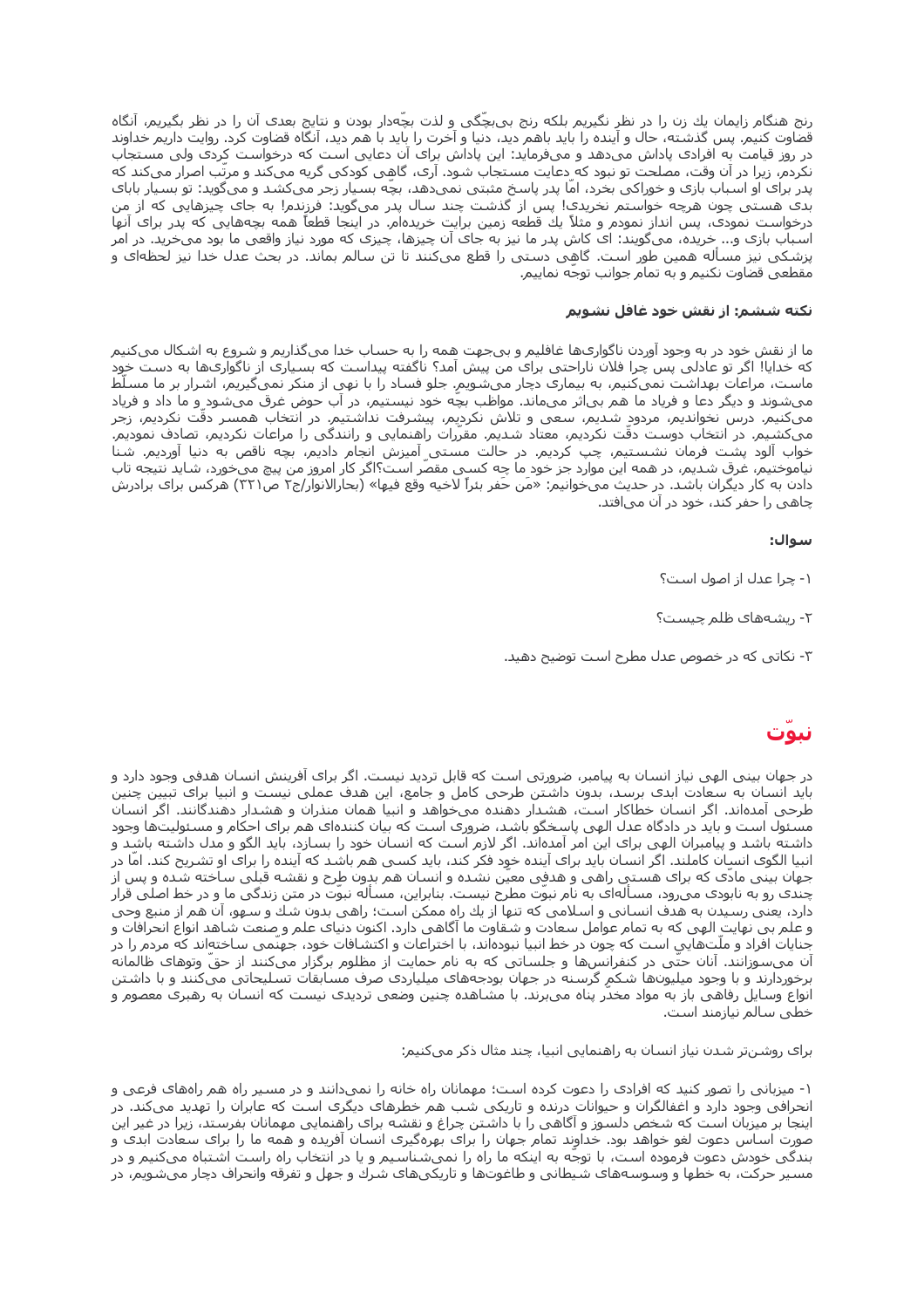اینجا اگر میزبان ما که خداک بزرگ است، رهبری همچون پیامبر با چراغی همچون معجزه و نقشهای کامل همچون قرآن، برای هدایت ما نفرستد، دعوتهایی که خداوند از ما نموده لغو و بیهوده میشود، و هدف نهایی از ارسال پیامبران صورت نمیگیرد، زیرا هدف از بعثت انبیا حرکت انسان به سوک تکامل واقعی است و هر حرکتی هم به مبدأ و مقصد و راه نیاز دارد و هَم بَهَ وسَيله و رهبَر و در همَه ایَن نیازها نیاز به رَهبر ضرورَیّتر اسَت، زیراً اگرَ رهبر نَباشد هم راه را گم میکنیم و هم هدف را و هم وسیلهها نابجا به کار میرود.

۲- هرگاه شما مریض شوید، به پزشك مراجعه میکنید و اگر ماشـینتان خراب شـود آن را در اختیار مکانیك میگذارید، دلیل آن هم روشن است: پزشك نسبت به بدن شما و مكانيك نسبت به ماشين از خود شما آگاهتر است، گرچه مهربانتر نيست. ما در انتخاب راه لازم است خود را در اختیار خدا بگذاریم چون خدا هم به ما آگاهتر است و هم شـهید نوّاب صفوک در مثالی زیبا میگفت: شما هر کالا و محصولی را از هر کارخانهای بخرید باید همان مهندسی که سازنده آن است دستور استفاده از کالا را بدهد و دیگران حقّ صادر کردن دستور ندارند و انسان از یك كالا و محصول كارخانه كمتر نیست، برای انسان باید خداوندی دستور دهد که هم سازنده اوست هم از تمام نیازهای مادی و معنوی او آگاه است و هم از مسیر ابدی و آینده او با خبر است.

#### معجزه به عنوان یکی از راه های شناخت انبیا :

کسـي که ميگويد من از سـوِک خدا مأمور هدايت شـما هسـتم و با خداک هسـتي و با قدرت و عـلم بي نهايت رابطه دارم، باید کارک کند که از عهده دیگران بر نیاید و بدین وسـیله گفته خود را ثابت کند که او به راسـتی پیوند محکمی با عالم دیگر دارد. این عمل را معجزه مینامند. هر یك از انبیای الهی، برای اثبات حقانیت خود معجزه و یا معجزاتی داشتند. از جمله می توان به این موارد اشاره کرد:

۱- نرم شدن آهن برای حضرت داوود. «و النا له الحدید» (سبأ/۱۰)

۲- مسخر شدن باد برای حضرت سلیمان. «فسخّرنا له الریح تجری بامره» (ص/۳۶)

٣- بيرون آمدن شتر از كوه براي حضرت صالح. «انَّا مرسلوا الناقة فتنة لهم» (قمر/٢٧)

۴- اژدها شدن عصای حضرت موسـي. «فاذا هي ثعبان مبين» (اعراف/١٠٧)

۵ - خلقت پرنده توسط حضرت عيسـى. «انى اخلق لكم من الطين كهيئة الطير فانفخ فيه فيكون طيرا باذن الله» (آل عمران/۴۹)

**سؤال:** کار انبیا با کار مخترعان و مرتاضان و ساحران و پهلوانان چه فرقی دارد؟ آنان نیز به اعمالی دست میزنند که از عهده دیگران برنمیآید، چرا به آنها پیامبر گفته نمیشود؟

#### باسخ:

۱- کار این افراد در اثر تعلیم است. مرتاضان و مخترعان، دوره و استاد دیدهاند، ولی انبیا، معلم و مرشد و استادی ندیدهاند.

۲- کار این افراد تمرینی است بر خلاف کار انبیا. مرتاضی که چهل روز نمیخوابد یا غذا نمیخورد و پهلوانی که وزنه سنگینی را بر سـر دسـت میگیرد، در اثر مدتها تمرین، این توانایی را پیدا کردهاند. مردمی که دور حضرت صالح جمع شـدند و به او گُفتند که اگر تو با قدرت الهی رابطه داری، الآن از همین کوه شتری با چنان خصوصیّاتی بیرون آور. او نگفت صبر کنید تا من تمرین کنم و کمکم در اثر تمرین، از کوه شترک بیرون آورم. علاوه بر آنکه اصولاً چنین کارهاک شگفتی با تمرین هم شدنی

٣- كار اين افراد غالباً با اهداف مادي توأم است. اگر ساحري دست به سحر ميزند يا پهلواني وزنه برميدارد يا مرتاضي عملی انجام میدهد، یا برای جلب نظر مردم است، یا جمع مال یا سرگرمی و یا در نهایت، داشتن یك زندگی شیرین. اما هدف انبيا، ساختن انسان والا و جامعه ايدهآل و هدايت انسان به سوې قدرتبي ديگر است.

۴- این افراد امکان سوء سابقه دارند، ولی انبیا معصوماند و هیچ گونه نقطه ضعفی در زندگی وجود ندارد.

۵ - ساحر و مرتاض و مخترع، هرگز نمیگویند که این عمل را دیگران نمیتوانند انجام دهند و جرأت مبارزطلبی ندارند، امّا پیامبران، با کمال شـهامت و آرامش اعلام میکنند: دیگران قادر بر انجام چنین عملی نیستند. بنابراین میان معجزه انبیا و کارهای چشم پرکن دیگران، هم ازِ نظر نوع عمل و هم از نظر هدف و هم از جهت شخصی که انجام میدهد، فرقهای متعددی است که با کمی توجه هرگز انسان میان ساحران و مرتاضان و نابغهها و مخترعان با پیامبران دچار اشتباه نمیشود.

امتيازات انبيا :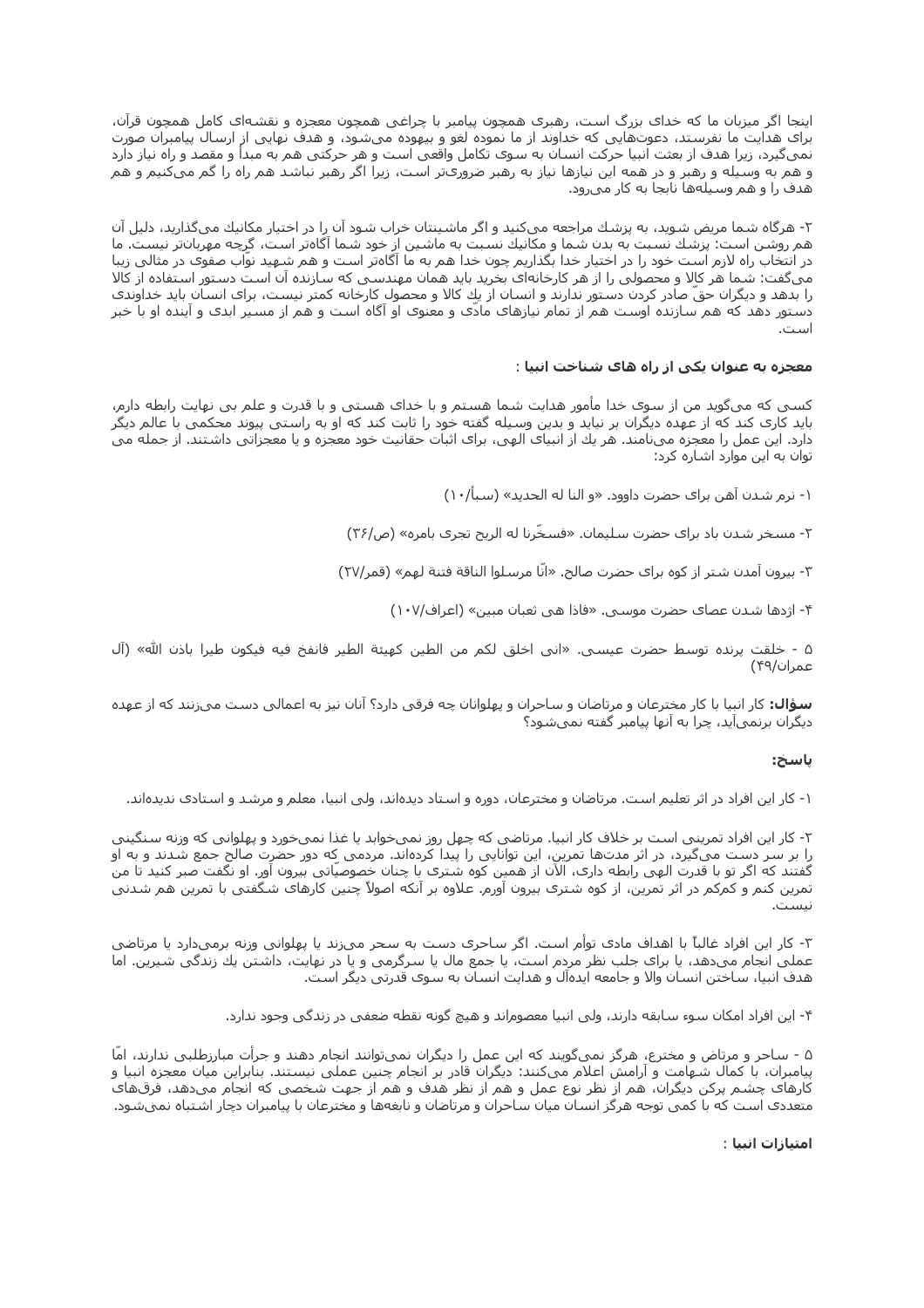پیامبران الهی ویژگیها و امتیازاتی دارند که هم برای معرّفی آنها و هم برای پیشبرد اهدافشان ضروری است. اینك برخی از امتیازات آنان را ذکر میکنیم:

**۱- معجزه**: یکی از مؤثّرترین و محسوسټرین ابزارک که در اختیار انبیا بوده، معجزه است. در بخش راههای شناخت انبیا معجزه را به تفصیل توضیح دادیم.

**٢- وحي :**از امتيازات انبيا اين است كه بر آنها وحي نازل ميشود و آنان بدين وسيله با خداوند ارتباط پيدا كرده، پيام الهي را دریافت میکنند. قرآن درباره پیامبران پیشین، خطاب به پیامبر اسلام می فرماید: «و ما ارسلنا قبلك الا رجالا نوحی الیهم» (انبیاء/۷) و ما قبل از تو نفرستادیم جز مردانی که به آنها وحی میشد.

**۳- علم غیب**: یکی دیگر از امتیازات انبیا برخوردارک آنها از علم غیب است. قرآن در این زمینه میفرماید: «عالم الغیب فلايظهر على غيبه احداً الا مَن ارتضى من رسول...» (جن/٢۶-٢٧) خداوند به غيب آگاه است و احدى را بر آن آگاه نمىسازد جز کسانی که پسندیده باشد از قبیل پیامبر و... .

**۴- عصمت**: یکی از ویژگیهای دیگر انبیا، عصمت است. عصمت یعنی در اثر ایمان و شناخت و یقینِ کامل، انسان دارای روحی شود که با کمال آزادی و آگاهی هرگز پیرامون گناه نگردد، بلکه در اندیشه گناه هم نباشد. بعضی تعجّب میکنند که چگونه انسان میتواند حتی فکر گناه نکند، در حالی که شما خواننده عزیز هم در بسیاری از اعمال خلاف، دارای عصمت هستید یعنی نه آن خلاف را مرتکب شدهاید و نه به فِکر انجام آن افتادهاید. زیرا ما در حدی از آگاهی هستیم که عیب و ضرر این اعمال باورمان آمده؛ یقین پیدا کردهایم و این مسأله از مغز ما عبور کرده به دل نشسته است، در اینجا دیگر علم نیست که این یقین است، فکر نیست که باور است. راستی اگر ما به مقام یقین و باور برسیم وبدانیم این غیبتی که امروز از ما سرمیزند در قیامت به چه صورتی مجسم میشود، هرگز در اندیشه غیبت نیز نخواهیم بود. عیب ما این است که معلومات ما از مغز ما عبور نکرده و به دل ننشسته، علم است نه یقین و لذا میدانیم بد است اما مرتکب میشویم. به یك مثال توجه کنید: همه میدانیم که انسانِ مرده به ما کارِی ندارد و نمیتواند زیانی برساند امّا میترسیم شب در اتاقی در کنار او بخوابیم٬ چرا؟ چون علم ما از مغز به دل عبور نکرده، علم هنوز ایمان و باور و یقین نشده است اما مرده شوک را میبینیم که در کنار مرده و در شب تاریك، به تنهایی شب را تا صبح بدون دلهره به پایان میبرد. فرق ما و مردهشوی چیست؟ فرق آن است که ما علم داریم و او یقین. بنابراین ریشه عصمت، ایمان واقعی، علم عمیق و باور و یقین کامل است.

#### نشانه يقين:

روزی پیامبر اکرمرصلی الله علیه وآله بعد از خواندن نماز جماعت صبح، رو به مردم کرد و جوانی را مشاهده نمود که رنگش زرد و چشـمهایش در حدقه فرو رفته و موهایش ریخته بود. رسـول خدا احوال او را پرسـید. جوان گفت: اکنون که در خدمت شـما هستم در حال یقین به سر میبرم٫ پیامبر از شنیدن کلمه یقین تعجب کرد، نشانه یقین را از جوان پرسید. او گفت: چنان قیامت را باور دارم که خواب از من ربوده است. گویا جهنم و شعلههای آتش را از یك سو و بهشت و نعمتهای فراوانش را از سوې ديگر و دادگاه عدل خدا و محشـر و حضور مردم و خودم را براې محاسـبه اعمال مشـاهده مينمايم. پيامبر که نشانههای یقین را از او شنید، ادّعای جوان را پذیرفت سپس آن جوان از پیامبر خواست که برای او دعا کند تا در راه خدا شـهید شـود پیامبر برای او دعا کرد، پس از چندی جنگی پیش آمد که این جوان در آن شـرکت نمود و دهمین نفر بود که در درگیرک بین حق و باطل در راه خدا به درجه شـهادت رسـید.

#### چه کنیم به یقین برسیم؟

قرآن ميفرمايد: «و اعبد ربك حتى يأتيك اليقين» (حجر/٩٩) به آنچه از دين ميداني عمل كن تا به يقين رسي. هر چه انسان بیشتر عبادت کند به یقین نزدیكتر میگردد.

#### سؤال : چرا انبيا از جنس بشر هستند؟

پاسخ : یکی از ایرادهایی که به انبیا میگرفتند، این بود که چرا بشر هستند و فرشته نیستند؟ در حالی که زیبایی امر در این است که انبیا بشر باشند، زیرا اگر بشر نباشند، انسانها مدّعی میشدند که انبیا مسائل و مشکلات ما را نمیدانند و مرتب به ما دستور میدهند! انبیا باید همانند دیگر انسانها شـهوت و غضب داشـته باشـند و خود را کنترل کنند تا الگوی دیگران باشند. خداوند به پیامبر میفرماید: به آنها بگو من هم بشری همانند شما هستم. «قل انّما أنا بشر مثلکم» (کهف/۱۱۰)

#### ويژگيھاې تبليغي پيامبران:

#### ۱- تبشیر و تنذیر:

پیامبران در تبلیغ دین خدا هم از شیوه تبشیر و امید دادن استفاده می کنند و هم از شیوه تنذیر و بیم دادن. تبشیر قائد است و تنذیر سائق. قائد کسپی است که جلو کاروان حرکت میکند وکاروان را به پیش میبرد. سائق کسپی است که از عقب کاروان حرکت می کند و افراد کاروان را از بازماندن محافظت می کند.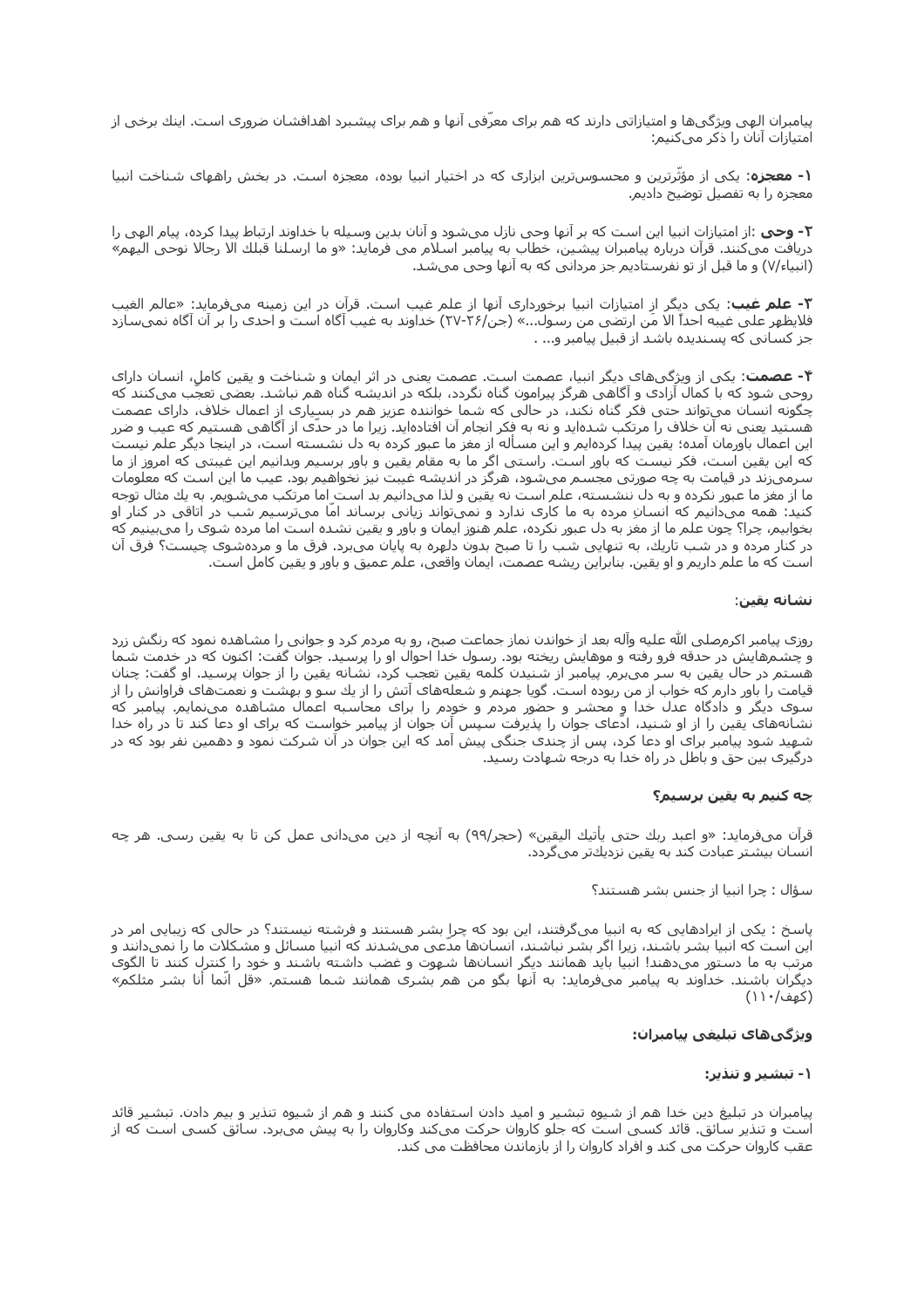مبلّغ باید مراقب باشد که وظیفه او تنذیر است و نه تنفیر به معنای ایجاد نفرت و فراری دادن، لذا پیامبراسلام به نمایندگانی که براک تبلیغ به اطراف گسیل میداشت،میفرمود:

«بشّروا ولاتنفّروايسّرواولاتعسّروا» (صحيح مسـلم/حديث٢٢٢٢) .

## ۲- نترسیدن از دیگران:

آنها فقط از خدا میترسند. قرآن در توصیف آنها میفرماید: «الّذین یبلّغون رسالات الله و یخشونه و لا یخشون احداً الاّ اللّه» (احزاب/٣٩) آنان که پیام خدا را ابلاغ می کنند و از احدک جز خدا نمیترسند.

#### ۳- استقامت:

پیامبران در تبلیغ خود استقامت می ورزند. قرآن خطاب به پیامبر اکرمصلی الله علیه وآله میفرماید: «فاستقم کما اُمرت» (هود/١١٢) همان گونه كه مأموريت يافتهاي، اسـتقامت داشـته باش.

## ۴- تذکّ :

پیامبران آنچه را که خیر و صلاح مردم است، مرتّب به آنها یادآوری میکنند: «فذکّر انّما انتَ مذکّر» (غاشـیه/۲۱)

### اخلاق پيامبران :

پس از آنکه خداوند به حضرت موسـی اعلام کرد: تو رهبر ملت و پیامبر ما هسـتی اوّلین چیزی که از خدا خواسـت سعه صدر، .<br>روح بزرگ و صبر و استقامت و حوصله بود: «رب اشرح لي صدري» (طه/۲۵) خدایا! سـبنهاي گشـاده به من مرحمت فرما. راستی چه قدرتی میتواند در برابر سیل تهمتها و ناسزاها و تمسخرها و توهینها و کارشکنیها و توقّعات نابجا استقامت كُند جزَ با امداد َغيبي خداوند متعال. آرې، آن كشـتي كه اين بار سـنگين را حمل ميكند، كشـتي صبر اسـت. قرآن ميفرمايد: «وما يأتيهم من رسول الاّ كانوا به يستهزون» (حجر/١١) هيچ پيامبري براي مردم نيامد مگر آنكه او را مسخره كردند. «كذلك ما اتي الذين من قبلهم من رسول الا قالوا ساحر أو مجنون» (ذاريات/٥٣) هيچ پيامبري براي مردم نيامد مگر اينكه به او نسبت سحر یا جنون دادند. به پیامبر عزیز ما حتی نسبت شاعرک و کاهنی نیز دادند، اما به گفته قرآن او دارای خلق عظیم و رأفت و رحمتي خاص بود، همه تلخيها را تحمل ميكرد و اگر چنين نبود نميتوانست بار سنگين رسالت را به منزل مقصود برساند. اگر ایثارها، فداکاریها و جاذبه اخلاق پیامبر نبود مردم از دور او پراکنده میشدند: «ولو کنت فظاً غلیظ القلب لانفضوا من حولك» (آل عمران/۱۵۹) گاهي كه پيامبر از سوې بعضي همسـران خود مورد توهين قرار ميگرفت اصحاب ناراحت میشدند و میگفتند: این همسر بد زبان را از خانه بیرون کنید اما رسولخدا صلی الله علیه وآله در پاسخ میفرمود: من این نقاط ضعف را در کنار نقاط قوّت آنان میگذارم و از توهینها میگذرم. پیامبر صلی الله علیه وآله برای مردم استغفار میکرد، با آنان مشورت مینمود، نسبت به آنها مهربان بود، برای هدایت آنان حرص میورزید تا جایی که خداوند به او خطاب میکند: «ما انزلنا عليك القران لتشقي» (طه/٢) ما قرآن را نفرستاديم تا اين قدر خودت را به مشقّت اندازي. و در جاي ديگر پيامبر صلى الله عليه وآله را مخاطب قرار داده، ميگويد: «فَلعلك باخع نفَسكَ» (كَهفَ/ً٤) گويا خودت را هلاك ميكني به خاطر تأسف بر اینکه چرا مردم ایمان نمیآورند.

#### ۱- بندگی خدا :

برخلاف تمام کسانی که کوچكترین مقام یا مسئولیت، در تفکر و عمل و شخصیّت آنها اثر میگذارد، پیامبر اسلام با همه مقامي که داشت هرگز از مدار بندگي خدا و تواضع نسبت به مؤمنان بيرون نرفت، به اطفال سلام مينمود و در خانه و مسافرت کار میکرد و در جنگ از همه به دشمن نزدیكتر بود. همان گونه که قرآن نقل میکند بارها میگفت: «من هم بشرک هستم همچون شما»، هیچ گونه عقده و استبدادک نداشت.

#### ۲-اخلاص :

یکی دیگر از امتیازات انبیا اخلاص است. ای پیامبر! به مردم بگو: من مزدی از شما نمیخواهم جز آنکه اهلبیت مرا دوست بدارید. روشـن اسـت که دوسـتـی اهلıبیت، این رهبران معصوم رمز تداوم راه خدا و انبیاسـت و پیروک از آنان به سـود خود مردم است و اگر در یك جا مزد رسالت، پیوند با اهلبیت و رهبران معصومعلیهم السلام و در جاک دیگر انتخاب راه خدا شمرده شده، به خاطر آن است که هرگز میان راه خدا و راه پیشوایان معصوم جدایی وجود ندارد، همان گونه که میان کتاب خدا و عترت، تا ابد پیوندی ناگسـسـتنی اسـت. کوتاه سـخن آنکه انبیا مزد مادّی از مردم نمیخواسـتند و انتظارشـان انتخاب و تداوم راه آنان بود

#### ٣- صداقت :

انبیا در گفتار و کردار صداقت داشتند. آنها در برابر برخی درخواستها و سؤالات مخالفان، طبق دستور خدا، با صراحت اعلام می داشتند که ما نمیدانیم و یا دست ما نیست و خدا می داند.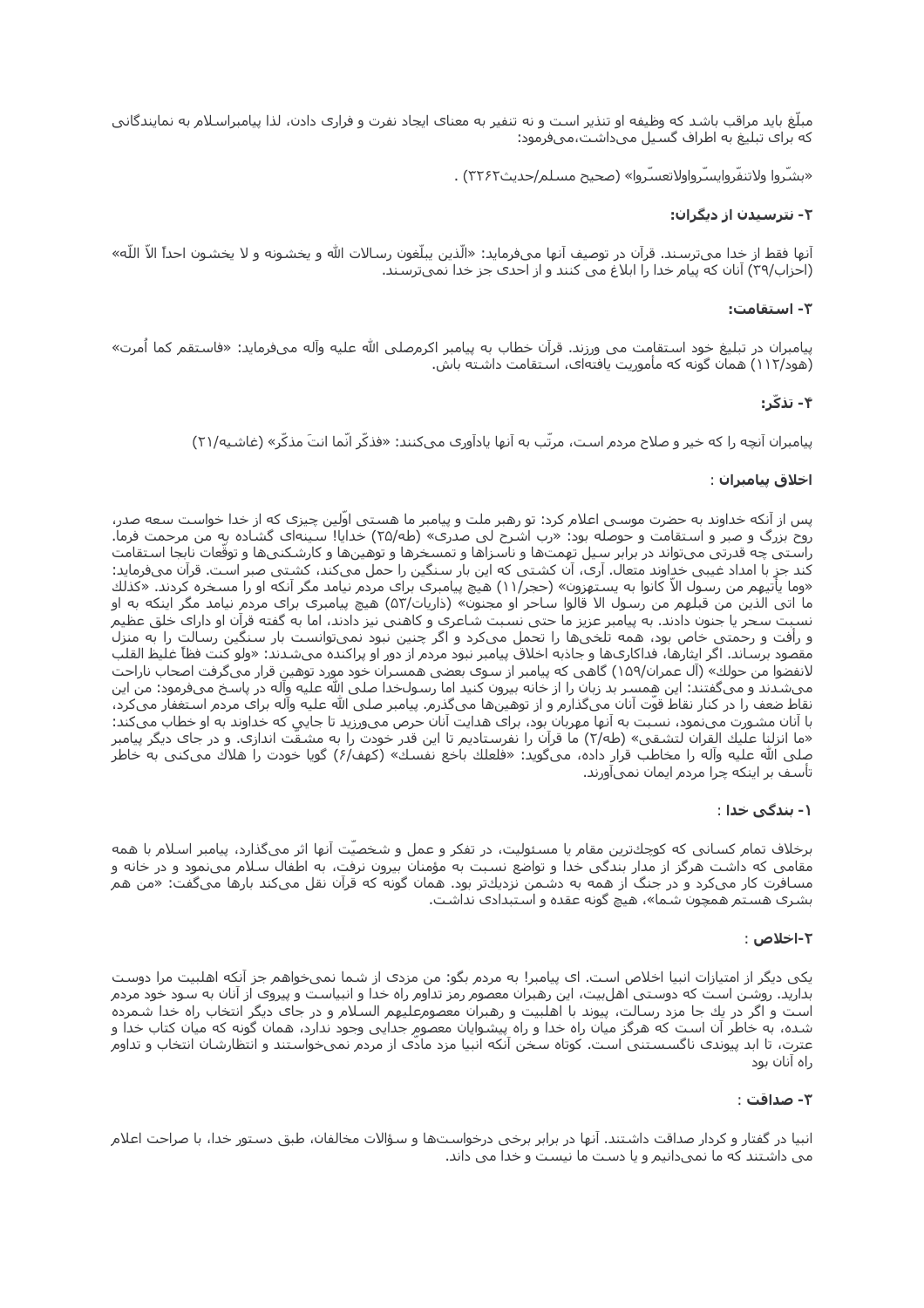## ۴-انصاف :

مکتب انبیا، مکتب انصاف است نه تعصّب. پیامبران، مخالفان خود را به کشف حقیقت دعوت میکردند. از ابتدا نمیگفتند شما باطلید و ما بر حق، بلکه میفرمودند: «انّا او ایاکم لعلی هدیً او فی ضلال مبین» یکی از ما و شما بر حق و دیگری در گمراهبی است!

#### ۵- خېرخواهي:

در قرآن ، در نقل ماجرای پیامبران، از واژه «نصح» به معنای نصیحت و خیرخواهی، فراوان استفاده شده است. حضرت نوح در برابر انواع سخنان ناروا به قوم خود میفرمود: «ابلّغکم رسالات ربی و انصح لکم» (اعراف/۶۲) من پیامهای پروردگارم را به شما ابلاغ میکنم. من خیرخواه شما هستم و شما را نصیحت میکنم.

#### ۶- سادەزىستى :

از آنجا که بهترین نمونه تبلیغ، تبلیغ عملی است، پیامبران الهی باید با مشکلات توده مردم درگیر باشند تا در عمل الگوی تربيت و استقامت مردم قرار گيرند، ولذا پيامبران همچون مردم زندگي عادک داشتند و درناگوارګها در کنار آنان بودند و مزه مشکلات را میچشیدند. مسائلی از قبیل گرفتار شدن به دشمن، اذیّت شدن از سوک فرزند نااهل، همسر مخالف، مرض، فقر، یتیمی، استهزا و سایر مشکلاتی که کم و بیش برای افراد دیگر هست برای آنان نیز بوده است و اینك چند آیه در این زمینه نقل و ترجمه میکنیم: «وجعلنا لهم ازواجاً وذریة» (رعد/۳۸) ما برای انبیا نیز همچون سایرین زن و فرزند (که قهراً مشکلاتی را به دنبال دارد) قرار دادیم. در تاریخ میخوانیم: هنگامی که پیامبر اسلام در میان اصحاب خود می $\zeta$ شست، جلسه را به شکل دایره تشکیل میداد که بالا و پائین نداشته باشد. در نشست و برخاست و پوشیدن لباس و معاشرت جورک بود که وقتی یك فرد غریب وارد مسجد میشد نمیتوانست تشخیص دهد کدام یك از آنان پیامبرند. این است طرح حکومت اسـلامی درباره زندگی رهبر. نه تنها انبیا که شـاگردان طراز اول مکتب آنان و جانشـینان آنان نیز همین گونه بودند. امام سجادعلیه السلام با کاروان ناشناس به حج میرفت و با مسئول کاروان شرط میکرد که داوطلبانه و با افتخار قسمتی از کارهای حجّاج را برای رضای خدا به عهده بگیرد. درباره حضرت رضاعلیه السلام میخوانیم: شخصی وارد حمام میشود و حضرت را نشِناخت، به ایشان گفت: بدن مرا کیسه بکش. امام رضاعلیه السلام به راحتی و بدون تکلّف قبول کرد و زمانی که آن مرد متوجّه شد طرف او امام رضا علیه السلام است با کمال شرمندگی عذرخواهی کرد اما حضرت فرمود: تا شما را کیسه نکشم دست برنمیدارم. آرک، این است مکتب و فرهنگ ما و روش و سیره رهبران ما، با کمال سربلندی این الگوها را به سراسر جهان عرضه میکنیم تا اگر جهانیان از تساوی و حقوق خلق و عدالت دم میزنند، بدانند که نه چیز تازهای به ارمغان آوردهاند و نه الگویی از رهبرانشان برای شعار خود دارند.

#### سيره بيامبر اكرمصلي الله عليه وآله:

بعد از آنکه گوشهای از امتیازات انبیا را - از قبیل دارابودن علم غیب و داشتن مقام و درجه عصمت و بندگی خدا و یقین و امثال آن - بیان کردیم بجاست که کمی هم درباره سیره شخص رسول اکرم صلی الله علیه وآله بپردازیم، امید است که آشنایی با زندگی حضرتش درسی براک امّت آن بزرگوار باشد.

#### ۱- عبادت پیامبر:

چون پاسـی از شـب میگذشـت رسـولخداصلـی الله علیه وآله از بسـتر برمیخاسـت و پس از گرفتن وضو و زدن مسـواك و تلاوت آیاتی چند از قرآن کریم، در گوشهای به عبادت می،پرداخت و اشك می٫یخت. بعضی از همسـرانش که او را به این حال مېديدند مېگفتند: تو که گناهي ندارې چرا اين قدر اشك مېږيزې؟ مېفرمود: آيا بنده شاکر خدا نباشم؟امّ سلمه میگوید: شبی پیامبر در خانه من بود، نیمه شب، او را نیافتم به سراغش شتافتم، دیدم در تاریکی ایستاده، دستها را بلند کرده، اشك مي٫یزد و ميگوید: خدایا! هرچه نعمت به من دادهای از من مگیر، دشمنم را خشنود مکن، به بلاهایی که مرا از آنها نجات دادک گرفتارم مکن، حتی به اندازه چشم بر هم زدنی مرا به خود وامگذار. به او گفتم پدر و مادرم فدایت شوند، شما که بخشوده شدهای! فرمود: هیچ کس از خدا بینیاز نیست. حضرت یونس آنی به خودش واگذار شد، در شکم ماهی زندانی شد. (بحارالانوار/ج۱۶ ص۲۱۷)

#### ٢- زهد بيامبر:

روزې پيامبر اکرم صلي الله عليه وآله دوازده درهم به حضرت علي عليه السلام داد و فرمود: لباسـي براې من تهيه کن. علي عليه السـلام به بازار رفت و لباسـي به همان قيمت تهيه كرد و خدمت رسـول اكرم صلـي الله عليه واله اورد. پيامبر فرمود: اگر لباس ارزانتر یا سادهتری بود بهتر بود. اگر فروشنده حاضر است لباس را به او برگردان. حضرت علیعلیه السلام لباس را برگرداند و پول را پس گرفت و خدمت پيامبر صلي الله عليه وآله برگشت. رسولخداصلي الله عليه وآله با علي عليه السلام به سوی بازار راه افتادند، در راه کنیزی را دیدند که گریه میکند، از حالش جویا شدند. گفت: چهار درهم پول برای خرید جنس به من دادهاند ولي پول را گم کردهام و اکنون ميترسـم که به خانه برگردم. پيامبر صلي الله عليه وآله چهار درهم از دوازده درهم را به او داد و آنگاه به بازار رفتند وپیراهنی به قیمت چهار درهم خریدند. هنگام بازگشت پرهنهای را دیدند، لباس را به او بخشیدند و دوباره به بازار برگشته و پیراهن دیگرک خریدند. در راه بازگشت به منزل دوباره همان کنیز را دیدند که ناراحت است و میگوید: چون برگشتن به خانه طول کشیده میترسم مرا بزنند. پیامبر صلی الله علیه وآله همراه کنیز به منزل صاحبش رفت، صاحب خانه به احترام تشریف فرمایی پیامبر صلی الله علیه وآله کنیز را بخشید و او را آزاد نمود. رسول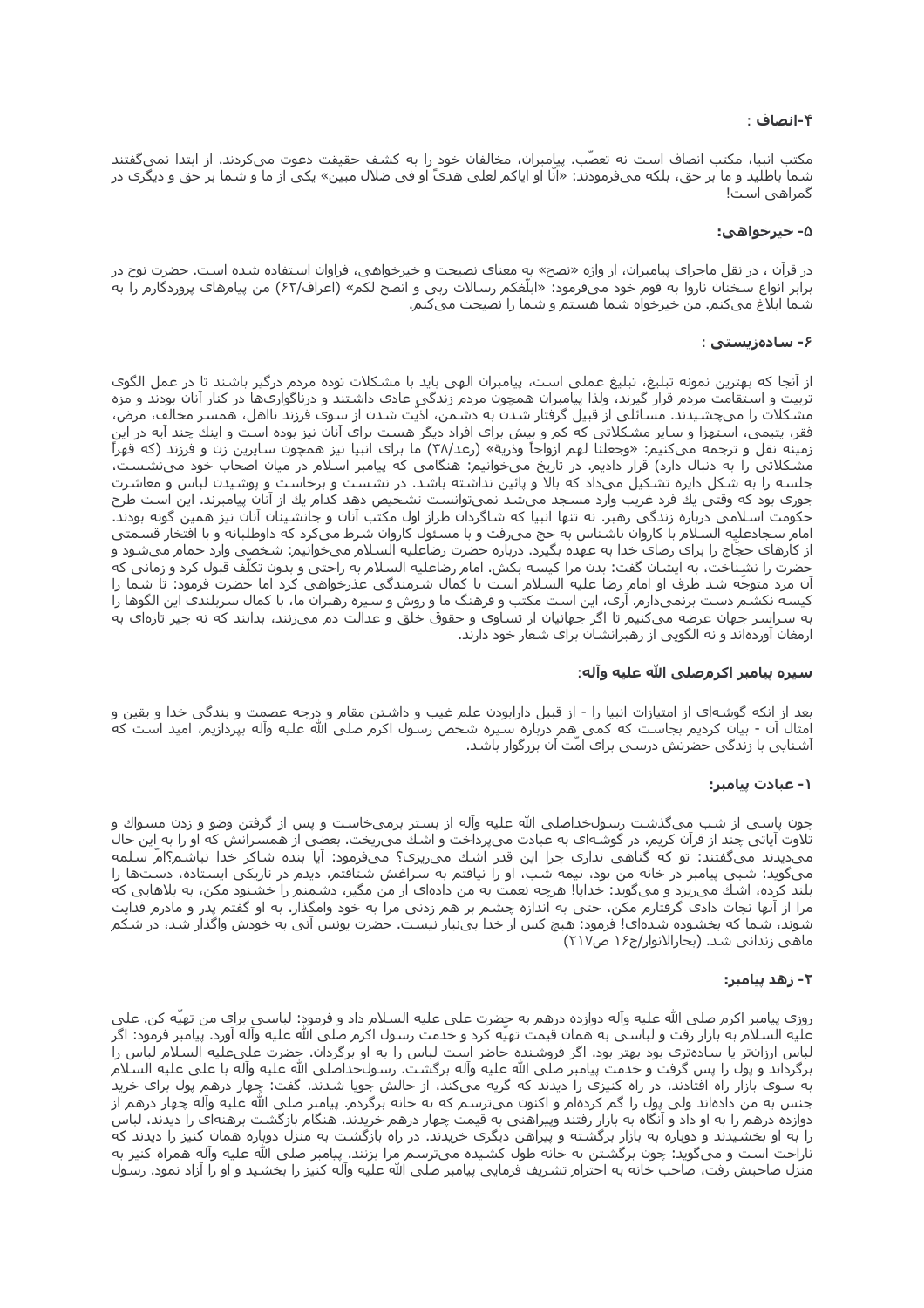اکرم صلی الله علیه وآله فرمود: چه دوازده درهم با برکتی که دو برهنه را پوشاند و یك نفر را آزاد کرد. (بحارالانوار/ج۱۶ ص۱۵(۲۲)

## ۳- مشورت با مردم :

در کارهایی که از طرف خدا فرمان مخصوصی صادر نشده و کار به خود امت و مشورت با آنان واگذار شده بود، گاه و بیگاه پیامبر با مردم مشورت میکرد و حتی در مواردی رأی دیگران را بر نظر خود مقدّم میداشت. در جنگ احد پیامبرصلی الله علیه وآله شورایی تشکیل داد ودرباره اینکه برای جنگیدن از مدینه بیرون بروند یا در خود مدینه سنگر بگیرند مشورت نمود. نظر شخص پیامبر صلي الله علیه وآله و عدَّهاې دیگر سنگربندې در مدینه بود. ولي اکثر جوانهایي که از پاران پیامبر بودند به بيرون رفتن از مدينه تمايل نشان دادند و گفتند: يا رسولاالله صلى الله عليه وآله ما تابع شما هستيم ولي چون از ما نظر خواستید عقیده ما بیرون رفتن است. در اینجا پیامبر صلی الله علیه وآله رأی جوانان پرشور و مؤمن را بر رأی دیگران و حتی بر رأی خود مقدّم داشت و سلاح برداشت و عازم جبهه نبرد شد.

## ۴- همگام با یاران :

در سفرې که رسولخداصلي الله عليه وآله با اصحاب داشتند هنگام تهيّه غذا هر يك از آنان کارې را قبول کردند، پيامبر صلي الله عليه وآله هم هيزم جمع كردن را بر عهده گرفت و هرچه اصحاب خواستند از كار پيامبر صلى الله عليه وآله جلوگيرى نمایند نپذیرفت. در مورد دیگرک که پیامبر صلی الله علیه وآله از شتر پیاده شدند و براک بستن آن به گوشهاک میرفتند اصحاب آمدند تا شـتر را از پیامبر صلی الله علیه وآله بگیرند و افسـار آن را ببندند اما پیامبر نپذیرفت و فرمود: سـعی کنید کار خود را به دیگران واگذار نکنید.

## ۵- وفاې بيامبر:

عمَّار ميگويد: پيش از بعثت، من و حضرت محمد صلحي الله عليه وآله با هم چوپاني ميکرديم.

یك روز به او پیشنهاد كردم كه فلان منطقه چراگاه خوبی برای گوسفندان است فردا به آنجا برویم. حضرت محمد صلی الله عليه وآله پذيرفت. من فردا به آنجا رفتم و ديدم پيامبر صلى الله عليه وآله قبل از من به آنجا آمده است ولى گوسفندان خود را از چریدن بازمیدارد. پرسـیدم چرا نمیگذاری گوسـفندان بچرند؟ فرمود: چون وعده من با تو این بود که با هم شـروع کنیم، نخواسـتم قبل از تو گوسـفندان من از این چراگاه اسـتفاده کنند.

## ۶- صداقت پیامبر:

یکی از فرزندان پیامبر صلی الله علیه وآله ابراهیم نام داشت و در کودکی از دنیا رفت، اندکی پس از مرگ او خورشید گرفت، مردم گمان کردند که این خورشید گرفتگی به خاطر فوت ابراهیم است. ولی پیامبر صلی الله علیه وآله فوراً مردم را جمع نمود و فرمود: گرفتن خورشید به خاطر مرگ فرزندم نبوده است. او بدین وسیله مردم را از جهل و خرافهگرایی و علاقه نابجا حفظ نمود. در حالی که اگر هر سیاستمداری بود با شعار «هدف وسیله را توجیه میکند» از این تصور و فکر غلط مردم سوء استفاده میکرد و علاقه ناروای آنان را میستود.

## ۷- مهرباني با کودکان :

نوزادی را برای دعا یا نامگذاری نزد پیامبر صلی الله علیه وآله آوردند، نوزاد دامن حضرت را نجس کرد، مادر کودك و اطرافیان به شدت ناراحت شدند، اما پیامبر فرمود: آزادش بگذارید، من لباس خود رٍا میشویم اما فریاد زدن شما باعث میشود که این کودك بي گناه بترسد. بعد از جنگ موته، در حالي که فرزندان جعفر طيار را بر مرکب خود سوار نموده بود به استقبال سپاه اسـلام رفت . سپس وارد مسـجد شـد و بالاک منبر قرار گرفت و در حالی که فرزندان جعفر روک پلههاک منبر بودند، در فضيلت جعفر سخنرانی فرمود. پس از آن نیز آنها را روک زانوک خود نشاند و دست نوازش بر سرشان کشید. (سیر حلبی/ج۲ ص۶۸) امام صادقعلیه السلام فرمود: پیامبر دو رکعت آخر نماز ظهر را بدون انجام مستحبات، به سرعت خواند. مردم پرسیدند: یا رسول الله چه کارک پیش آمده است؟ فرمودند: مگر شـیون و گریه کودك را نشـنیدید. (کافی/ج۶ ص۴۸) روزک پیامبر یکی از سجده هایش را خیلی طول داد. بعد از نماز برخی گفتند: یا رسول الله! گمان کردیم وحی نازل شده است. فرمودند: خیر، فرزندم حسن، در حال سجده بر دوشم سوار شد، صبر کردم او از شانهام فروِد آید. هرگاه حسن وحسینعلیهما السلام برپيامبرصلي الله عليه وآله وارد ميشدند، حضرت از جا برميخاست وآنان را در آغوش ميگرفت وبردوش خود سوار ميكرد. (بحارالنوار/ج۴۳ ص۲۸۵)

## ۸- صفات دیگرک از پیامبر

رسول گرامی اسلامرصلی الله علیه وآله روی فرش ساده و حصیر میخوابید، کفش و لباس خود را وصله میږد، گاهی که به او توهین میشد با تبسّم یا عفو برخورد مینمود، شخصاً به بازار میرفت و نیازمندیهای خود را به خانه میآورد و در کارهای خانه کمك مي کرد. «آنس» ميگويد: سالها در خانه پيامبر صلي الله عليه وآله بودم و هرگز از من انتقاد و گلايهاي نکرد. به دست خود شیر میدوشید. به اطفال سلام میکرد. دعوت بردهها را میپذیرفت. از غذایی که میل نداشت مذمّت نمیکرد. درباره مسواك و استفاده از عطر و به جاي آوردن غسل جمعه و اصلاح سر و صورت خود و پوشيدن لباس سفيد، عنایت و دقّت خاصّی داشت. در حال غذا خوردن به چیزک تکیه نمیداد تا در کنار نعمتهاک خدا قیافه متکبّرانه به خود نگیرد.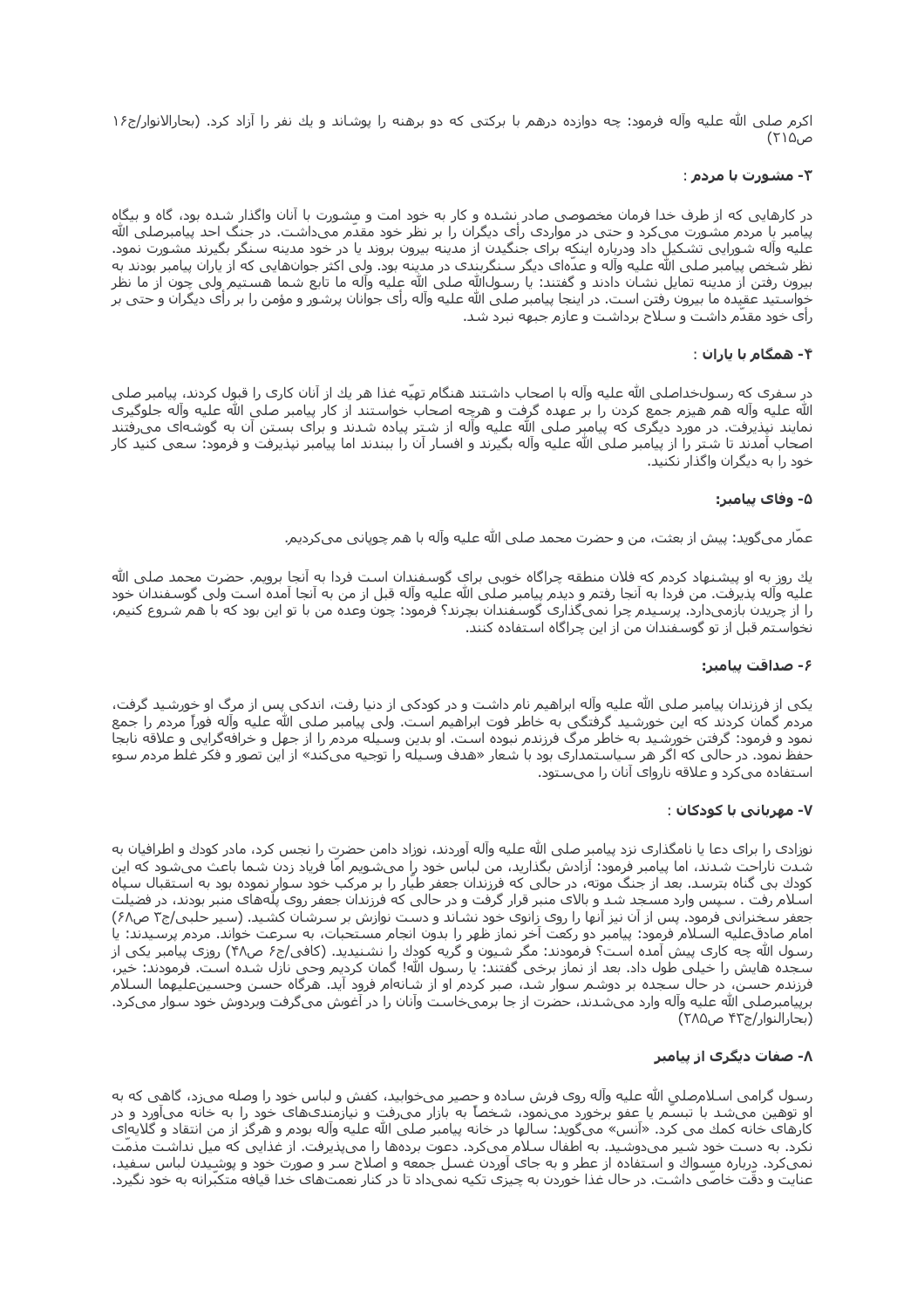از حشـمت۱های ظاهری تنفر داشـت، لذا اجازه نمیداد کسـی پشـت سـر او به عنوان همراه، راه بیفتد. هرگاه سـواره بود و کسـی میخواسـت دنبال او بیاید، میفرمود: یکی از این سـه کار را بکن یا جلوتر از من برو و من پشـت سـر تو بیایم یا من مېږوم وشما بعداً بیایید ویا اینکه دو نفرې سوار مرکب مېشویم. نیکوکاران را پاداش مېداد، روزې شخصي را در حال نماز دید که با جملههایی بسیار پر مغز و زیبا با خداک متعال راز و نیاز میکند. فرمود: نمازش که تُمَام شد او را نزد من آورید. وقتي به حضور حضرت رسـيد، حضرت سـكَّه طلايي به او هديه داد و فرمود: «وهبت لك الذهب لحسـن ثنائك على الله» (حيات الحیوان/ج۲ ص۶۲) چون حال خوشبی داشتبی و خدا را به نیکویبی حمد و سپاس میکردک این سکّه را به تو بخشیدم.

## سوال:

- 1- انبيا چه امتيازاتي دارند؟
- ۲- ویژگی های تبلیغی پیامبر را توضیح دهید؟
- ۳- خصوصیات اخلاقی پیامبران را بیان فرمایید
- ۴- نکاتی را از سپره پیامبر اکرم (صلی الله علیه وآله )بیان فرمایید.

## امامت

«امام» به معناک پیشوا می باشد.

### دلایل اثبات این که امامت، یکی از اصول دین است:

١- خداوند در حجَّة الوداع، پيامبر را مخاطب قرار داده و ميفرمايد: «يا ايِّها الرَّسول بلَّغ ما أنزل اليك من ربّك و اِن لم تفعل فما بلَّغتَ رسالته و اللَّه يعصمك من الناس و اللَّه لا يهدف القوم الكافرين» (مائده/٤٧)

ای پیامبر! آنچه از طرف پروردگات بر تو نازل شده است به مردم برسان و اگر چنین نکنی، رخدا را انجام ندادهای (و رسالت تو بیسرانجام است) و بدان که خداوند تو را از خطرات احتمالی حفظ میکند و خداوند کافران را هدایت نمیکند. معلوم ميشود پيامي را که پيامبر بايد برساند درباره موضوعي بسيار مهم است که پيامبرصلي الله عليه وآله از پيامدهاي آن و کارشکنی منافقان هراس دارد و آن مسئله جانشینی رسول خدا میباشد.

٢- در روایات متعدد یکی از امور زیر بنایی و اساسی اسلام، امامت و ولایت معرفی شده است از جمله: امام باقرعلیه السـلام ميفرمايد: بناي اسـلام بر نماز، زكات، حج، روزه و ولايت اسـتوار اسـت. زراره كه از شـاگردان بزرگوار امام بود، میپرسد: کدام یك از این امور مهمرتر است؟ امام میفرماید: ولایت از همه مهمرتر است و سپس چنین توضیح میفرماید: زیرا ولایت، کلید سایر مسائل است و والی نقش رهبرک و هدایتِ مردم را به دیگر موارد دارد. علاوه بر اینکه هر یك از نماز و روزه و حج و زكات به خاطر نبود امكانات مالي و بدني قابل تغيير است، اما مسئله ولايت و رهبرې در هر حال ثابت و بدون تغيير است.

۳- دلیل سومی که میتوان برای اهمیّت امامت آورد حدیث معروفی از پیامبر است که میفرماید: هر که بمیرد و نسبت به امام زمان خود شناختی نداشته باشد، گویا قبل از ظهور اسلام و به مرگ جاهلیت مرده است.

۴- امام باقرعلیه السلام میفرماید: هر که بدون پذیرش رهبر حق، خود را به زحمت انداخته و عبادتی انجام دهد، هرگز مورد قبول خدا نبوده و او در تحیّر و گمراهی است. آری در اسلام به مسئله انگیزه و هدف و رهبری و پیروی اصالت داده شده و اهمیت فوق العاده دارد. با نگاهی اجمالی به چهار دلیل فوق، میتوان دریافت که رهبری در اسـلام جزو اصول دین اسـت نه فروع دین و اصل امامت از جایگاه ویژهای برخوردار است؛توحید که اولین اصل دین است، زمانی نمادین میشود که حاکم جامعه، امام معصوم باشد وگرنه به جای توحید، شرك و طاغوت سبز میشوند. نبوت و شریعت زمانی پابرجا میماند که رهبری معصوم آن را حفظ کند وگرنه با خرافات و تحریف و بدعت و سلیقههای شخصی آمیخته شده و وحی از اعتبار می افتد.

#### توحید و امامت، دو قلعه مستحکم الهی

هنگامی که امام رضاعلیه السلام در حال گذر از شهر نیشابور بود، علاقمندان گرد آن حضرت را گرفته و تقاضای حدیثی کردند. امام حدیث معروف سلسلة الذهب را که از پدر خود و پدرش از پدرش تا پیامبرعلیهم السلام و او از جبرئیل و او از خداي متعال شنيده بود، اين چنين بيان فرمود: «كَلَمَةُ لاالَه الَّا اللَّهَ حِصَنَيَ فَمَن دَخلَ حِصَنِي أمن من عذابي»توحيد قلعه محكم من است كه هر در آنَ وارد شَود، از عذاب من ايمن خواهد بود. آنگاه امام فَرمود: «بشـروطـها و أنا من شـروطـها» (عيون الإخبار/ج٢ ص١٣۵) توجيد يا شروطش قلعه الهيي است و من يكيي از آن شروط هستم.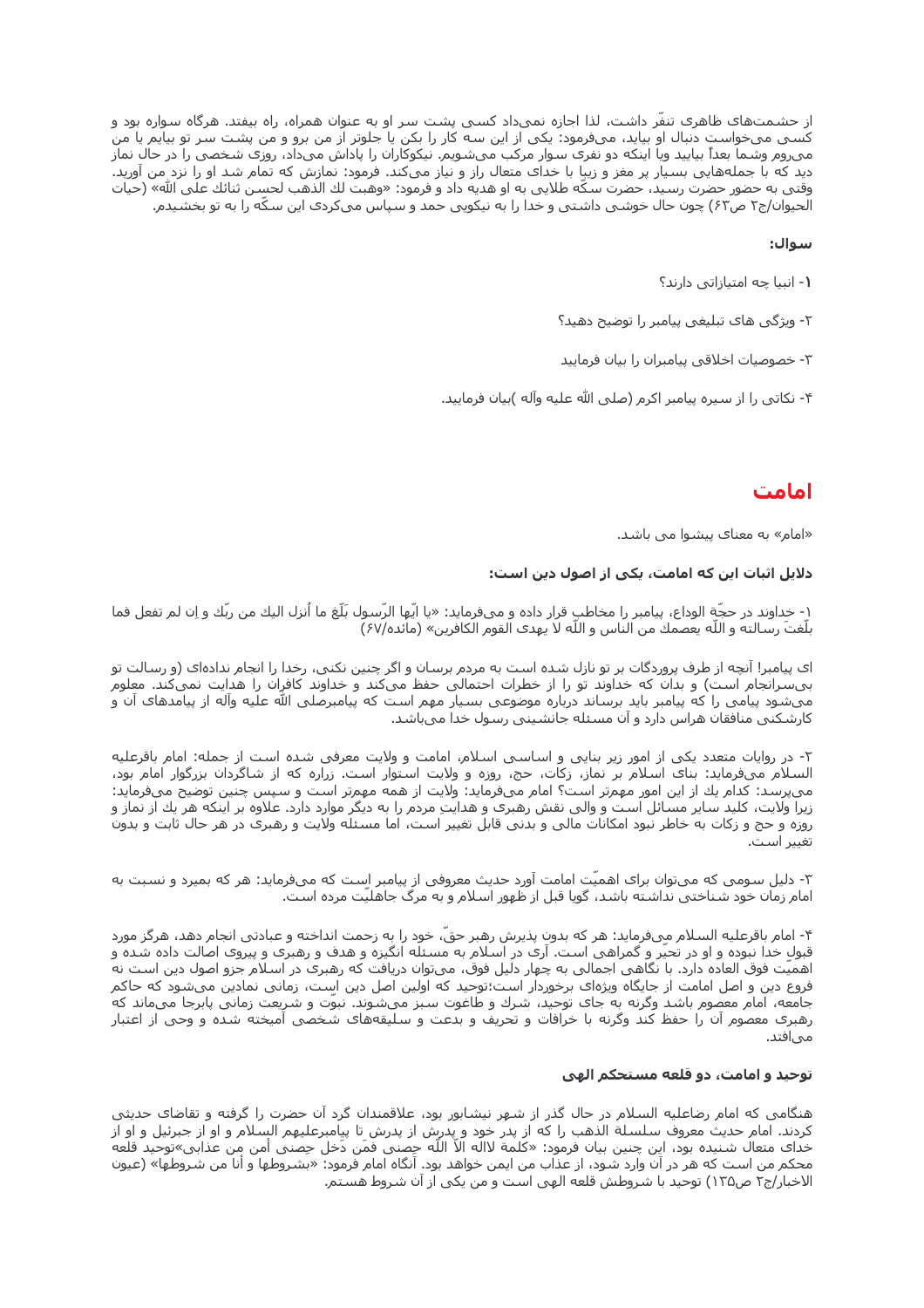#### علت نیاز به امام :

حضرت علی علیه السلام میفرماید: وجود رهبر براک مردم ضرورک است، خواه نیکوکار باشد یا بدکار.

همان گونه که شنا در استخر نیاز به مربّی و ناجی دارد و گذر از دریا نیاز به کشتی و ناخدا، دنیا نیز چنانکه امام فرمود: دریای عمیق و پر تلاطم است، «الدنیا بحر عمیق» (کافی/ج۱ ص۲۱۶) که به کشتی و کشتیبان نیاز دارد. این با کدام منطق و حکمت سازگار است که خداوند، شناوران ناتوان و ناآشنا را در دریای پرخطر به حال خود رها کند!

آیا میتوان قبول کرد که هدف از آفرینش انسان رشد و کمال و در مسیر خدا قرار گرفتن باشد ولی در این میان هادی و راهنمایی در کار نباشد؟!چگونه قبول کنیم که انسان در راههای ساده و محسوس زندگی نیاز به راهنما دارد، اما در پیمودن راههای سعادت و معنویّت و رسیدن به رشد واقعی که پیچیدهتر و علم انسان در آن زمینه کمتر و وسوسههای شیطانی بیشتر است، نیاز به راهنما نداشته باشد.

### آیا قرآن کافی نیست؟

سؤال: با وجود قرآن وكتاب آسـماني، ديگر چه نيازِک به ٍامام اسـت؟پاسـخ: قرآن، كتاب قانون اسـت و قانون به مفسّر و مجرک نیاز دارد. در نظام امروز جهان نیز در کنار قوّه مقنّنه، قوّه مجریه و قضائیه وجود دارد، زیرا قانون به مجرک و ضمانت اجرا نیاز دارد. این نیاز در زمان پیامبر به دست او و پس از پیامبر توسط امامان به انجام میرسد. علاوه بر آنکه جزئیّات همه چیز مثلاً تعداد رکعات نماز یا تعداد شوطهاک طواف در قرآن ذکر نشده است و بسیارک از مطالب جزیی و مقطعی در قرآن وجود ندارد و پیامبر در زمان خود و امامان هر کدام در زمان خود، آنها را براک مردم بیان میکنند. خود قرآن میفرماید: به سراغ پیامبر بروید و دستورات خود را از او بگیرید.

### الگو بودن امام

انسان برای رسیدن به کمال نیاز به الگو دارد و یکی از اصول تربیت، الگوسازی و استفاده از الگو میباشد. در واقع انسان اگر نمونه و مدلی نداشته باشد، سرگردان میشود. امام، الگوی کاملی است که باید همه انسانها سعی کنند مثل او شوند. امام مدل، نمونه و میزان است. اگر الگوهای کامل و واقعی را پیش چشم خود مجسم نکنیم و به آنان عشق نورزیم، الگوهای کاذب و باطل با تبلیغات نابجا فراروی ما قرار خواهند گرفت و به آنان گرایش پیدا خواهیم نمود و ما را به سوی خود خواهند کشـید. قرآن، تنها آن قسـمتی از داسـتان پیامبران را که میتواند برای دیگران الگو باشـد بیان میکند. به نام همسـر و تعداد فرزند و تاریخ تولد و وفات آنان کاری ندارد. یعنی هرگز قرآن قصد داستانسرایی ندارد بلکه هدفش الگو سازی است. امام تنها راهنما نیست، بلکه امام است، تنها سرپرست نیست، بلکه امام است، یعنی کار و عبادت و خوردن و جنگیدن و سکوت و فریادش برای ما الگو و درس است.

#### تعیین امام تنها از طرف خداست

بعد از آنکه خداوند حضرت ابراهیم علیه السـلام را با حوادثی از قبیل گذشت از مال و جان و همسـر و ...آزمایش نمود و او از عهده تمام امتحانات الهي پيروز درآمد، خداوند او را به مقام امامت و رهبرې نصب فرمود. متن فرمان و ابلاغ چنين بود: «انّي جاعلك للناس اماماً» (بقره/۱۲۴) من تو را برا<sup></sup>ی مردم، امام قرار دادم. در این ابلاغ از جمله «انّی جاعلك» استفاده میشود که نصب امام باید تنها از طرف خدا باشد. زیرا امام باید دارای شرائط و ویژگیهایی باشد که جز خدا کسـی واقف به آنها نیست از جمله: امام باید تمام قوانین حاکم بر انسان و هستی را بداند. امام باید از نتیجه حتمی راهی که انتخاب میکند آگاه باشد. امام باید در رهبرک خود منافع خود را در نظر نگیرد و عوامل درونی و بیرونی محرك او نباشد. امام باید از عالیترین صفات برجسته انسانی در حد اعلی برخوردار باشد و ناگفته پیداست که این شرائط در افراد معمولی یافت نمیشود و مردم نیز از وجود این شرائط در افراد بیخبرند.

#### امامت، عهد و پیمان الهی

نکتهای را که باید توجه نمود این است که قرآن از مسئله امامت باکلمه «عهدی» نام برده و همینکه حضرت ابراهیم علیه السـلام مقام امامت را برای فرزندان خود طلب نمود خداوند پاسـخ داد که عـهد من (که همان مقام امامت اسـت) به افراد ظالم نمیرسد: «لاینال عهدی الظالمین» (بقره/۱۲۴) اگر امامت عهد و پیمان خداست ما نمیتوانیم آن را با شوری حل کنیم*،* چون در آیات مربوط به شورا، کلمه «آمر» آمده مانند: «وامرهم شوری بینهم» کار مردم با ایمان با مشورت انجام میگیرد و یا به پیامبرصلی الله علیه وآله دسـتور داده میشـود که «وشـاورهم فی الامر» در مسـائل مردم با آنان مشـورت کن. توجه دارید که مورد مشورت در هر دو آیه، امور مربوط به مردم و مسائل اجتماعی است و هرگز شامل مسئله امامت که عهد و پیمان خداست نمیشود.

#### اهل بیت چه کسانی هستند؟

حدیث کساء:روزی پیامبرصلی الله علیه وآله وارد خانه دخترش زهراعلیها السلام شد و عبای خود را که به «کسای یمانی» معروف بود بر روک خود کشید، اندکی گذشت، امام حسنعلیه السلام که کودکی خردسال بود وارد شد، به مادر سلام کرد و جویای پدربزرگ خود شد. فاطمه او را به سوی پدر راهنمایی کرد. سپس امام حسینعلیه السلام و پس از او امیرمؤمنانعلیه السلام وارد شدند و در کنار پیامبر قرار گرفتند و با اجازه رسول خدا به زیر کساً در آمدند. سرانجام حضرت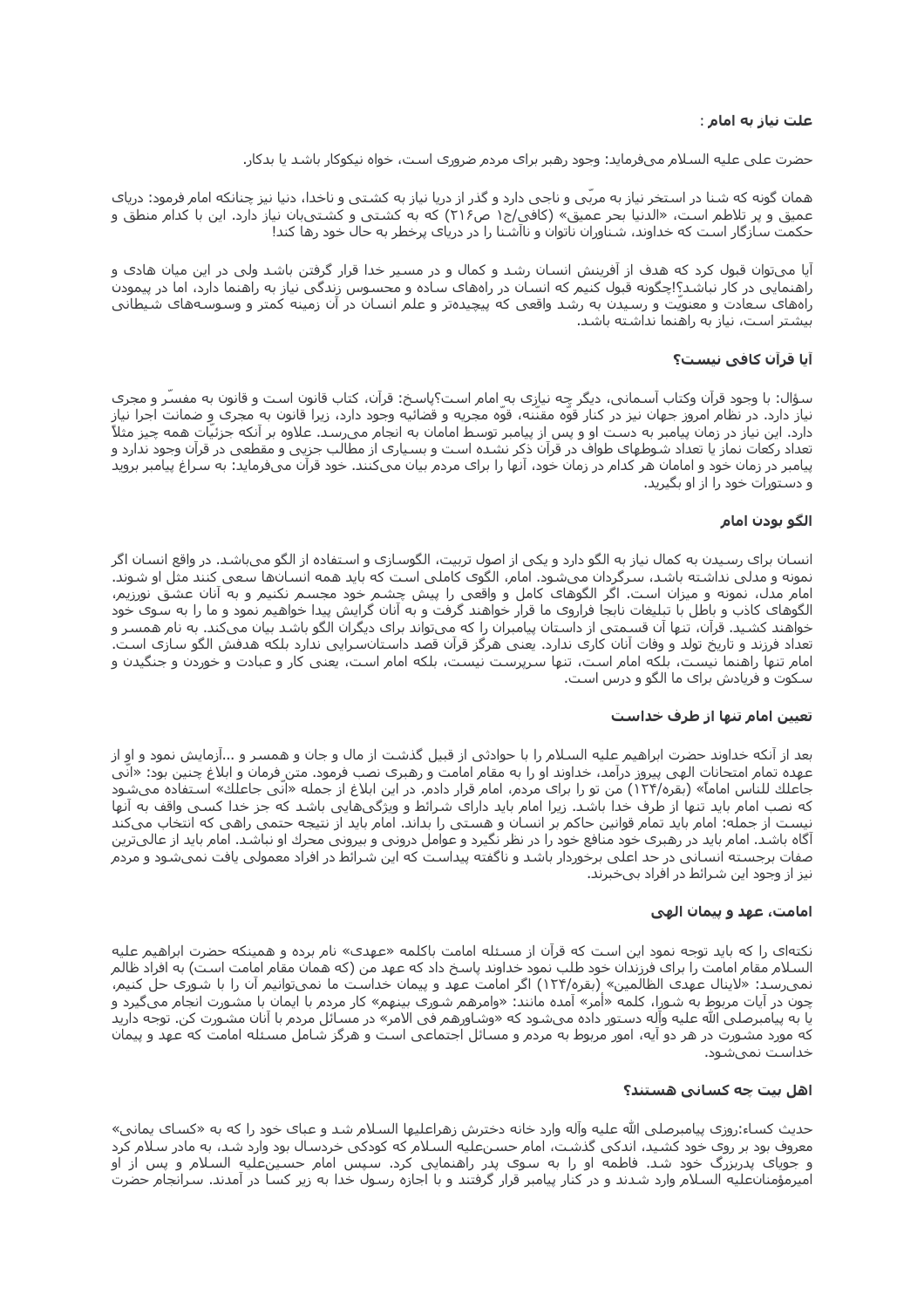فاطمهعلیها السلام نیز به آنها ملحق گردید. افراد دیگرک نیز در خانه وجود داشتند، اما پیامبر به هیچ شخص دیگری اجازه ورود ندادند. آنگاه فرمودند: خدایا! اینها اهل بیت من هستند و در مورد آنان دعا کردند. این اقدام پیامبر بدان جهت بود که جلوک سوء استفاده دیگران را بگیرند و فردا هر کسی به عنوان عمو و همسر پیامبر ادعا نکند که از اهل بیت پیامبر است و مشـمول ایه تطـهیر میباشـد.

## اولی الامر کیست؟

در قرآن میخوانیم: «اطیعوا اللّه و اطیعوا الرسول و اولی الامر منکم» (نساء/۵۹) از خدا و رسول و صاحبان فرمان پیروک کنید. «اولي الامر» يعني صاحب اختيار و فرمان، چه كسـاني هسـتند؟به عقيده ما شـيعيان اولي الامر، امامان معصوم هسـتند، نه هر صاحب قدرتی که بر مردم تسلّط پیدا کند. زیرا این صاحبان فرمانی که در کنار خدا و رسول هستند باید در راه خدا و رسول باشـند. بدیهی اسـت که وقتی میگویند از خدا و پیامبر فرمانبردارک کنید، یعنی هیچ گناهی را انجام ندهید. از طرف دیگر، اگر ما مصادیق اولیالامر را سلاطین و رؤسای جمهور کشورها بدانیم، که نه تنها معصوم نیستند بلکه گاهی سرآمد گنهکاران میباشند، پس باید از آنها فرمانبرداری و پیروی کنیم٫ آیا این صحیح است که قرآن در یك آیه هم به ما سفارش کند که پیرو خدا و رسول باشیم و هرگز دور خلاف نگردیم و گناه نکنیم و هم سفارش کند که پیرو کسانی باشیم که هر روز صدها خلاف میکنند؟! اگر خیلی خوشبین باشیم، آنان گاهی مرتکب گناه میشوند، که در این صورت مطیع آنها بودن، یعنی گاهی گناه کردن. آیا چنین تناقضی از سوک خداوند حکیم پذیرفته است؟ بنابراین منظور از اولی الامر هر حاکم و صاحب قدرتی نیست. بیانی دیگرهمان گونه که در این آیه فرمانِ «اطیعوا» داریم، در آیات دیگر، نهیِ «لا تطع» و «لا تطیعوا» داریم. خداوند در یك جا فرمان اطاعت از حاکمان میدهد و در جای دیگر میفرماید: اطاعت نکنید، تکلیف چیست؟اگر منظور از «اولی الامر» هر صاحب قدرتی باشد، با این همه مواردی که خداوند از اطاعت آنان نهی فرموده، از اطاعت شوندگان چیزی باقی نمیماند. مانند اینکه پزشك به بیمار بگوید: لبنیات بخور. بعد بگوید: ماست نخور، شیر نخور، پنیر نخور، كره نخور، خامه نخور و ... پس اوليالامر بايد امامان معصوم باشند كه اطاعت از آن بزرگواران همان اطاعت از خدا و رسول باشد و هرگونه انحراف فكرى و عملی در آنان نباشد و از حد اعلای عصمت برخوردار باشند. اگر مراد قرآن از اولی الامر افراد غیر معصوم بود، حق این بود که فرمان به پیروک از آنان این چنین مطلق نباشد و مانند پیروک از والدین مشروط باشد. چنانکه قرآن میفرماید: اگر والدین خواستند فرزند را از مدار توحید خارج نمایند، اطاعت از آنها ممنوع است: «واِن جاهداك لتشرك بي ما لیس لك به علم فلا تطعهما» (عنكبوت/٨) بنابراين اگر فرمان پيروک از اولي الامر بيقيد و شرط آمده است، به اين خاطر است كه اولي الامر در دیدگاه قرآن نیازی به قید ندارد، آنها کسانی هستند که از انحراف به دورند و دارای مقام عصمت میباشند. اگر در مسیری حرکت کنیم و به تابلوک که بر روک آن نوشته عبور آزاد، برخورد کنیم، از این تابلو متوجه میشویم که مسیر مشکلی ندارد، وگرنه اگر مسیر مشکلی داشت یا باید تابلوهای احتیاط نصب میشد و یا حداقل تابلوی فوق نصب نمیشد. همچنین هنگامی که خداوند از انسان میخواهد از اولی الامر اطاعت کند و هیچ گونه قید و شرطی را ذکر نکرده، آشکار میگردد که آنها هیچگونه لغزشـی ندارند. علاوه بر آنکه بر اسـاس روایات مراد از «اولی الامر» پیشـوایان معصومـی هسـتند که طبق سـیصد حديث شـيعه و اهل سـنت، تعداد آنها دوازده نفر اسـت. (جلاءالبصر في ائمه الاثني/آيت الله صافي)

#### اولي الامر دوازده نفرند

در روايات متعدد، پيامبر اسـلامصلي الله عليه وآله تعداد ٍو نام جانشـينان خود را بيان كرده اسـت: جابر بن عبداللّه انصارى، صحابي بزرگ پيامبر ميگويد: زماني كه آيه «اطيعوا اللّه و اطيعوا الرسول و اولي الامر منكم» نازل شد، از پيامبر اكرم پرسیدم: خداوند و پیامبرش را میشناسیم، اولی الامر کیانند که اطاعتشان به اطاعت خداو رسول مقرون شده است؟آن حضرت فرمود: ای جابر! آنان جانشـینان من و ائمه مسـلمین هسـتند،«اولهم علـی بن ابـی طالب ثم الحسـن ثم الحسـین ثم عليَّ بن الحسين ثمّ مَحمّد بن عليّ»اول آنان علي ابن ابيطالب سپس در فرزند او حسـن و حسـين و آنگاه رينالعابدين فرزند حسین و آنگاه فرزندش محمد معروف به باقر است که تو او را درك میکنی. اک جابر! زمانی که او را دیدک سلام مرا به او برسان.

#### امام مهدېعليه السلام

بر اسـاس شـواهد تاریخی، یازده امام به دنیا آمده و شـهید شـدهاند ولی امام دوازدهم پس از تولد به خواسـت خداوند از دیدگان غایب گشتهاند تا هر زمان که خدا بخواهد و مصلحت بداند ظهور کنند و دنیا را پر از عدل و داد نمایند

#### ولايت فقيه تداوم خط امامت

علّت غیبت امام دوازدهم، عدم آمادگی مردم برای پذیرش رهبری امام است. خداوند آن حضرت را برای زمان مناسب ذخیره فرموده است، تا زمانی که رشد و فرهنگ مردم به جایی برسد که بتوانند نور امامت را درك و از آن بهرهگیرک نمایند. از سوک دیگر در زمان غیبت ِحضرت مهدک علیه السلام ما را به حال خود رها نکردهاند، بلکه ما را به پیروک از فقها و اسلام شناسان عادلَ و با تقوا که نوّاب عام آن حضرت هستند، سفارش کردهاند. بنابراین بر ما لازم است که درّ حوادث و مشکلات گوش به<br>فرمان حکم خدا که از طریق فقیه جامع الشرایط عادل به ما ابلاغ میشود، باشیم.

#### ولايت فقيه و نقش آن

نقش ولايت فقيه همان نقش امامت و تدوام خط انبياست. اسـلام قوانيني درباره مسـائل اقتصادي و جزائي و نظامي و قضائی دارد که نه اجازه میدهد آن احکام تعطیل شود و نه اختیار اجراک آن را به دست افراد جاهل به احکام میسپارد، بلکه اجرای آن را تنها به دست فقهای عادل و اسلام شناسان با تقوی سپرده تا در تمام حوادث طبق قانون خدا حکم کنند و اطاعت از آن فقها را همچون اطاعت از امام معصوم و رسول گرامی واجب دانسته است. آیا مسلمانان نیاز به حکومت و نظام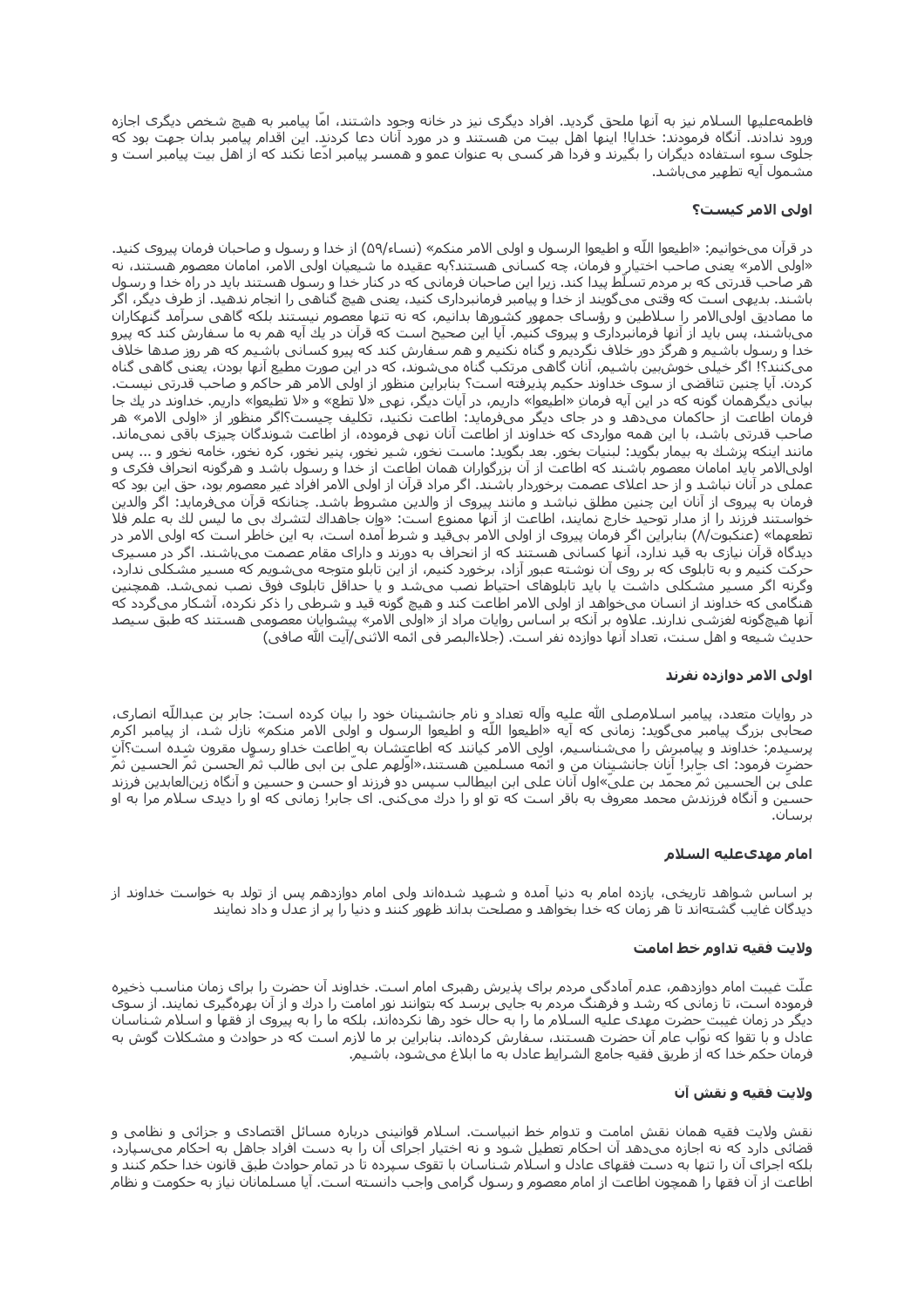ندارند؟ آیا جامعه و کشور اسلامی نباید حفظ شود؟ آیا حفظ مرزها لازم نیست؟ آیا قوانین در کشور اسلامی نباید اجرا شود؟ آيا حق مظلوم نبايد از ظالم گرفته شود و ظالم به مجازات برسد؟ آيا صداى اسـلام نبايد به همه دنيا برسـد؟ آيا تلاش انبيا و امامان تنها برای زمان خود ان بزرگواران بود یا برای همه زمانها و سرزمینها؟اگر جواب مثبت است و اسـلام نیاز به نظام و حکومت و جامعه و قانون دارد و حفظ حقوق و مرزها مطرح است، باید در زمان غیبت نیز حکومت اسلامی باشد. زیرا بدون یك تشکیلات حساب شده و دقیق به خصوص در زمان ما که تمام مخالفان اسلام دارای تشکیلاتی بس بزرگ و دقیق هستند، هرگز نمیتوانیم از قانون و مکتب و مرز و جان و مال و آبروک خود دفاع کنیم و اگر حکومت لازم است، حاکم هم لازم است. زیراً حکومت بدون حاکم محال است. اکنون که اسلام برای اجرای قوانین خود هم نیاز به حکومت دارد و هم حاکم، باید ببینیم حاكم چه شـرايطى بايد داشـته باشـد. آيا لازم اسـت حكم خدا را عميقاً بداند يا نه؟ آيا عدالت داشـته باشـد يا نه؟ آيا آشـنا و آگاه به مسائل و حوادث باشد یا نه؟ اگر پاسخ مثبت است و به حاکمِ اسلام شناس باتقوی و سیاستمدار نیاز است، این همان است که ما آن را ولایت فقیه می∪میم. کسانی که ولایت فقیه را قبول ندارند باید یکی از نظریههای زیر را بپذیرند: ۱-اسـلام تنها نماز و روزه و يك سـرِک عبادات فردک و اخلاقيات اسـت و در مسـائل مهم اجتماعي، حقوقي، قضائي، سـياسـي و اقتصادک دخالتی ندارد.

۲- اسـلام تنها برای زمان رسـول|للّه بوده اسـت و بعد از آن دیگر جای قوانین مهم اجتماعی تنها در لابلای کتابهاست.

۳- اسـلام دارای قوانین حکومتی و اجتماعی میباشد و شرایطی برای مجریان آن قرار نداده و هرکس گرچه جاهل و فاسق باشد میتواند زمام امور را به دست بگیرد. آیا جامعه اسلامی در زمان غیبت حضرت مهدي علیه ٍالسلام نیاز به حاکم و حکومت ندارد؟! (کتاب البیع امام خمینی(ره) ص۴۶۲) امام رضاعلیه السلام میفرماید: هیچ ملّت و امّتی بدون رهبر نیست و قوام جامعه وابسته به وجود رهبر است، تا به فرمان او هم بيت المال جمع و تقسيم شود و هم با دشمنان خدا به نبرد برخیزند و هم مردم را تشکّل داده و از تفرقه و تشتّت حفظ کند. اگر جامعه چنین رهبری نداشته باشد، از هم میپاشد و قوانین خدا و دسـتورات رسـوِلıلله و احکام الهی تغییر میکند. (بحارالانوار/ج۶ ص۶۰) مشـاهده میفرمائید که مسـئله رهبری و حکومت در بیان امام رضاعلیه السـلام به عنوان مهمرترین مسـئله زندگی مطرح شـده و ناگفته پیداسـت که گرفتن مالیات به نفع محرومان و تقسیم عادلانه آن و نبرد با مخالفان و تشکل افراد جامعه چیزی نیست که تنها مربوط به زمان حضور امامان معصوم باشد و در زمان غیبت جامعه را به حال خود رها و حکومت و حاکمی برای مسائل فوق لازم نباشد. بر اساس روایات نیز اسلام بار حکومت را به دوش فقیه عادل گذارده که به گوشهای از آنها اشاره میکنیم: رسول خداصلی الله علیه وآله فقها را خلیفه خود معرفی کرده است، چنانکه فرمود: «الّلهم ارحم خلفائی» خداوندا! جانشینان مرا مورد لطف و رحمت قرار ده. از آن حضرت سؤال شد جانشينان شما چه كساني هستند؟ فرمود: «الفقهاء» (وسايل الشيعه/ج١٨ ص١٠١) پيامبر صلى الله عليه وآله فرمود: «العلماء ورثة الانبياء» (وسايل الشيعه/ج١٨ ص٥٢) علما، وارثان انبيا هسـتند. حضرت على عليه السلام فرمود: خداوند از علما پیمان گرفته است که در برابر غاړتگرک ستمگران و گرسنگی محرومان خاموش نمانند. (نهج البلاغه/خطبه۳) شکی نیست کِه حمایت از مظلومان و محکومیت ظالم نیاز به قدرت و تشکیلات دارد. حضرت علی علیه السـلام ميفرمايد: «العلماء حكَّام علي الناس» (غررالحكم) علما، حاكمان مردم هسـتند. امام حسـين عليه السـلام میفرماید: مجرای امور و احکام باید به دست علمای خداشناس و با تقوی باشد، کسانی که در حرام و حلال خدا خیانت نمیکنند و امانت را حفظ مینمایند. (تحف العقول/ص٢۴٢) از امام صادق علیه السلام درباره نزاعهایی که برای حل آنها به نظام طاغوتي مراجعه ميشود سؤال شد، امام عليه السلام فرمودند: مراجعه به آنها ممنوع است. حتى اگر شخصي حقَّ خود را از طریق دستگاه طاغوتی به دست آورد، حرام است. (شاید به خاطر این که مراجعه به دستگاه طاغوتی به منزله پذیرفتن آن نظام و تقویت آن است.) بلکه در این قبیل موارد وظیفه شما آن است که راه حل را از افرادک بخواهید که شناخت عمیق نسبت به علوم و روایات ما داشته باشند که من آنها را به عنوان قاضی و داور برای شما تعیین میکنم و بدانید که اگر او حکمی داد و شما آن را قبول نکردید، در واقع حکم خدا را کوچك گرفتهاید و هر که آن فقها را رد کند، گویا ما را رد کرده و رد ما ردّ خدا و به منزله شـرك به خداي بزرگ است. (كافي/ج۱ ص۶۸) امام كاظم عليه السـلام فرمود: «الفقهاء حصون الاسـلام» (کافی/ج۱ ص۳۸) فقها، قلعه اسـلام هسـتند. امام زمانعلیه السـلام با خط مبارك خود پیامی براک یکی از نوّاب خود نوشـتند كه در آن سفارش شده بود: «امّا الحوادث الواقعة فارجعوا فيها الي رواة حديثنا فانّهم حجّتي عليكم و انا حجّة اللّه» (وسايل الشیعه/ج۲۷ ص۱۴۰) در حوادث جامعه و پیش آمدها، به علما و دانشمندانی که علوم ما را نقل میکنند مراجعه کنید که من آنها را به عنوان حجّت در میان شما قرار دادم و خودم حجت خدا هستم٫ از این گونه احادیث متوجه میشویم که موضوع ولایت فقیه چیز تازهای نیست که جمهوری اسلامی آن را مطرح کرده باشد، بلکه از آغاز بوده است ، منتهی طاغوتها و پادشاهان نگذاشتند فرصتی برای عمل به این گونه احادیث پیدا شود. گنجی بود مخفی که امام خمینیقدس سره موانع آن را بر طرف کرد و آن را آشکار ساخت. راه دور نرویم، مهمرترین رمز پیروزی ملت ایران در این انقلاب توجه به ولایت فقیه بود، فقیه جامعالشرائطی همچون امامرقدس سره که دستور میداد و مردم با جان و دل میپذیرفتند. دستور داد شیرهای نفت را ببندید، سربازها از سربازخانهها فرار کنند، کمبودها را از سهم امام جبران کنند، به تحصّن خود ادامه دهید، اگر درب مساجد را بستند وسط خيابانها اقامه عزادارې نماييد، آيا اين دستوراتِ به موقع امام در زمان طاغوت و پيروې مردم مسـلمان دليل سقوط رژیم پهلوک نشد؟!ایران کشور پهناورک بود، که در طول تاریخ هر وقت دشمنان به آن حمله کردند، گوشهای از آن را جدا کردند. تنها زمانی که نتوانستند حتی یك وجب از خاك آن را جدا كنند، زمانی بود که کشور در دست یك ولی فقیه بود، با اینکه تمامی قدرتهای استکباری جهان و عمّال آنها هماهنگ و متّحد شده و مصمّم بر شکست ایران و تجزیه آن بودند. برای همین است که جهانخواران و مزدوران داخلی آنها با ولایت فقیه مخالفند و با انواع توطئهها و تهمتها در صدد تضعیف آن هستند. من نمیدانم دلیل منطقی کسانی که با ولایت فقیه مخالفت میکنند، چیست و چه میگویند؟آیا میگویند مسلمانها حکومت و نظام لازم ندارند؟آیا میگویند نظام لازم است ولی ناظم و والی و حاکم لازم نیست؟آیا میگویند والی جامعه اسـلامي، افراد غير اسـلام شـناس باشـند؟آيا فكر ميكنند ولايت فقيه يك نوع اسـتبداد ديني يا طبقاتي اسـت؟ مگر فقیه از یك طبقه خاصی است؟ و مگر خودخواهی سلب عدالت از فقیه نمیكند كه در این صورت ولایت او در جامعه از بین ميرود. ما از مخالفان ولايت فقيه ميپرسيم:

شما که دست امت را از دست فقیه عادل درمیآورید در دست چه کسیی میگذارید؟چند فقیه عادل سراغ دارید که وابسته به شرق یا غرب و وطن فروش باشد؟در این چند سال که مردم ولایت فقیه را پذیرفتند، چه ضررک کردند و از چه چیزی باز ماندند؟مگر تقلید تنها در مسائل عبادک است؟! مگر در مسائل اجتماعی و سیاسی و اقتصادک، احتمال حرام و حلال داده نمیشود و مگر نباید در هر موضوعی که احتمال حرام و حلال میدهیم تقلید کنیم؟آیا سپردن رهبری امت مسلمان به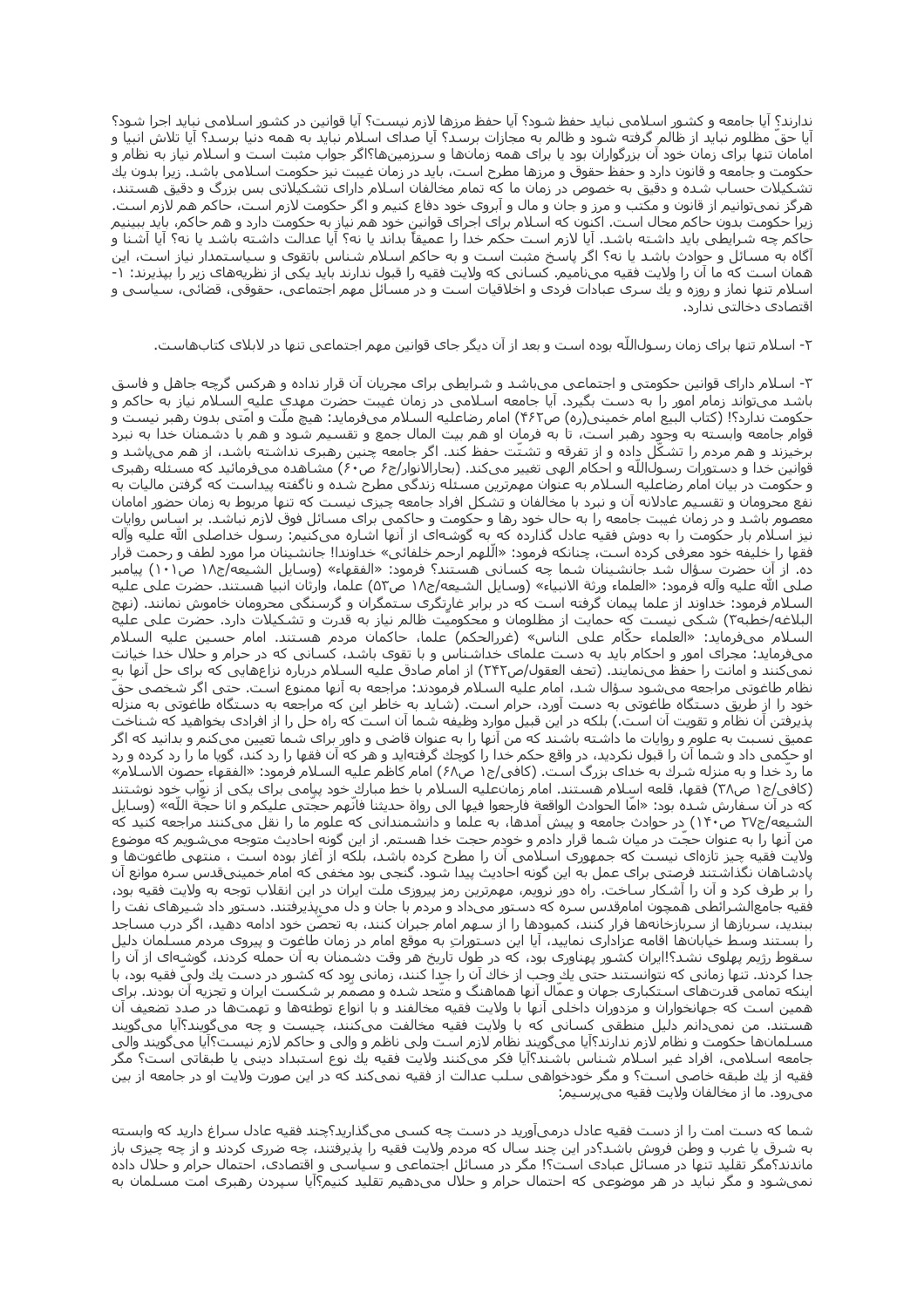غیراسلامشناس همچون سپردن دانشکده پزشکی به غیر پزشك نیست؟آیا سپردن امت به دست افراد غیرعادل و گناهکار، خیانت به مقام انسانیت نیست؟

#### سوال:

- ١- دلایل اثبات این که امامت، یکی از اصول دین است چیست ؟
	- ٢- علت نياز به امام چيست؟
	- ٢- تعيين امام از طرف كيست؟
	- ۴- اهل بیت چه کسانی هستند؟
		- ۵- اولی الامر کیست؟
		- ۶- ولايت فقيه را توضيح دهيد؟

## معاد

### دیدگاه ادیان الهی و مکتب های مادی درباره آینده انسان و جهان:

**الف) تمام ادیان الهی ،** آینده جهان و انسان و نتیجه کارها و تلاش او را بسیار روشن وامیدوار کننده و روح بخش میدانند، قرآن ميگويد : «و أنَّ اِلي ربِّك المنتَهِي» (نجم/۴۲) همانا نهايت و پايان به سوې پروردگارت ميباشـد.

انىيا مى،گويند:

١- انسان بيهوده آفريده نشده است؛ «أَفَحَسِبِتم انَّما خلقناكم عَبَثا» (ذاريات/٥۶)

۲- در آفرینش انسان هدفی بس بزرگ در کار است و آن انتخاب راه حق از میان تمام راهها و بندگی و تسلیم خدا از از میان تمام انواع بندگي ها و تسليمها است؛ «و ما خَلقتُ الحِنّ و الانس اِلاّ ليعبدون» (مومنون/١١۵)

۳- براِک آنکه انسـان در هدفش موفق شـود، تمام امکانات طبیعی را برای او قرار داده و همه چیز را مسـخّرش نمودهایم؛ «سَخَّر لكم ما في الارض» (حج/۶۵)

۴- به او بشارت و هشدار دادیم که کار نیك و بد تو در هر شرایط و هر مقدارک که باشد، زیر نظر و مورد حساب قرار میگیرد؛ «فَمَن يَعمل مِثقالَ ذَرَّة خيراً يَرَه و مَن يَعمل مِثقالَ ذَرَّة شـرّاً يَرَه» (زلزال/٧-٨)

۵ - انسـان در گرو عمل خويش اسـت؛ «کلّ نَفس بما کَسـَبت رَهبنَة» (مدثر/۳۸)

۶- حتّى از گوش، چشـم و دل انسـان واز شـنیدنىها، گفتنىها و فكر كردنىها بازپرسـى مىشـود؛ «اِنّ السَّمعَ و البَصَر و الفُؤادَ كلّ اولئِكَ كان عنه مَسئولا» (اسراء/٣۶)

٧- خداوند پاداش نيكوكاران را ضايع نميكند؛ «اِنّ اللّه لايُضيعُ أجرَ المحسبِنين» (توبه/١٢٠)

**ب) مکتبهای مادّی**، آینده جهان و انسان را بن٫بست، تاریك، فانی و نیستی میدانند و این دید بسیار خطرناك و یأسآور است.

## چگونگی اثبات معاد

امام جواد علیه السلام میفرماید: خوابیدن و بیدارشدن، بهترین نمونهای است که مردن و زنده شدن را برای ما قابل درك میکند. آرک مرگ یك خواب طولانی و شدیدی بیش نیست. بهار و پائیز درختان، نمونه دیگرک از زنده شدن و مردن گیاهان است، در سوره فاطر می خوانیم: خداست که بادها را میفرستد تا ابرها را برانگیزد و آنرا به شـهرها و مناطق مرده روانه<br>میکند و پس از باریدن، آن شـهر مرده را زنده میکند، سـپس میفرماید: «کذلِكَ النُّشـورِ» (فاطر/۹) یعنی زنده شدن م هم مانند زندهشدن درختان و گیاهان است. در جای دیگر میفرماید: «و اَحیَینا بِهِ بَلدَةً مَیّتا کذلِكَ الخُروج» (ق/١١) ما به واسطه باران شهر مرده را زنده کردیم، همچنین است خروج شما در قیامت. بنابراین، نمونههای زنده شدن در آفرینش و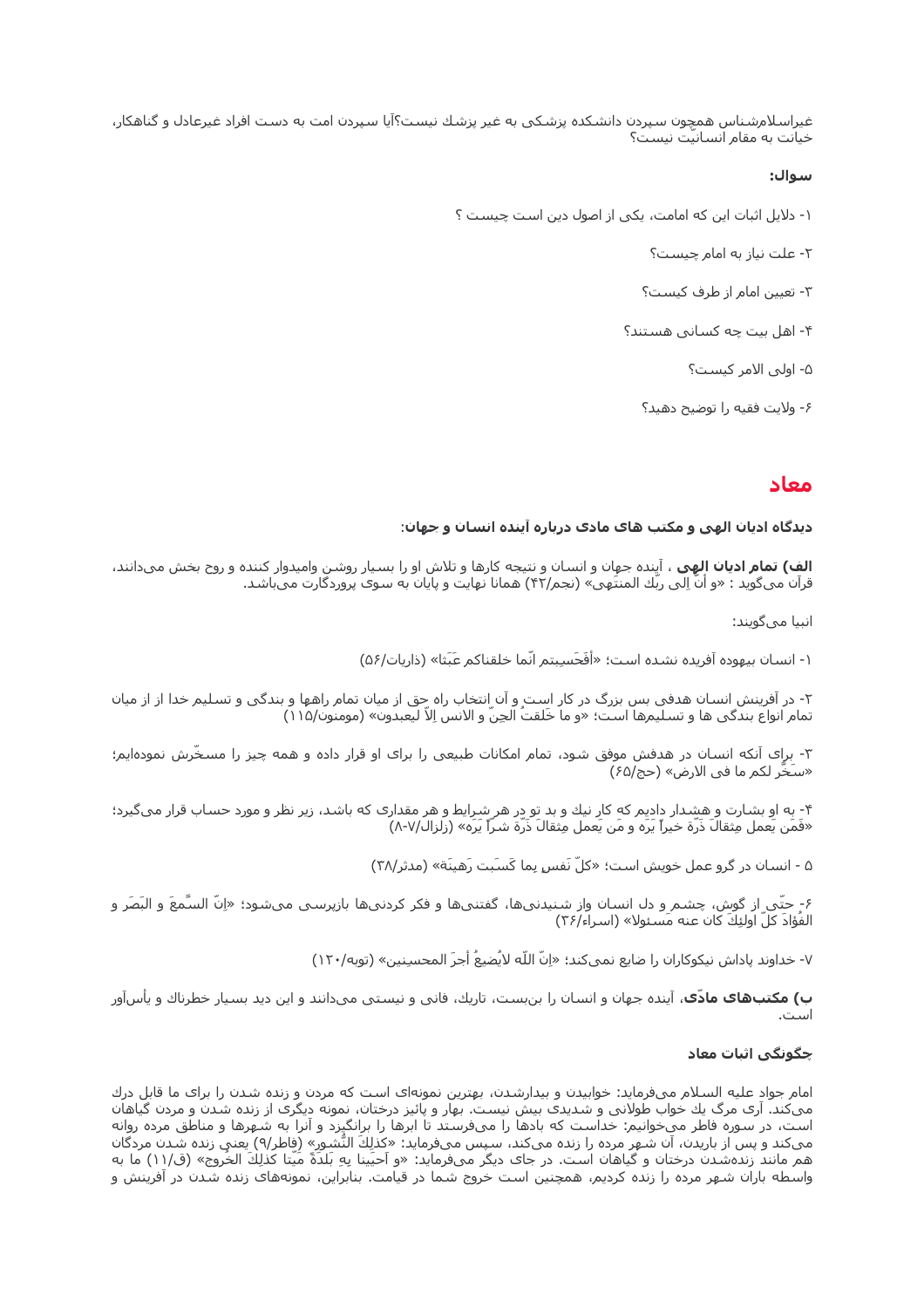جهان هستی هر روز و شب و هر سال و فصل پیش چشم ما میدرخشد و مساله زندهشدن مرده (با آن همه عظمت) را برای ما ساده و ممکن جلوه میدهد. قرآن برای اثبات اینکه زنده شدن مردگان کار محالی نیست، نمونههای فراوانی را بیان میکند، از جمله:

**الف)** شخصی استخوان پوسیدهای را از دیوار کند و با فشار دست آن را پودر کرد (و با یك دنیا غرور و نِخوت) به رسول خداصلی الله علیه وآله گِفت: کیست که دوباره این استخوان پوسیده متلاشی شده را زنده کند؟خداوند به پیامبرش میفرماید: «قل یُحبِیهَا الَّذی أَنشَأَها اوَّلَ مَرَّة» (یس/۷۸-۷۹) به او بگو: همان خدایی که مرتبه اوّل او را آفریده، بعد از متلاشـي شـدن هم ميتواند دوباره آن را خلق کند.

ب) حضرت عُزیر علیه السلام در سفرک از کنار آبادی خراب شدهای عبور میکرد، از روی تعجّب (نه انکار) پرسید: چگونه خدا اینها را پس از مرگ زنده میکند؟! خداوند همانجا جان او را گرفت و بعد از صد سال زنده کرد و از او پرسید: چقدر در اینجا ماندهاي؟ آن پيامبر گفت: پك روز يا نصف روز. خداوند فرمود: تو صد سال است كه اينجا هسـتي، به الاغـي كه سـوارش بودي و غذایی که همراه داشتی نگاه کن و قدرت خدا را دریاب که چگونه الاغ، مرده و پوسیده و متلاشی شده، ولی غذایی که باید بعد از یکی دو روز فاسد شود، صد سال است که سالم نگاهداری شده است، حالا برای اینکه زندهشدن مردگان را با چشمر خود ببینی نگاهی به همین استخوانهای پوسیده الاغ کن که در جلو چشم تو آنرا از زمین بلند و گوشت و پوست و روح را به او بر میگردانیم تا برای آیندگان نشانه ودرسی باشد. آن حضرت زمانی که هم زنده شدن الاغ و سالم ماندن غذای صدساله را دید گفت: میدانم که خدا بر هر کارک قدرت دارد. (بقره/۲۵۹)

**ج)** حضرت ابراهیم علیه السلام از کنار دریایی میگذشت، لاشهای را دید که گوشهای از آن در دریا و قسمت دیگرش در خشکی قرار داشت و حیوانات دریایی و صحرایی و پرندگان بر سر آن ریخته و هر ذرهای از آن را یك نوع حیوانی میخورد، همین که این منظره را دید از خدا پرسید: روز قیامت چگونه مردگان را زنده میکنی؟ (در حالی که ذرّات این لاشه در دریا و صحرا و فضا پخش شده و هر قسمت بدنش جزو بدن حیوانی گردیده است)خداوند از ابراهیم پرسید: آیا ایمان به معاد و قدرت من ندارَی؟ گفت: چرا ولی با مشـاهده عینی، آرامش دل پیدا میکنم. آری، اسـتدلال و منطق تنها مغز و فکر را آرام میَکند، ولی تجربه و مشاهده دل را آرامش می بخشد. خداوند به ابراهیم فرمود: چهار نوع پرنده را بگیر و پس از ذبح و کشتن، گوشتشان را در هم مخلوط کن و بر بالای چند کوه بگذار و سپس یك یك آن پرندگان را صدا کن و ببین چگونه ذرّات مخلوط، از هم جدا شده و در کنار هم قرار میگیرد و به شکل پرنده اوّل ساخته میشود. حضرت ابراهیم علیه السلام خروس، کبوتر، طاووس و کلاغ را گرفت و ذبح نمود و گوشتشان را کوبیده و در هم مخلوط کرد و بر سـر ده کوه نهاد، سـپس هر یَكَ از آنَ پَرندهها را صدا زد، تمام ذرّات گوشت آنها كه بر سر هر قله كوهی بود، بهم متّصل شد و در برابر چشمان او به صورت همان چهار پرنده کامل در آمدند. (بقره/۲۶۰)

#### چرا باید معاد وجود داشته باشد؟

## دليل اوّل عدل خدا

در قرآن آیات فراوانی به چشم میخورد که از عقلها و وجدانها سؤال میکند که آیا خوبان وبدان با هم مساوک هستند و هيچ تفاوتي نخواهند داشت؟«أَفَمَن كان مؤمِناً كمَن كانَ فاسِقاً لايَستَوون» (سجده/١٨) آيا مؤمن و فاسق يكسانند؟! هرگز چنین نیست.

#### دليل دوّم حكمت خدا

اگر قیامتی نباشد اصل آفرینش انسان و جهان لغو و بیهوده و خلاف حکمت الهی است. اگر معاد نباشد کار خدا به مراتب از این نوع پذیرایی و سفرهچینی بیهودهتر است، زیرا خداوند نیز سفرهای به اندازه جهان هستی پیش روی انسان گسترده است، سفرهای نِو وابتکاری که اختراعکننده آن خوداوست؛ «بَدِیعَ السّمواتِ و الاَرض» (انعام/١٠١) سفرهای بس نیکو و زیبا؛ «آلذی أحسَنَ کلّ شَی خَلقه» (سجده/۷) سفرهای حساب شده و با اندازهگیری دقیق؛ «و کلّ شَی عنده بِمقدار» (رعد/۸) سفرهای بر اساس لطف و رحمت خداوند؛ «کَتَبَ علی نَفسِه الرَحمَة» (انعام/١٢) او لطف و رحمت را بر خود حتمی نموده است. سفرهاي پر از انواع نعمتها؛ «خَلَقَ لَكم ما فِي الأرضِ جَمعيا» (بقره/٢٩) آن هم نعمتهاى دل پسند و لذيذ؛ «وَ رَزَقناهَم مِنَ الطَّيَبات» (اسراء/٧٠/) سفرهاى زير سقف و ستارگانى زيبا؛ «إِنَا زَيِّنَا السَماءَ الدَنيا بِزينَةٍ الكَواكِب» (صافات/۶) سفرهاي با كارگردانان بسيار كه مسئول تقسيم و تدبير هستند؛ «فالمقسماتِ امرا» (ذاريات/۴) ، «فالمدبراتِ امرا» (نازعات/۵) سفرهای همراه با پزشکی دلسوز. حضرت علیعلیه السلام فرمود: رسول خداصلی الله علیه وآله پزشکی بود که چنان علاقه و سوزی نسبت به مردم داشت که خودش میگشت و مریضان را پیدا میکرد و آنها را مداوا میفرمود. (نهج البلاغه/خطبه٨٠٨) آيا ميتوان قبول كرد كه خداي حكيم چنين سفرهاي با آن همه ويژگيها براي نسل بشر گسترانيده باشد، ولی مردم بدون مراعات برنامههای آن، گروهی ظالم و در رفاه و آزاد و گروه دیگری در بند و فقیر و مظلوم باشند و پس از چند روزی همه مرده و بساط سفره بر چیده شود و هَمه چیز خاتمه پیداً نماید؟ آیا این کار از چنان حکیمی انتظار<br>می٫ود؟!خدایا! تو از هرگونه کار بیهود و عیبی پاك و منزّه هستی، هرگز این آفرینش را پوچ و باطل نیافریدی. «رَبّنا ما هذا باطِلا سَبِحانَك» (آل عمران/١٩١)

ما قدرت و علم خدا را از روزنه دید خود نگاه میکنیم و چون خود ما محدود هستیم، نمیتوانیم بینهایت را تصور کنیم، در سرتاسر داستانهای قرآن این حقیقت به چشم میخورد که خداوند میخواهد فکر ما را از انحصار این چهار چوب مادی بیرون کند و لذا اگر میگوید: ما به زن بیشوهری به نام مریم نوزاد دادیم. (مریم/۲۰)

اگر مېگويد: ما به نوزاد در گهواره قدرت سخن گفتن داديم . (مريم/۳۰)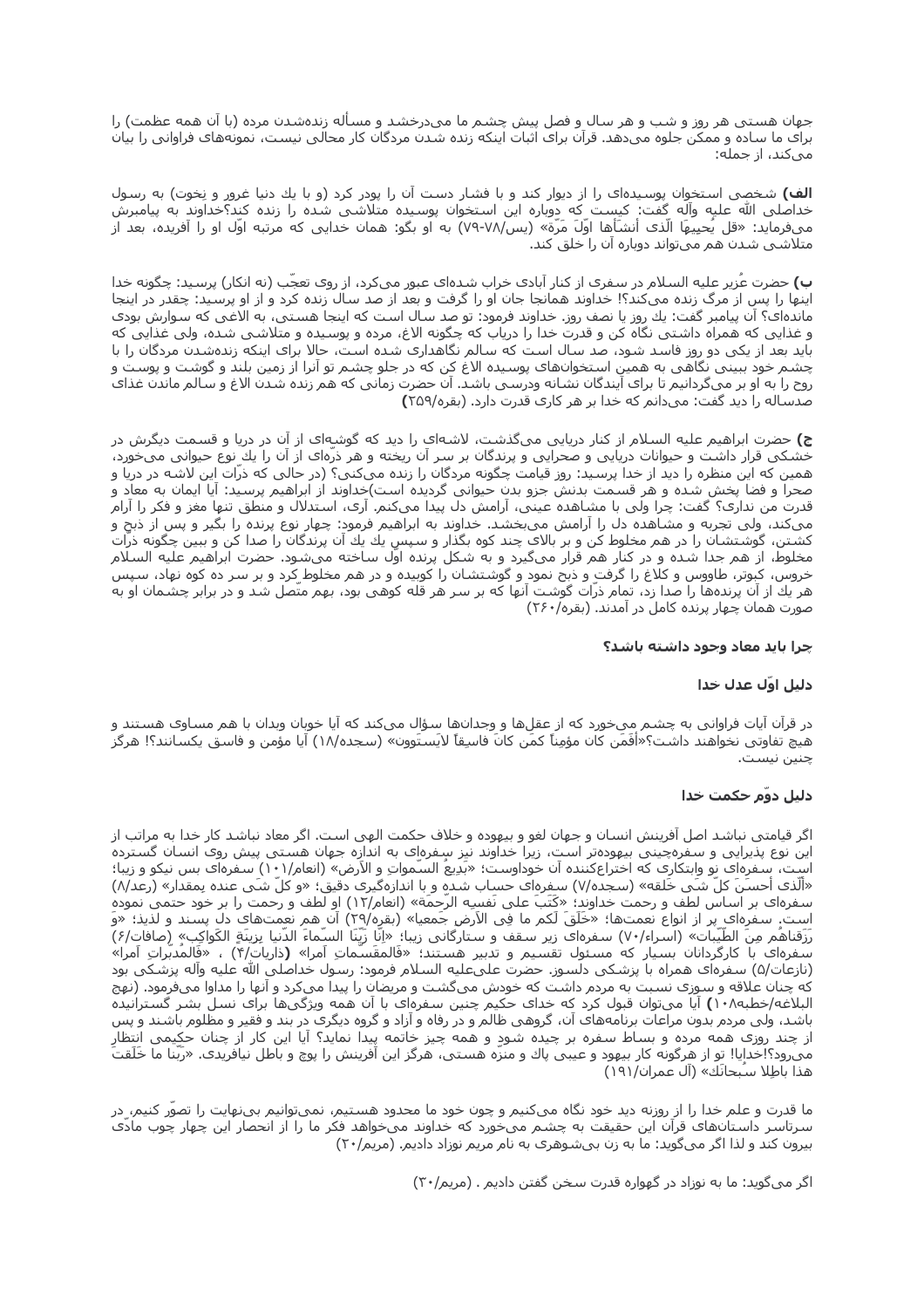اگر میگوید: ما توسّط پرندگانی به نام ابابیل، فیلسواران را نابود کردیم. (فیل/۴)

اگر میگوید: با زدن یك عصا، دوازده چشـمه آب از سـنگها بیرون آوردیم. (بقره/۶)

اگر میگوید: ما با نَفَس حضرت عیسبی علیه السلام مردگان را زنده کردیم . (مائده/۱۱۰)

اگر میگوید: ما به زکریای پیرمرد و همسر نازای او فرزندی به نام یحیی دادیم. (هود/۷۲)

واگر میگوید: ما موسـی را در دامن خودِ فرعون تربیت کردیم. (قصص/۹)

و صدها نمونه دیگر، همه و همه به خاطر آن است که چشـمرانداز فکر انسـان از چـهارچوب آنچه با او در شـبانه روز مأنوس شـده وسیعتر گردد و کمی هم به ماورای طبیعت بیندیشد، چنانکه سفارش به تلاوت قرآن برای تذکّر و مرور این قبیل خاطرات است.

#### نقش ایمان به معاد :

#### ۱- در زندگی انسان :

تشویق و تهدید (حتّی اگر به مقدار کم باشد) در حرکت انسان نقش مهمی دارد، تا چه رسد به اینکه تشویق کننده و یا غضب کننده خداوند متعال و نوع تشویق و تهدید دوزخ و بهشت جاودانه باشد.

کسـی که میداند این خانه حساب دارد، بازرس دارد، دادگاه و زندان و شـکنجه دارد و ریز و درشت کارش زیر نظر و مورد حساب قرار مېگېرد و تمام سختېها و راحتېها بازتاب عملکرد خود اوست، قهراً نمېتواند بك انسان بېتفاوت و هرزه كار و متجاوز باشد، و کسبی که میداند مقدار کمی از کارش هم بیحساب نمیماند، نمیتواند دلگرم نباشد و سعی می کند چنان زندگی کند که از نعمت های آخرت بی بهره نباشد.

#### ۲- در مسائل اقتصادک:

قرآن به کسانی که داد و ستد دارند میفرماید: وای برکم فروشان، آیا این کمفرشان نمیدانند که برای روزی بسیار بزرگ مبعوث خواهند شد؟ و در دادگاه عدل الهي بايد پاسخ آن همه كم فروشي را بدهند؟در اينجا قرآن با يادآوري قيامت جلو كم فروشان را میگیرد، البتّه این نمونهای از نقش معاد بود و گرنه ایمان به معاد در تمام مسائل اقتصادی اعمَ از تولید، توزیع، مصرف، مدیریّت، بازرگانی و تجارت و هر نوع فعّالیّت دیگر نقش مهمّی دارد، به خصوص در مسأله ولخرجی و اسـراف.

## ۳- در مسائل نظامی:

گروهی از بنیاسرائیل نزد یکی از پیامبران خود آمده و گفتند: ما بنا داریم در راه خدا با متجاوز ستمگر بجنگیم، لیکن نیاز به یك فرمانده لایق داریم٬ پیامبر فرمود: من فكر نمیكنم كه شـما مرد جنگ باشـید٬ آنان گفتند: با این همه سـتمی كه از متجاوز میکشیم حتماً آماده جنگ در راه خدا هستیم. پیامبر گفت: خداوند طالوت را که فردی شایسته و نیرومند و آشنا به مسائل<br>رزمی است، به عنوان فرمانده شما معرّفی میکند. آنگاه مردم در برابر این وعده و فرمان پیامبر، به چند دسته تقسیم شَّدند: گروهی از داوطلبان جبهه و جنگَ بعد از شعارهای زیاد همین که فرمان جنگ صادر شد در همان مرحلهی اوَّلُ نافرمانی کرده و فرار نمودند. گروهی دیگر فقر مالی فرمانده را بهانه قرار داده و از رفتن به جبهه سرباز زدند. گروه دیگر با اینکه قول داده بودند که در آزمایشـی که خداوند از آنها میگیرد اسـتقامت کنند، امّا بیصبرک کرده و مردود شـدند. گروه دیگرک گرچه به هنگام صدور فرمان جنگ نترسیدند، امّا همین که لشکر قدرتمند دشمن را دیدند خود را باخته و گفتند: ما امروز طاقت مبارزه نداريم. تنها بك دسته كوچكي كه ايمان به معاد داشتند با شعار:«كَم من فنَةِ قَليلَة غَلَبت فنَةً كثيرةً باذن اللّه» (بقره/٢۴۹) یعنی چه بسا گروه کمی که بر گروه زیاد به اذن خدا پیروز میشوند، به دشمن حمله کرده ودشمن را از پای در آوردند. در این ماجرا (که به نام داستان طالوت و جالوت در سوره بقره آیات ۲۴۹ تا ۲۵۱ مطرح شده)، رمز پیروزی و پایداری در جبهه و جنگ را ایمان به معاد دانسته است، زیرا میفرماید: «قَالَ الَّذِینَ یَظنُّونَ أَنَّهُم مُلاقوا اللّه» (بقره/۲۴۴-۲۵۱) یعنی کسانی که ایمان به ملاقات خدا و روز قیامت داشتند گفتند: پیروزی مربوط به جمعیّت زیاد یا کم نیست، باید به دشمن حمله کنیم و به وظیفه الهی خود عمل کنیم که خداوند با صابران است.

## ۴- در برخورد با طاغوتیان:

فرعون برای اینکه آبروی حضرت موسـی را بریزد از همه شـهرها سـاحران را دعوت کرد تا با سـحر و جادویشـان معجزه حضرت موسـی را خنثی نمایند، این سـاحرانی که تا آن موقع ایمان به معاد نداشـتند، همه چشـم به یك سـکّه دربار فرعون داشـتند و<br>حتّی آن روح گدایی خود را به زبان هم آورده و به فرعون گفتند: «أئنّ لنا لأجراً» (اعراف/۱۱۲و شعرا/۴۱) آیا اگ موسـی را بریزیم پول و مزدک به ما می۱هی؟ که با پاسـخ مثبت فرعون شـروع به کار ِنمودند و هر چه در توان داشـتند انجام دادند و سَپَسٌ حَضَرتٌ موسَىٰ عصاى خود را انداخت و اژدها شد و تمام باقتههاى آنان را نابود كرد. ساحران كه فهميدند معجزه و کار موسـی از سـحر و نوع کارهای محدود خودشـان خارج بوده و کاری صددرصد الهی اسـت، در حضور فرعون به موسـيعليه السـلام گرويده و به او ايمان آوردند. فرعون كه خشـمناك شـده بود همه را تهديد كرد و گفت: آيا قبل از اجازه من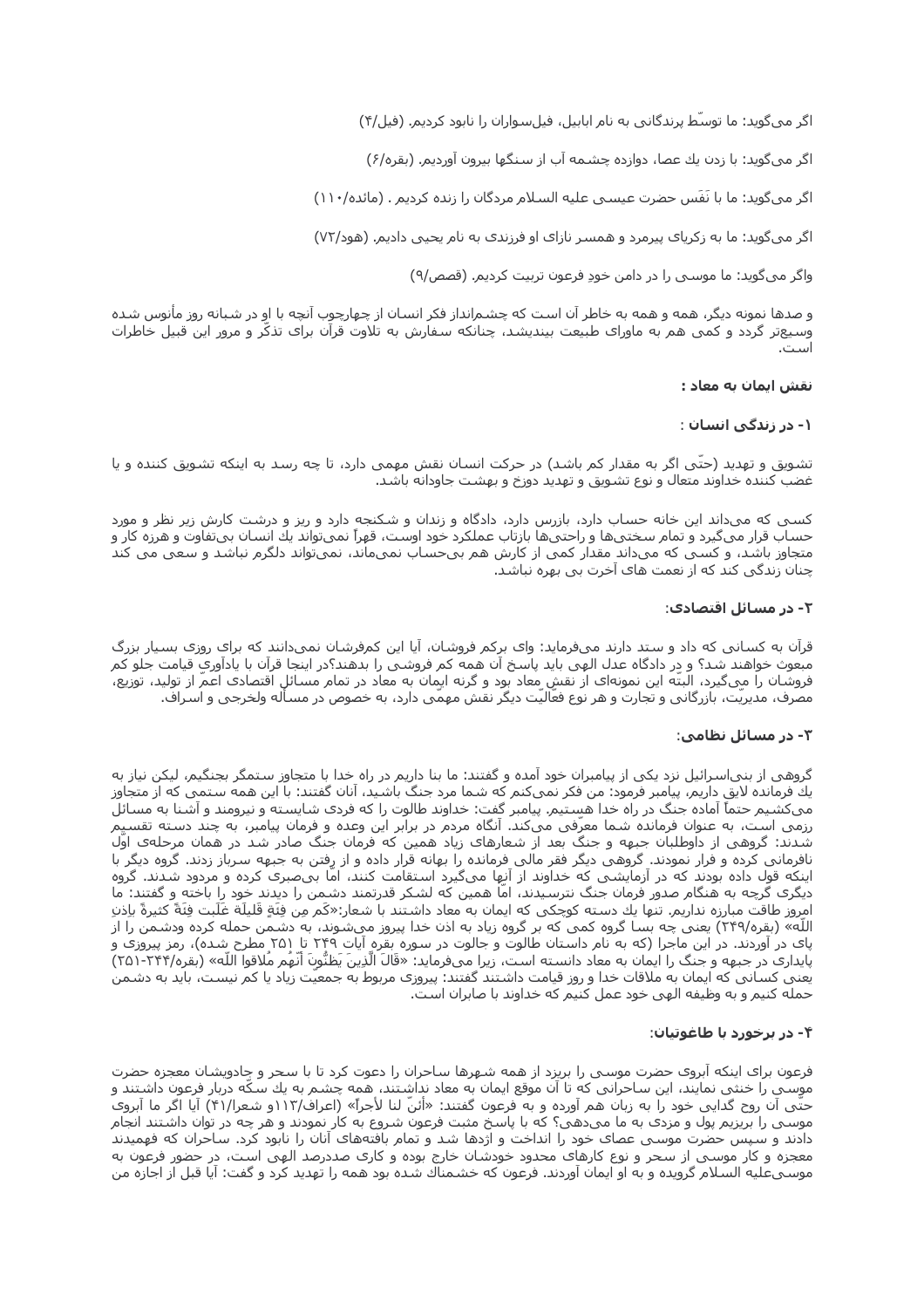ایمان میآورید؟! من دست و پاک شما را به عکس یکدیگر قطع میکنم و به شاخهها و تنههای درخت خرما آویزانتان میکنم. اما آنان که تا ساعتی قبل ایمان نداشتند و چشم به جایزههای فرعونی داشتند، اکنون به خاطر ایمان به خدا و معاد، در برابر فرعون ایستاده و با کمال آرامش به او گفتند: «اِنّما تَقضي هَذهِ الحَياة الدُّنيا» (طه/۷) هر کارک میخواهی انجام بده، زیراً زور و ستم تو بیش این دنیا نیست، و«قالوا لاضَیرَ إنّا الی رَبّنا مُنقلِبون» (شعرا/۵۰) کشتن ما مهم نیست که ما به سوک خداک خود بازمیگردیم. راستی ایمان به معاد چه غوغایی در روح این افراد بوجود آورد، دنیا وفرعون وسکّهها و پاداشـهایی را که تا چند لحظه پیش برای آنها مهمِترین مسئله جلوه میکرد، یکسـره به هیچ میانگارند و به ریش فرعون میخندند وزور و قدرت او را محدود و ناچیز میدانند.

## ۵- در توجّه به محرومان :

«عقیل» که پیرمرد عیالواری بود، خدمت برادر خود امیرالمؤمنین حضرت علیعلیه السلام رسید و درخواست کرد تا از بيتالمال به سبب خويشاوندې خود سـهميه بيشترې به او بدهد. امام آهنې را داغ کرد و نزديك دست عقيل آورد، عقيل از ترس دست خود را میکشد امام میفرماید: اگر تو از این آتش ساده دنیا میترسـی، من از عذاب و قهر ابدک خدا میترسـم. (نهج البلاغه/كلام۱۵)

## انگیزههای انکار معاد

## ۱- گریز از مسئولیّت :

قرآن ميفرمايد: «يُرِيدُ الانسانَ لِيَفجُرَ اَمامَه يَسئَلُ أَيَّانَ يَومُ القيامَة» (قيامت/۵) انسان ميخواهد براي فساد و عيَّاشي راههای جلو خویش را باز ، لذا منکر قیامت شده و میگوید: قیامتی نیست، تا بتواند هر کاری میخواهد انجام دهد. گاهی انسان میخواهد از درخت یا زمینی در بیابان استفاده کند، وجدان اخلاقی و روح تقوا به او میگوید: این کار را نکن که صاحبش راضی نیست. او برای اینکه سر وجدان خود کلاهی بگذارد و راه را برای استفاده خود باز کند. میگوید: این زمین و درختان که مالك ندارند. آرې، انسان چنان قدرت توجيه دارد که گاهي خود او هم ناخودآگاه آن را باور ميکند. ما اين انگيزهها را که ریشه روانی دارد، به عنوان «گریز از مسئولیّت» نام میںهیم.

## ٢- عدم ايمان به قدرت و علم خدا :

در آیات متعدّد قرآن میخوانیم که مخالفان و منکران معاد هیچ دلیل و برهان علمی براک انکار قیامت ندارند، بلکه تنها زنده شدن را بعید میدانند که ما نمونههای آن را در اینجا بیان میکنیم: \* «و ما لَهم بِذلِك مِن عِلمِ اِنْ هَم اِلاَ يَظنَّون» (جاثیه/۲۴) کساني که منکر معاد هستند هيچ گونه دليل علمي ندارند، تنها با خيال و گمان حرفهايي ميزنند. \* «زَعَم الّذينَ كَفروا أن لَن يُبعَثوا» (تغابن/۷) کفّار گمان ميکنند که بعد از مرگ ديگر زنده نميشـوند. آرې، دليل انکار معاد همان اسـت که انسـان ایمان به قدرت خداوند ندارد، لذا قرآن برای مخالفان نمونههایی از قدرت الهی را نقل میکند و میفرماید: همان قدرتی که تو را ساخت میتواند متلاشی کرده و دوباره از نو بسازد و ناگفته پیداست که متلاشی و بهم پیوستن از اصل آفریدن آسانتر است (گر چه برای خدا هیچ کاری، مشکل نیست).

## ۳- آگاهی نداشتن به زمان قیامت :

بهانه دیگر مخالفان معاد این است که زمان قیامت چه وقت است؟در قرآن میخوانیم که پس از شنیدن جوابهایی از رسول خداصلی الله علیه وآله به جای قبول کردن با تعجّب و مسخره سـر خود را تکان داده و میگفتند: «و یَقولون مَتی هو» (اسراء/۵۱) قیامت چه وقت است؟ غافل از آنکه زمان وقوع قیامت را جز خدا کسـی نمیداند، ولی ندانسـتن تاریخ هرگز دلیل انکار نیست. آیا اگر کسپی ساعت مردن خود را نداند باید اصل مردن را انکار کند؟

## ۴- مرگ، پایان قدرت خدا و نیستی :

منکران معاد میگویند: مردن، یعنی تمام شدن قدرت خدا و پیروزی عوامل مرگ بر اراده خدا، در حالی که مردن نیز از مقدّرات الهی و تحت اراده و قدرت خداوند است. قرآن میفرماید: «نَحن قَدَرنا بَینکَم الموتَ و ما نَحنَ بِمَسبوقِین» (واقعه/۶۰) ما خودمان مرگ را در میان شما مقدّر نمودیم و هیچ عاملی در هستی بر ما پیروز نشده و سبقت نمیگیرد. آنان میگویند: مردن، یعنی نیستی و فانی شدن! غافل از آنکه نیستی که آفریدن نمیخواهد. چنانکه در قرآن میخوانیم: «خَلَق الموتَ و الحَیاة» (ملک/۲) خداوند هم مردن و هم زندگی و حیات را آفرید. بنابراین مرگ نیسـتی نیسـت، بلکه انتقال از منزلی به منزل دیگر است. جالب اینکه قرآن از مردن، ۱۴ مرتبه با واژه «تَوفیَ» که به معنای تحویل گرفتن است نام می،برد، یعنی با مردن، شـماً نابود نمـیشـوید بلـکه ما داده خود را بدون کمّر و کاسَـت پس گرفته و موقّتاً تَحویل مأموران خودمان میدهیم. رسول خداصلي الله عليه وَآله نيز فرمودند: گمان نبريد که با مرگ نابود مي شويد، بلکه از خانهاي به خانه ديگر کوچ مي نماييد.

## آثار یاد موت و معاد :

امام صادق علیه السلام در نقش و ارزش یاد مرگ و معاد چنین میفرماید:

\* «ذِكِرُ المَوتِ يُميت الشَـهَوات» ياد مرگ شـهوتها رااز بين ميبرد.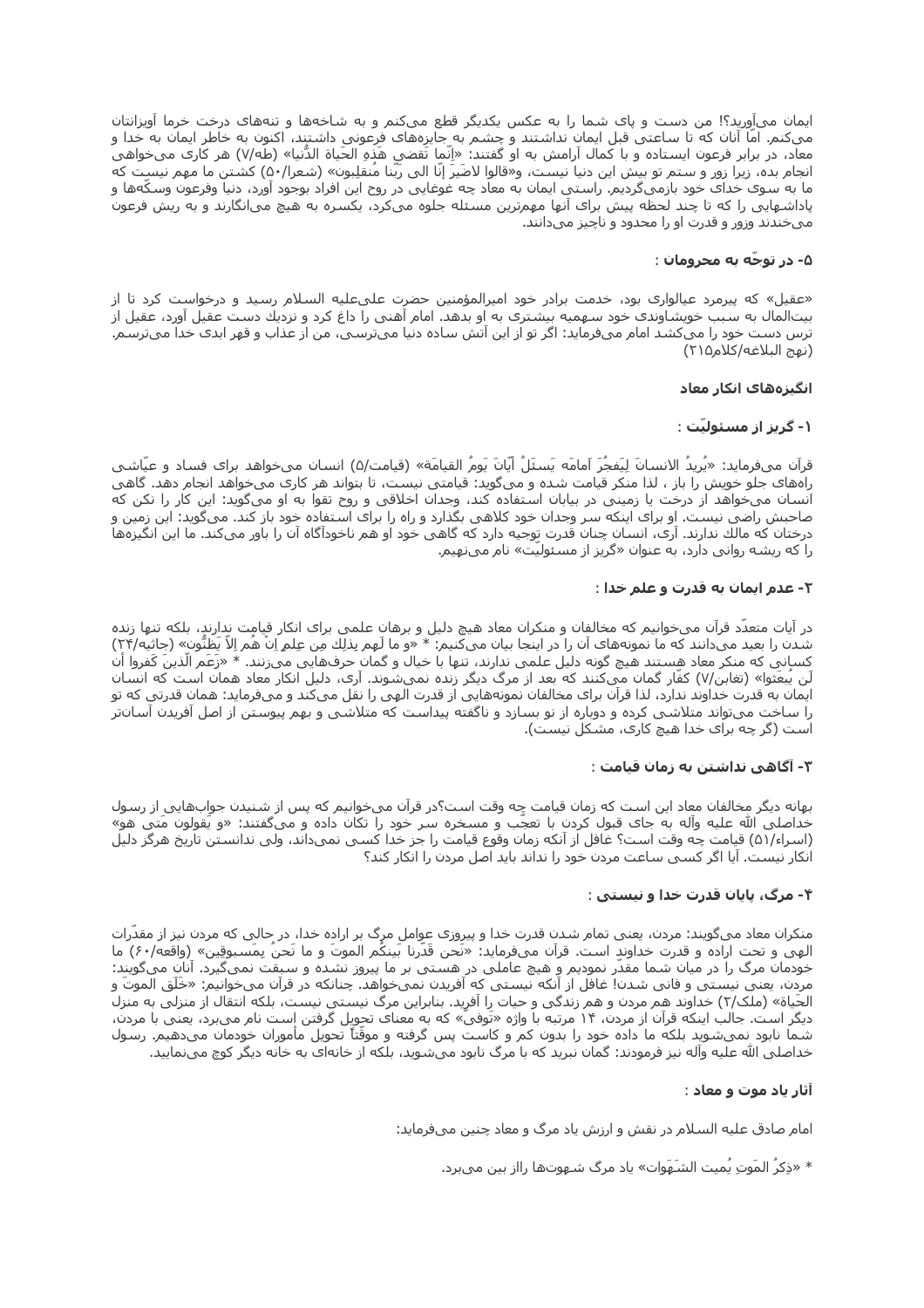\* «وَ يَقلَع مَنابِت الغَفلةَ» ريشـههاي غفلت را يكسـره بر ميكند.

\* «وَ يُقَوَّى القَلب بمَواعدِ اللَّه» دل انسـان را با وعدههاى الهي محكم ميكند.

\* «وَ يُرَقّ الطَبع» روحيه انسـان را از قسـاوت به لطافت سـوق ميدهد.

\* «وَ يَكسـر اعلامَ المَوِي» نشـانهها وعلامتهاي هوسـها را ميشـكند.

\* «وَ يُطفىء نارَ الحِرص و يُحَقّر الدّنيا» آتش حرص را خاموش و دنيا را در جلو چشـم انسـان كوچك مىكند. سـپس امام صادق عليه السـلام درباره معناک اين کلام رسـول خداصلی الله عليه وآله که فرمود: يك سـاعت فکر کردن از عبادت يك سـال بهتر است، میفرماید: فکر درباره آینده خود و بازپرسیها و حسابها و دادگاه عدل الهی و آمادگی برای پاسخ است. (بحارالانوار/ج۶ ص۱۳۳) در روایات میخوانیم: زیركترِین افراد كسانی هستند كه بیشتر یاد مرگ هستند. (بحارالانوار/ج۶ ص١٣٥) پيامبر اكرم صلى الله عليه واله فرمودند: «إن هذهِ القلوب تصدء كما يصدء الحديد. قيل: فما جلائها؟ قال: ذِكر الموتِ و تلاوة القران» (نهج الفصاحه/حديث٩٣۴) همانا اين دلها همانند اهن زنگ میزند، پرسيدند جلا و صيقل ان با چيست؟ فرمود: با یاد مرگ و تلاوت قرآن. در جمله دیگرک از آن حضرت میخوانیم: «اَکثِروا ذِکرَ المَوت» زیاد یاد مرگ باشـید که دارای چهار اثر

١- گناهان شما را ياك ميكند. «فانّه يُمحّض الذّنوب»

٢- علاقه مفرط شما را به دنيا كم ميكند. «و يُزَهّد في الدّنيا»

۳- هرگاه در حال غنی وبینیازی یاد مرگ کنید، جلو مستیها و طغیانهایی که از سرمایه وثروت برمیخیزد را میگیرد. «فإنْ ذَكرتَموه عند الغِنبي هَدَمه»

۴- هر گاه در حال تندرستی و فقر انسان یاد مرگ افتد و فکر این باشد که چگونه باید در دادگاه عدل|لهی پاسخ درآمد ومصرف، وپاسخ محرومان جامعه را بدهد، قهراً به همان مقدار كم راضي وخشـنود ميشـود. «واِن ذَكَرتموه عند الفَقر أرضاكم بِعَيشكم» (نهج الفصاحه/حديث۴۴۴) زيرا مي٬بيند اگر مالي ندارد مسئوليتش هم كمتر است. حضرت عليعليه السلام با یادآورک تاریخ پیشـینیان که چگونه مرگ آنها را ربوده، مردم را تربیت میکند و فریاد می;ند: «اینَ العَمالِقَة وآبناءَ العَمالقة» کجا هستند پادشاهان یمن و حجاز که ریشه آنها نیز به باد رفته است؟ِ«اَینَ کَسرک و قِیصَر» کجایند شاهان ایران و روم؟«اَینَ الجَبابِرة واَبناءَ الجَبابِرَة» كجايند ستمگران و دودمانشـان؟«أينَ مَن حَصَنَ وآكَد وزخرف» (نهج البلاغه/خطبه١٨١) كجا هستند كساني كه دژها ساختند و محكمكارېها كردند و با طلا و غيره زينت كردند؟«أينَ مَن كان مِنكم اَطوَلَ اَعماراًو اَعظم اَثاراً» كجا هستند کسانی که عمرشان از شما بیشتر و آثارشان از شما بزرگتر بود؟ (غررالحکم)

#### مرگ از دیدگاه معصومینعلیهم السلام :

در کلمات پیشوایان معصوم برای مرگ تعبیرات جالبی بکار برده شده که ما گوشهای از آنرا در اینجا بیان میکنیم : پیامبر گرامي اسـلامصلي الله عليه وآله ميفرمايد: خروج افراد مؤمن از دنيا همچون بيرون آمدن طفل از شـكم مادر اسـت كه از تاریکیها و تنگیها و فشارها به فضای روشن و بزرگ وارد میشود. (نهج الفصاحه/حدیث۲۶۴۵) از امام حسنعلیه السلام سؤال شد که مرگ چیست؟ فرمود: مرگ بهترین شادیهایی است که بر مؤمن وارد میشود. امام حسین علیه السلام میفرماید: مرگ پلی است که شمارا از دردسرهای دنیا به رفاه و لطف خدا میرساند، همان گونه که برای دشمنان خدا انتقال از کاخ به زندان است. امام سجادعلیه السلام میفرماید: مرگ برای افراد با ایمان همچون بیرون آوردن لباس کثیف و سیس پوشیدن بهترین لباسهای خوشبو و ارزشمند وآزاد شدن از قید و بندهای سنگین است. سپس امام سخنان خود را چنین ادامه میدهد: همین مرگ، برای افراد کافر مانند کندن لباسـهای فاخر و پوشـیدن لباسـهای آلوده و خشـن و خروج از منزل@ای دلıشین و حرکت به منزل@ای وحشتناك است. امام باقرعلیه السلام میفرماید: مرگ همان خوابی است که هر شب به سراغ شما میآید، لیکن مدّتش طولانی است. البتّه نظر مبارك امام مسأله مرگ و برزخ است. امام صادقعلیه السلام میفرماید: مردن برای مؤمن همچون بو کردن بهترین بوییدنیها است و برای کافر همچون نیش عقربها و افعیها است.

## چرا از مرگ میترسیم؟

ترس میتواند ریشههای گوناگونی داشته باشد، که با بیان یك مثال، موارد آن را بیان میکنیم: در دیدگاه اسلام دنیا محل عبور است و انسان عابر و اموال دنیا وسیله میباشد، و ترس از مرگ همانند ترس یك راننده در شرایط مختلف است:

۱- گاهی راننده میترسد، چون می٬بیند ماشین او در آستانه سقوط و رو به نابود شدن است. افرادی که ایمان به معاد ندارند و مردن را نیست شدن میدانند، باید از مرگ هم بترسند چون مرگ در چشم آنها یك نوع سقوط و نابودی است.

۲- گاهي رانندهاي که ماشـين خود را با خون دل تهيه کرده و علاقه زيادي به آن دارد، ميترسـد که مبادا کسـي وسـيله او را بگیرد و از تصوّر جدایی آن رنج می٬رد و خیال میکند بهتر از این ماشـین چیز دیگرک نیسـت. کسـانی که علاقه زیادک به دنیا دارند، جدایی آنها از دنیا بزرگ<code>ترین</code> شکنجه است، ولی اگر انسان در دنیا زاهد باشد و نسبت به آن دلبستگی و وابستگی نداشته باشد، مردن و جدا شدن از آن برای او آسان و راحت وبدون ترس است. شخصی از امام حسنعلیه السلام کرد امام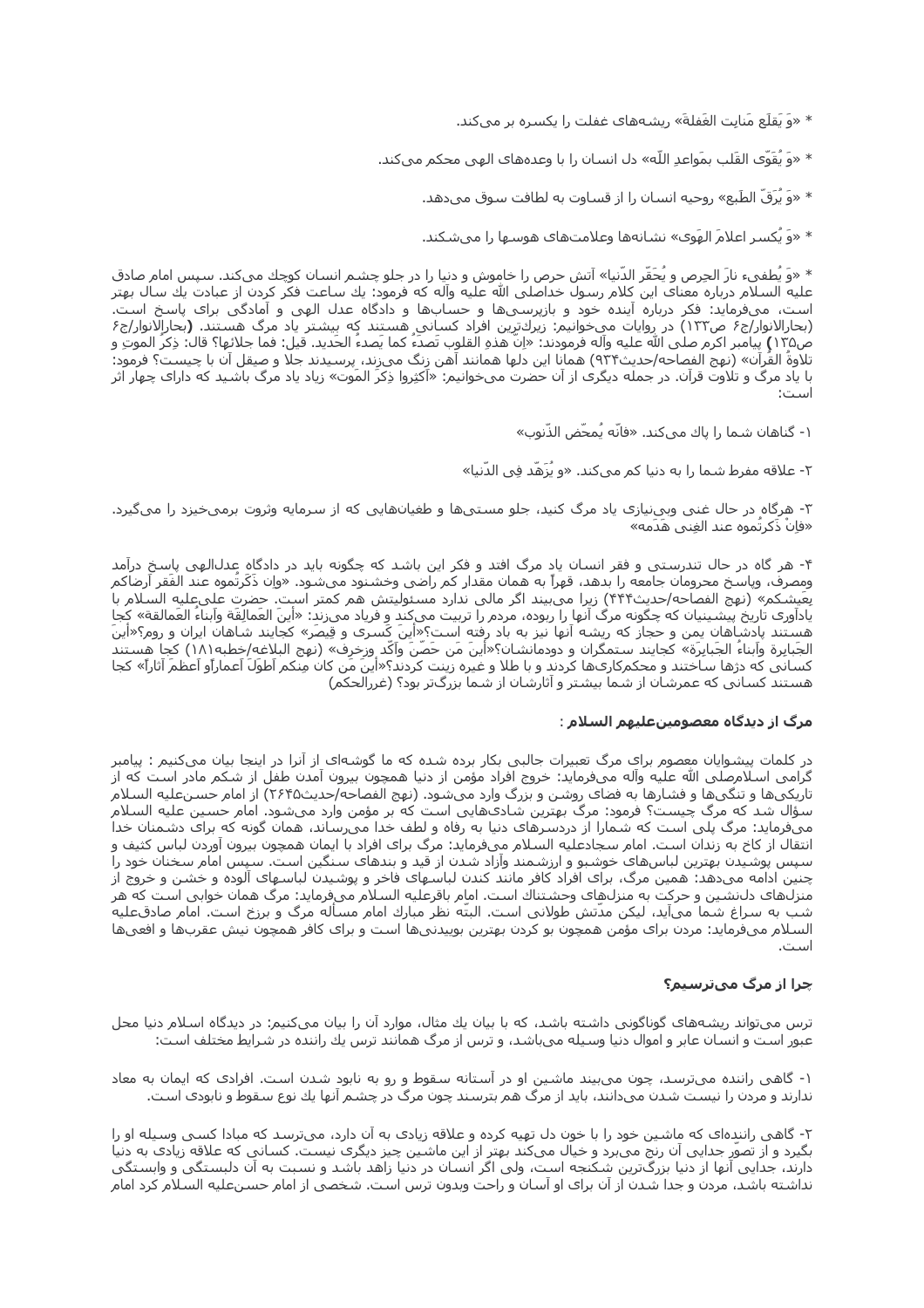جواب داد: «اِنَّكم اَخرَبتُم آخرتَكُم و عَمَّرتُم دُنياكم فَأنتم تَكرَهونَ النَّقلَة مِنَ العُمرانِ اليَ الخَراب» (بحارالانوار/ج۶ ص١٢٩) شـما تمام کوشش خود را صرف آبادک دنیاک خود کردهاید و براک آخرت کار نیکی انجام ندادهاید و به همین خاطر از مرگ میترسید که از جاک آباد به جاک خراب منتقل میشوید.

### حسن عاقبت و سوء عاقبت:

یکی از بحثهایی که سزاوار است مورد بررسی قرار گیرد، «مسأله حسن عاقبت و سوء عاقبت» است که چون در منابع اسـلامي در اين باره توجّه خاصّي شـده اسـت حضرت عـلي عليه السـلام فرمود: **حقيقت سـعادت** اين اسـت كه كار انسـان به سعادت پایان پذیرد و **حقیقت شقاوت** و بدیختی به آن است که پایان کار انسان شقاوت و بدیختی باشد. لذا همواره اولیای خدا از عاقبت و سرانجام خود ترس داشته و از خداوند سعادت و حسـن عاقبت را درخواسـت میکردند. حدود سـی سـال قبل از شـهادت حضرت علي عليه السـلام كه رسول خداً صلي الله عليه وآله مشغول خطبه درباره اهميّت ماه رمضان بودند، خبر شـهادت على عليه السـلام را اعلام فرمودند، ليكن حضرت على عليه السـلام به جاي اينكه بيرسـد قاتل كيسـت؟ هدفش چیست؟ چگونه و چرا و چه وقت شـهید می شـوم؟ پرسـید: یا رسـول اللّه! آیا لحظه مرگ و شـهادت، در ایمان و دین ثابت قدم و در سلامتی فکری و ایمانی خواهم بود؟ رسول خداصلی الله علیه وآله بشارت داد: بله، آن هنگام در سلامتی از ایمان خواهي بود. (المراقبات/خطبه شعبانيه) از الطاف خدا نسبت به مؤمنان اين است كه در لحظه مرگ - كه به فرموده امام صادق عليه السـلام شـيطان از هر سـو براى ايجاد شـكّ و گرفتن ايمان مؤمنان تِلاش مىكند. (نورالثقلين/ج٢ ص٥۴٠) - آنان را در دينداري پايدار و ثابت قدم نگاه ميدارد. چنانكه قرآن ميفرمايد: «يُثَبّتُ اللّه الّذينَ آمَنوا بِالقَولِ الثّابِتِ فِي الحَياةِ الدّنيا و في الآخرَة» (إبراهيم/٢٧)

## عوامل بدعاقبتي انسان:

با دقّت و جستجو در وضع افراد بد عاقبت میتوان علّت شـقاوت و بدعاقبتی آنان را پیدا کرد :

۱- تکبّر

٢- چپّ دنيا

۳- گناه

۴- عمیق نبودن باورها و اعتقادات.

## وجود عالم برزخ:

قرآن در این باره میفرماید: «وَمِن وَرائِهِم بَرزَخٌ اِلی یَومِ یُبعَثُونَ» (مومنون/۱۰۰) و از پیآنان تا روزی که مبعوث شوند، فاصلهای (برزخ) است. مراد از عالم برزخ، عالم قبر است، عالمی که انسان در آن یك نوع زندگی خاصی تا قیامت دارد.

## از چه مېپرسند؟

امام زین العابدین علیه السلام در هر جمعه که در مسجدالنبی مردم را موعظه میفرمود، ضمن بیاناتشان مواردی را که انسان در قبر مورد سؤال قرار میگیرد برشمرده و به مردم هشدار میدادند. از جمله: ۱- اوّلین سؤال آن دو فرشته «نکیر و منکر» این است که آیا خدا را پرستش میکردی یا مشرك بودی؟۲- از پیامبرصلی الله علیه وآله و مکتب و دین و کتاب سؤال میکنند. ۳- از رهبری و ولایت میپرسند که کدام رهبر (حق یا باطل) را تقویت و یا تضعیف میکردی؟۴- از عمر میپرسند که در چه راهی صرف کردی؟۵ - از مال و درآمدها میپرسند که از چه راهی بدست آوردی و در چه راهی مصرف نمودی؟

## حسابگر کیست؟

امّا در اینکه چه کس و یا چه کسانی در قیامت انسان را مورد محاسبه قرار میدهند و اعمال او را بررسی مینمایند؟ با توجّه به آیات وروایات میگوییم:

## الف: خداوند:

در قیامت حسابگر خداوند است، خدای عالم و عادل و عزیز که به احدی ظلم نمیکند و حساب او از هر حسابگر دیگری کفایت میکند. «و کَفی بِنا حاسِبِینَ» (انبیا/۴۷)

## ب: رهبران امّت:

امام صادق عليه السـلام فرمود: در روز قيامت خداوند متعال حسـاب شـيعيان ما را به خودما واگذار مـيکند.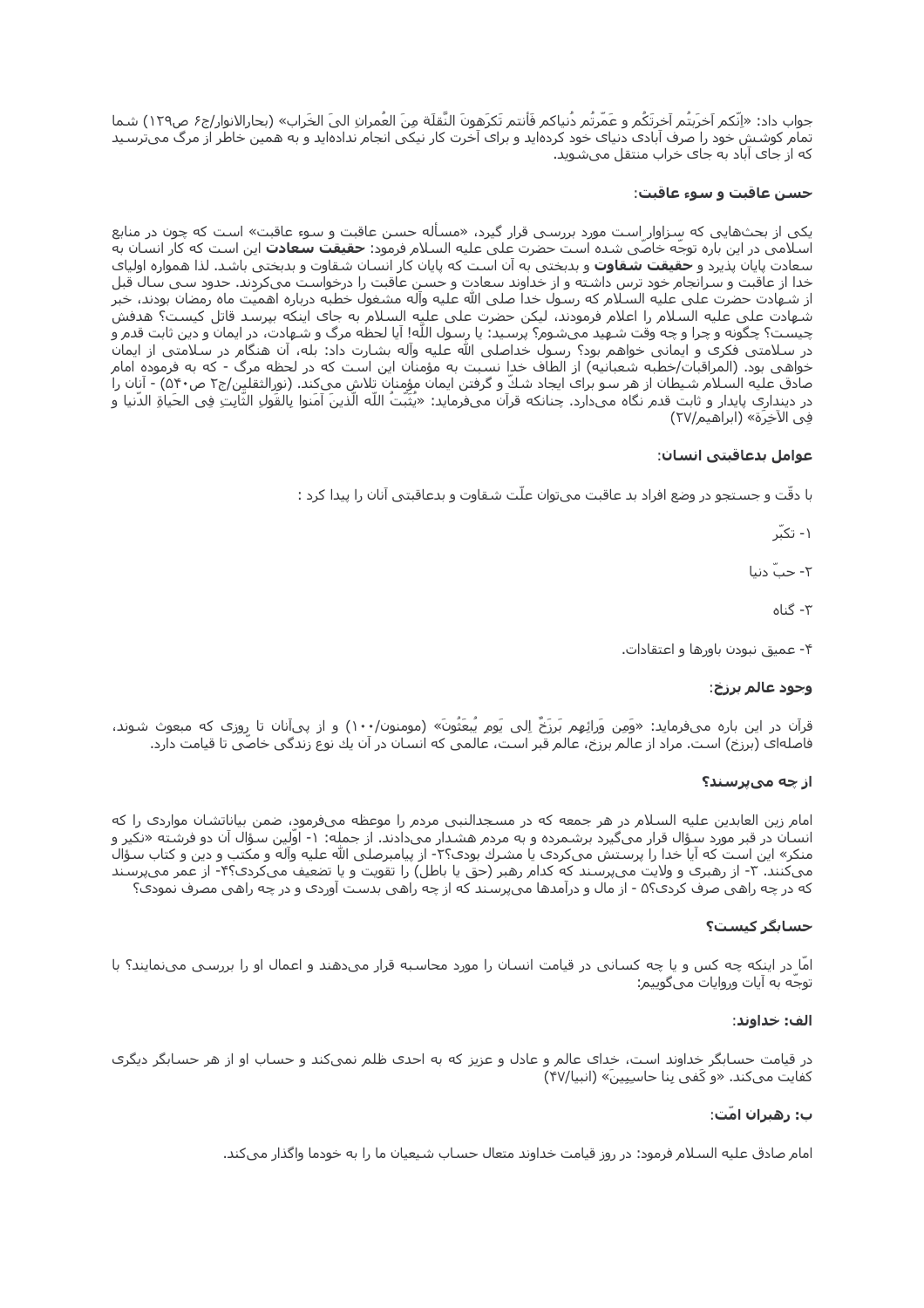## ج: وجدان انسان:

يكى ديگر از محسابەگران در قيامت، وجدان انسان است، چنانكە قرآن مىڧرمايد: «كَفى بِنَفسِكَ اليَومَ عَليكَ حَسيباً» (اسراء/۱۴) امروز وجدان شمابرای حسابگری خودتان کافی است.

## شهادت و گواهی شاهدان :

یکی از مسائل مهم در قیامت وجود گواهان مختلف و متعدّد است، چنانکه قرآن میفرماید: «یَومَ یَقومُ الاَشـهادُ» روزی که تمام شاهدان برپا میخیزند. گرچه خداوند نیازی به هیچ شاهدی ندارد، ولی انسان دارای چنان خصلتی است که هر چه حضور ناظران و شاهدان را بیشتر احساس کند، در تربیت و تقوای او مهمرتر و مؤثّرتر است. برای نمونه به داستان زیر توجّه کنید: روزی جناب «عقیل»، برادر بزرگتر حضرت علیعلیه السلام خدمت حضرت رسید و تقاضای سـهم بیشتری از بیت|لمال را نمود، حضرت دست او را گرفت و به نماز جمعه برد و آن جمعیّت انبوه را به عقیل نشان داد و سپس فرمود: از بیتالمال سـهم بيشـترې دادن به تو، يعني دزديدن از حقّ همه اين مردم! عقيل با نگاهي به آن جمعيّت، از درخواسـت خود پشـيمان شد و برگشت. آري، حضور و نظارت مردم و تعداد گواهان و شـاهدان هر چه بيشـتر باشـد، احسـاس شـرمندگی انسـان زيادتر ميشود و قهراً همّت بيشترک براک کنترل خود نشان مي دهد، چون گاهي ممکن است انسان در تنهايي کاري را انجام دهد که در جمع و حضور شاهدان به هیچ وجه حاضر به مطرح کردن آن نیز نباشد.

## شاهدان در قیامت:

:از آیات و روایات استفاده میشود که در صحنه قیامت و در دادگاه عدل الهی، حضور شاهدان قطعی و حتمی است، امّا این شاهدان چه کسانی هستند؟ در این مبحث با توجه به آیات قرآن اشارهای به آنها میکنیم.

## ۱- خداوند

درقرآن ميخوانيم: «اِنَّ اللَّهَ عَلَى كُلِ شَيءٍ شَـهِيدٍ» (حج/١٧) همانا خداوند بر همه چيز گواه اسـت.

## ٢- انسا

یکی از گواهان دیگر در قیامت، پیامبران بزرگوار هستند. قرآن میفرماید: «وَجِئنا بِكَ عَلی هولاءِ شَـهِيداً» (نساء/۴۱) ما تو را در قیامت در حالی که شاهد و گواه مردم هستی، حاضر میکنیم.

## ٣- امامان معصومعليهم السلام

در قرآن ميخوانيم: «وَ كَذلِكَ جَعَلناكُم أُمَّةً وَسَطاً لِتَكونوا شُهِداءَ عَلَى النَّاسِ وَ يَكُونَ الرَّسُولُ عَلَيكُم شَهِيداً» (بقره/١۴٢) و بدین گونه ما شما را یك امت معتدل و میانه قرار دادیم تا شـاهد بر مردم باشـید و رسـول خدا هم بر شـما شـاهد باشـد.

## ۴- فرشتگان

در قرآن میخوانیم: «وَ جاءَت كُلُّ نَفْسٍ مَعَها سائِقٌ وَ شَمِیدٌ» (ق/٢١) روز قیامت هر انسانی در پیشگاه عدل الهی حاضر میشود، در حالی که در کنار او هم فرشتهای است که او را به محشر سوق میدهد و همچنین فرشتهای است که شاهد کارهای انجام شده اوست. (المیزان/ج۱۸ ص۳۷۹) فرشتگانی که در قیامت گواه بر اعمال انسانند، ممکن است همان گروه از مأموراني باشند كه در دنيا همراه ما بوده و اعمال ما را ضط ميiنمودند و ممكن است ساير فرشتگان باشند.

## ۵- زمین

قرآن میفرماید: «یَومَئِذٍ تَحَدِثَ آخبارَها» (زلزال/۴) زمین در قیامت خبرهایش را بازگو میکند.

## ۶- وجدان

یکی از شاهدان در آن روز، عقل ووجدان بیدار شده انسان است. در قرآن آیات بسیاری آمده که بارها انسان با کمال صراحت به گناه و انحراف خود اقرار میکند، اقراری از عمق جان و از تمام وجود، اقراری که شاید از اقرار هر شاهدی پرسوز و گدازتر باشد. جالب اينكه در آن روز خداوند نيز وجدان را قاضي قرار ميدهد و به انسـان خطاب ميڧرمايد: «اِقْرَء كِتابَك كَفي بِنَفسِكَ اليَومَ عَلَيكَ حَسِيباً» (اسراء/١۴) نامه عمل خود را بخوان، امروز روح وروان تو براک اينکه عليه تو گواهي دهند، کافي است.

## ۷- اعضای بدن

یکی از شاهدها در قیامت، اعضاک بدن (دست و پا و پوست و زبان) هستند. قرآن میفرماید: «یَومَ تَشـهِدَ عَلَیهِم اَلسِنَتَهَم وآپدِيهِم وآرجلَهم بِما کانوا يَعمَلونَ» (نور/۲۴) روزې که زبان و دست و پاهاې مردم بر آنان گواهي ميدهند. و گاهي بر دهان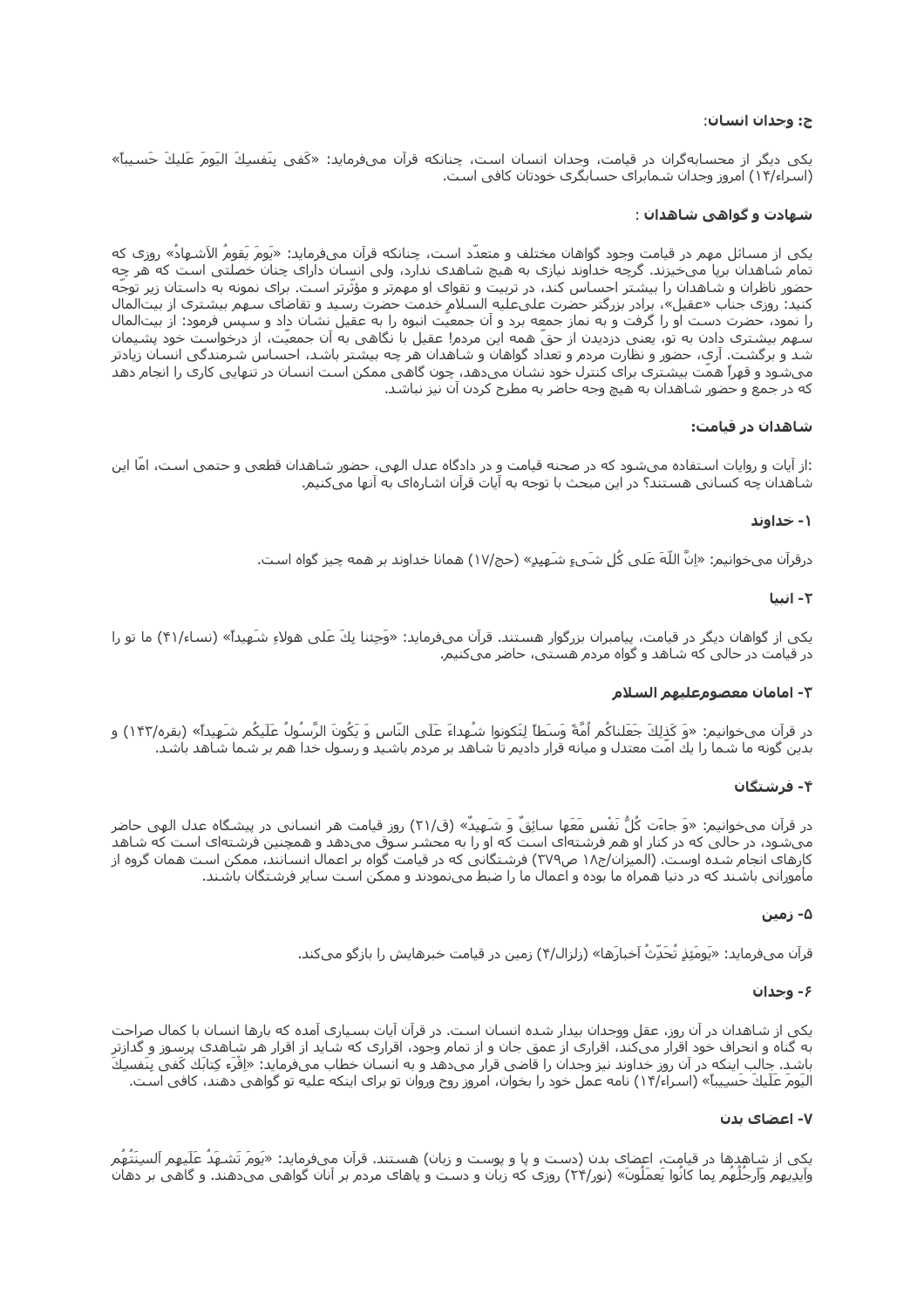مهر خورده و تنها دست و پاها سخن ميگويند، «اَليَومَ نَختِمُ عَلى اَفواهِهِم وَتُكَلِّمُنا اَيدِيهِم وتَشـهَدُ اَرجُلَهُم بِمَا كانُوا يَكسِبُونَ» (پس/۶۵) روزی که بر لب های آنان مهر می زنیم و تنها دست آنان با ما حرف می زند و پاهایشان گواهی می دهند که در دنیا به کجاها رفتند و چه کارها کردند.

### ۸- زمان

حضرت علی علیه السلام فرمود: هیچ روزی بر انسان نمیگذرد مگر آنکه آن روز به انسان هشدار میدهد که من امروز برای .<br>تو روز جدیدک هستم و گواه کارهایی خواهم بود که امروز انجام می دهی و در روز قیامت به آنها شـهادت خواهم داد، بنابراین<br>سعی کن که از این روز استفاده کامل کرده و اعمالی را در راه سعادت ابدک خودت انجام دهی.

### ٩- اعمال

«يَومَ تَجِدُ كُلُّ نَفسٍ ما عَمِلَت مِن خَيرٍ مُحضَراً» (آل عمران/٣٠) روزي که هر کس آنچه کار نيك انجام داده در برابر خود حاضر مىبيند.

#### سوال:

- ۱- دیدگاه ادیان الهی و مکتب های مادی درباره آینده انسان و جهان ؟
	- ۲- نمونه هایی ازچگونگی اثبات معادرا بیان فرمایید:
		- ۳- چرا باید معاد وجود داشته باشد؟
		- ۴- نقش های ایمان به معاد چیست؟
			- ۵- انگیزه هاک انکار معاد چیست؟
		- ۶- شاهدان قیامت چه کسانی هستند؟

#### منبع:

برگرفته از كتاب اصول عقائد حجت الاسلام و المسلمين جناب آقاي محسـن قرائتي .

## سرفصل موضوعات فقهي :

- ۱- تقلید
- ۲- مطهرات
- ٢- نجاسات
- ۴- غسل های واجب
- ۵- کیفیت غسـل ، وضو وتیمم
	- ۶- نمازهای واجب
		- ۷- واجبات نماز
		- ۸- میطلات نماز
			- ۹- ارکان نماز
		- ۱۰- نماز مسافر